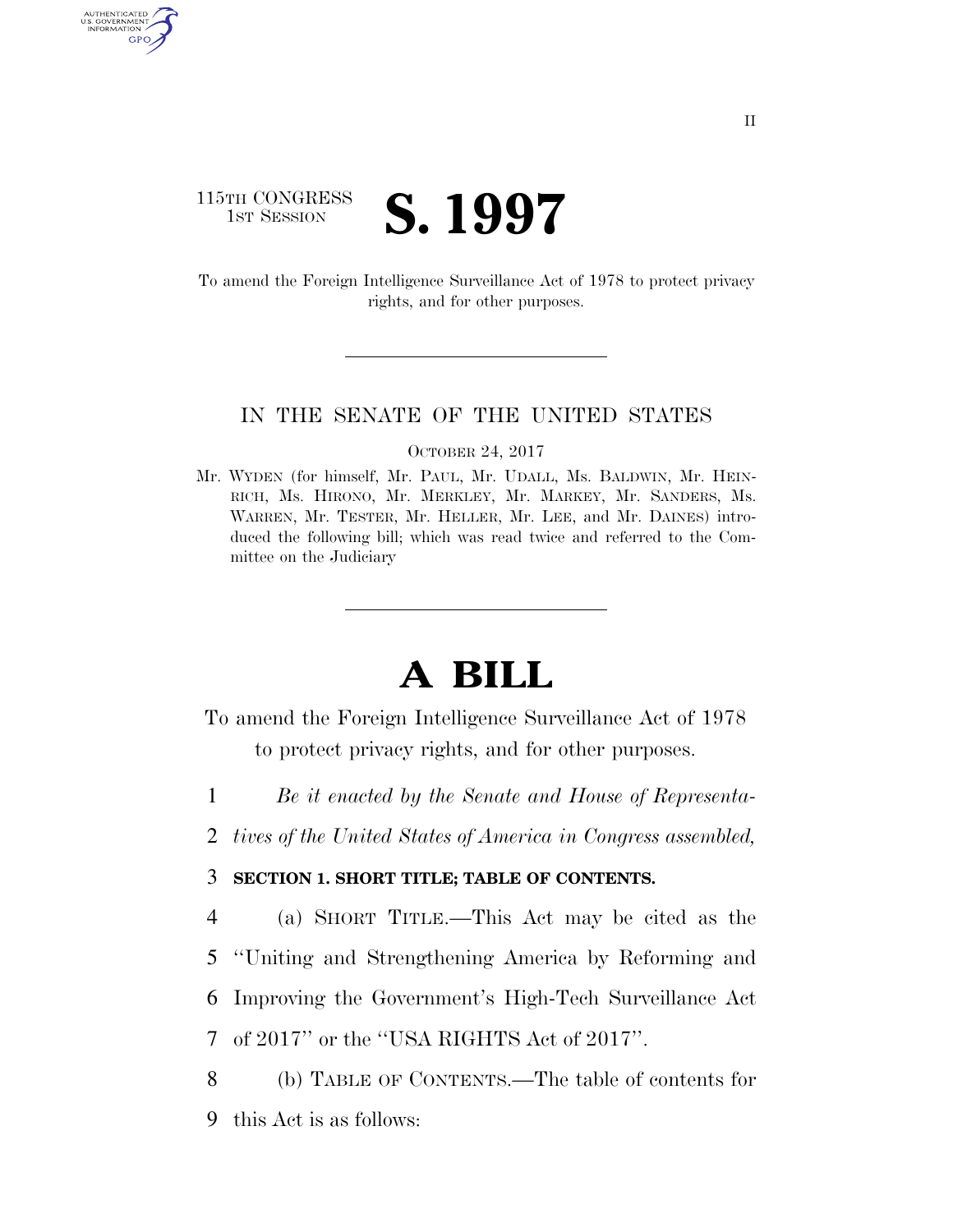- Sec. 1. Short title; table of contents.
- Sec. 2. Clarification on prohibition on querying of collections of communications to conduct warrantless queries for the communications of United States persons and persons inside the United States.
- Sec. 3. Prohibition on reverse targeting under certain authorities of the Foreign Intelligence Surveillance Act of 1978.
- Sec. 4. Prohibition on acquisition, pursuant to certain FISA authorities to target certain persons outside the United States, of communications that do not include persons targeted under such authorities.
- Sec. 5. Prohibition on acquisition of entirely domestic communications under authorities to target certain persons outside the United States.
- Sec. 6. Limitation on use of information obtained under certain authority of Foreign Intelligence Surveillance Act of 1978 relating to United States persons.
- Sec. 7. Reforms of the Privacy and Civil Liberties Oversight Board.
- Sec. 8. Improved role in oversight of electronic surveillance by amici curiae appointed by courts under Foreign Intelligence Surveillance Act of 1978.
- Sec. 9. Reforms to the Foreign Intelligence Surveillance Court.
- Sec. 10. Study and report on diversity and representation on the FISA Court and the FISA Court of Review.
- Sec. 11. Grounds for determining injury in fact in civil action relating to surveillance under certain provisions of Foreign Intelligence Surveillance Act of 1978.
- Sec. 12. Clarification of applicability of requirement to declassify significant decisions of Foreign Intelligence Surveillance Court and Foreign Intelligence Surveillance Court of Review.
- Sec. 13. Clarification regarding treatment of information acquired under Foreign Intelligence Surveillance Act of 1978.
- Sec. 14. Limitation on technical assistance from electronic communication service providers under the Foreign Intelligence Surveillance Act of 1978.
- Sec. 15. Modification of authorities for public reporting by persons subject to nondisclosure requirement accompanying order under Foreign Intelligence Surveillance Act of 1978.
- Sec. 16. Annual publication of statistics on number of persons targeted outside the United States under certain Foreign Intelligence Surveillance Act of 1978 authority.
- Sec. 17. Repeal of nonapplicability to Federal Bureau of Investigation of certain reporting requirements under Foreign Intelligence Surveillance Act of 1978.
- Sec. 18. Publication of estimates regarding communications collected under certain provision of Foreign Intelligence Surveillance Act of 1978.
- Sec. 19. Four-year extension of FISA Amendments Act of 2008.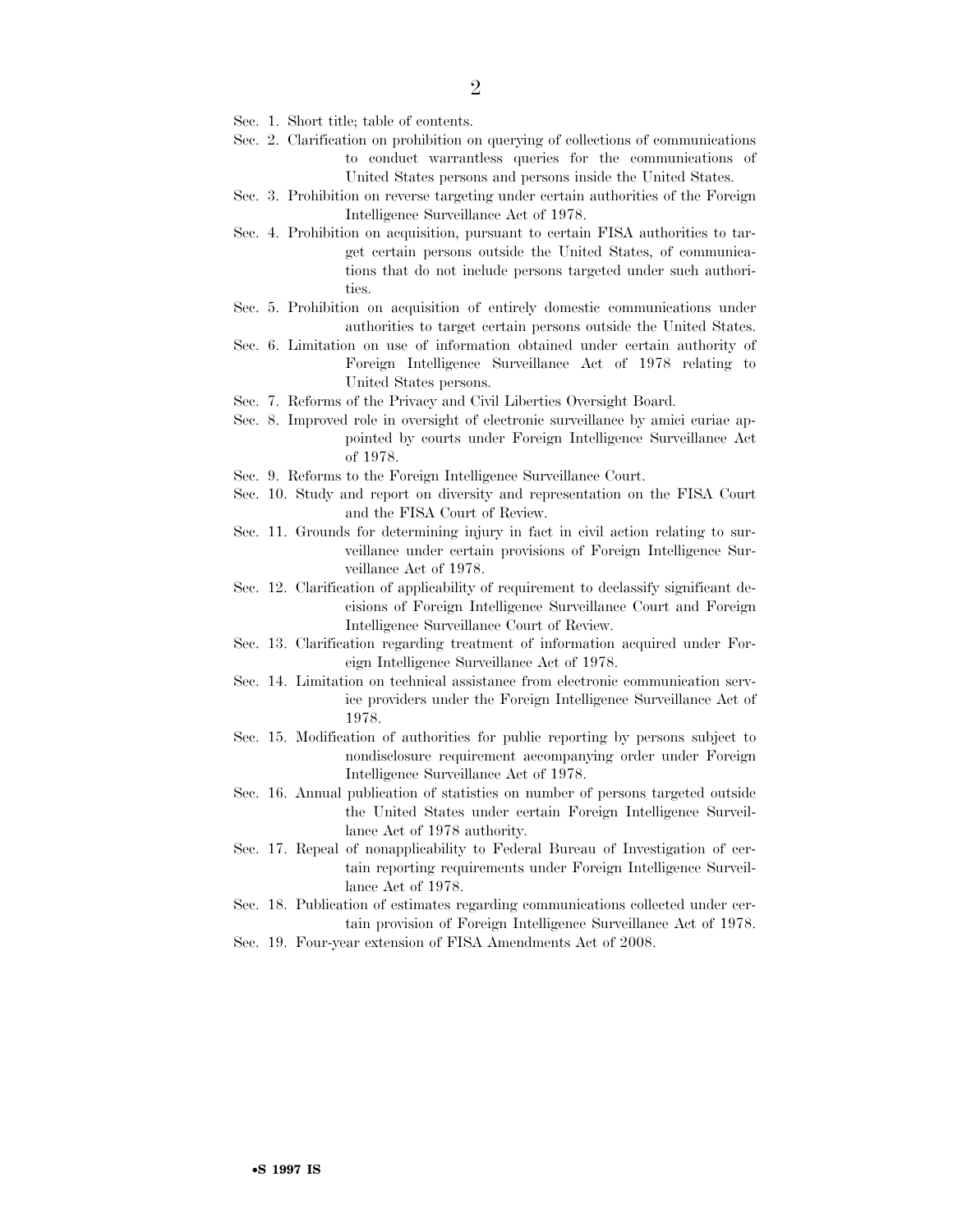| $\mathbf{1}$   | SEC. 2. CLARIFICATION ON PROHIBITION ON QUERYING OF                   |
|----------------|-----------------------------------------------------------------------|
| $\overline{2}$ | <b>COLLECTIONS</b><br><b>COMMUNICATIONS</b><br>$\bf{OF}$<br><b>TO</b> |
| 3              | CONDUCT WARRANTLESS QUERIES FOR THE                                   |
| $\overline{4}$ | <b>COMMUNICATIONS OF UNITED STATES PER-</b>                           |
| 5              | SONS AND PERSONS INSIDE THE UNITED                                    |
| 6              | <b>STATES.</b>                                                        |
| 7              | Section 702(b) of the Foreign Intelligence Surveil-                   |
| 8              | lance Act of 1978 (50 U.S.C. 1881a(b)) is amended—                    |
| 9              | $(1)$ by redesignating paragraphs $(1)$ through                       |
| 10             | $(5)$ as subparagraphs $(A)$ through $(E)$ , respectively,            |
| 11             | and indenting such subparagraphs, as so redesig-                      |
| 12             | nated, an additional two ems from the left margin;                    |
| 13             | $(2)$ by striking "An acquisition" and inserting                      |
| 14             | the following:                                                        |
| 15             | "(1) IN GENERAL.—An acquisition"; and                                 |
| 16             | $(3)$ by adding at the end the following:                             |
| 17             | CLARIFICATION ON<br>(2)<br><b>PROHIBITION</b><br>ON                   |
| 18             | QUERYING OF COLLECTIONS OF COMMUNICATIONS                             |
| 19             | OF UNITED STATES PERSONS AND PERSONS INSIDE                           |
| 20             | THE UNITED STATES.-                                                   |
| 21             | "(A) IN GENERAL.—Except as provided in                                |
| 22             | subparagraphs $(B)$ and $(C)$ , no officer or em-                     |
| 23             | ployee of the United States may conduct a                             |
| 24             | query of information acquired under this sec-                         |
| 25             | tion in an effort to find communications of or                        |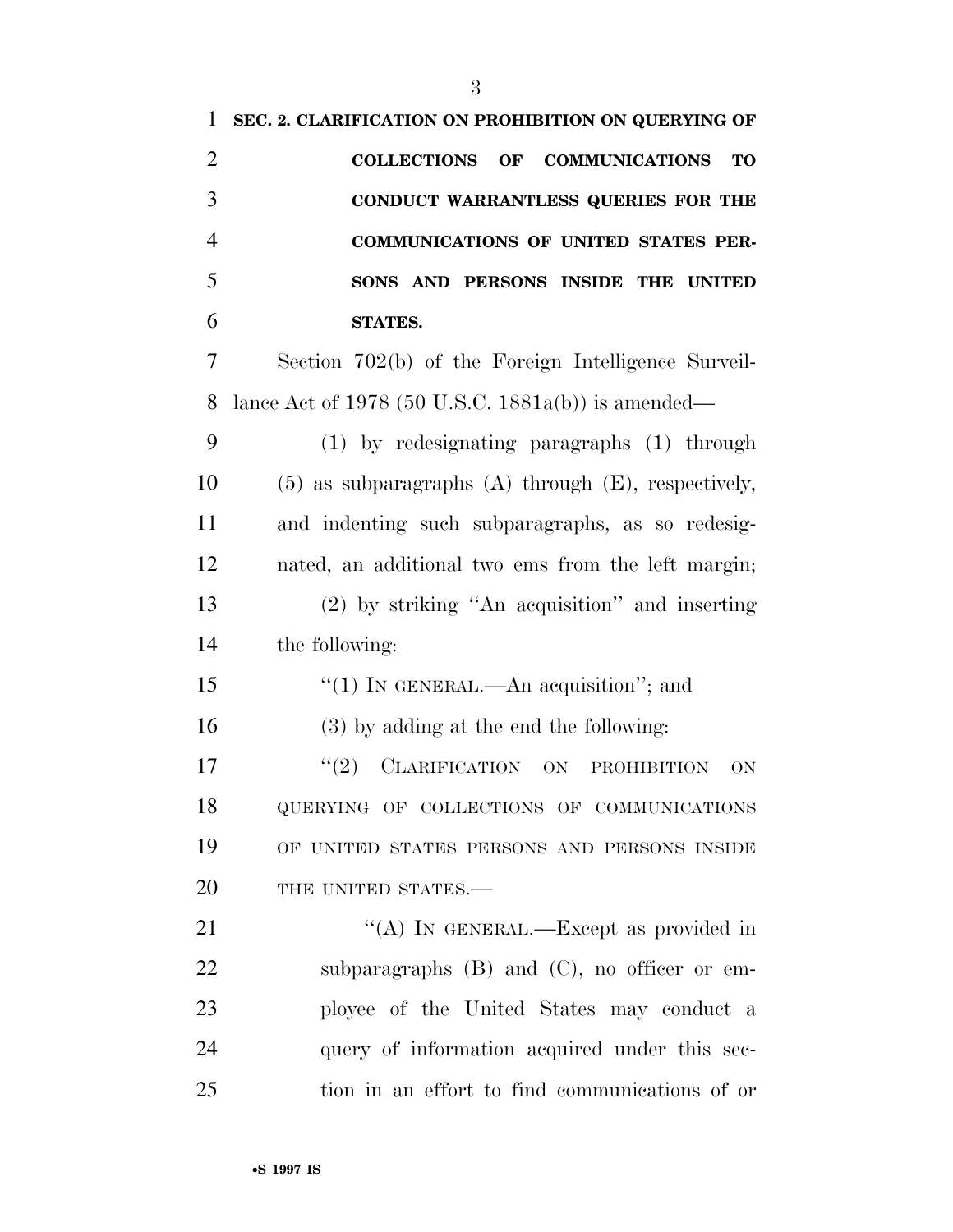| $\mathbf{1}$   | about a particular United States person or a      |
|----------------|---------------------------------------------------|
| $\overline{2}$ | person inside the United States.                  |
| 3              | "(B) CONCURRENT AUTHORIZATION AND                 |
| $\overline{4}$ | EXCEPTION FOR EMERGENCY SITUATIONS.               |
| 5              | Subparagraph $(A)$ shall not apply to a query for |
| 6              | communications related to a particular United     |
| 7              | States person or person inside the United         |
| 8              | States if—                                        |
| 9              | "(i) such United States person or per-            |
| 10             | son inside the United States is the subject       |
| 11             | of an order or emergency authorization au-        |
| 12             | thorizing electronic surveillance or physical     |
| 13             | search under section 105, 304, 703, 704,          |
| 14             | or 705 of this Act, or under title 18,            |
| 15             | United States Code, for the effective period      |
| 16             | of that order;                                    |
| 17             | "(ii) the entity carrying out the query           |
| 18             | has a reasonable belief that the life or safe-    |
| 19             | ty of such United States person or person         |
| 20             | inside the United States is threatened and        |
| 21             | the information is sought for the purpose         |
| 22             | of assisting that person;                         |
| 23             | "(iii) such United States person or               |
| 24             | person in the United States is a corpora-         |
| 25             | tion; or                                          |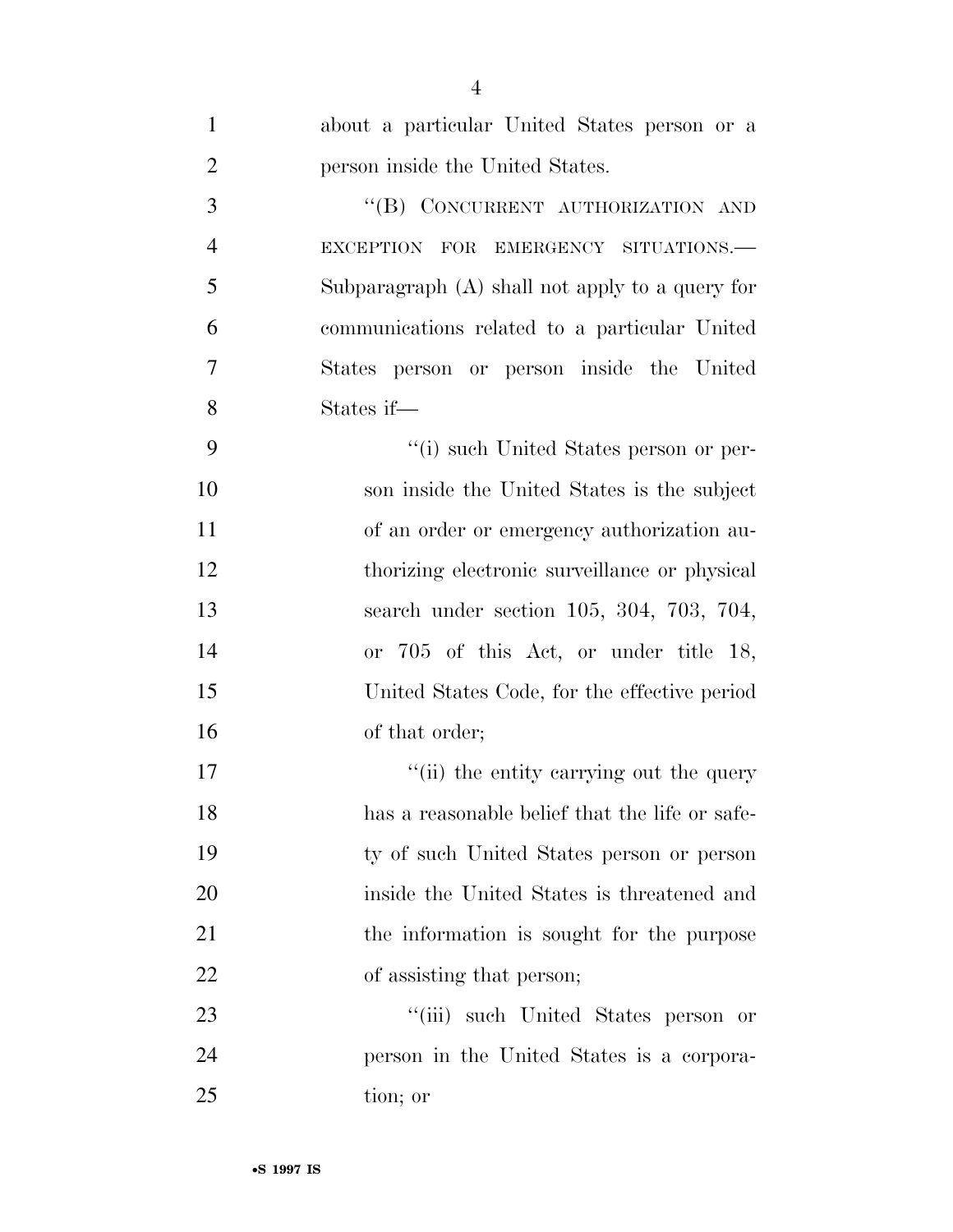| $\mathbf{1}$   | "(iv) such United States person or                |
|----------------|---------------------------------------------------|
| $\overline{2}$ | person inside the United States has con-          |
| 3              | sented to the query.                              |
| $\overline{4}$ | "(C) QUERIES OF FEDERATED DATA SETS               |
| 5              | AND MIXED DATA.—If an officer or employee of      |
| 6              | the United States conducts a query of a data      |
| 7              | set, or of federated data sets, that includes any |
| 8              | information acquired under this section, the      |
| 9              | system shall be configured not to return such     |
| 10             | information unless the officer or employee en-    |
| 11             | ters a code or other information indicating       |
| 12             | $that-$                                           |
| 13             | "(i) the person associated with the               |
| 14             | search term is not a United States person         |
| 15             | or person inside the United States; or            |
| 16             | "(ii) if the person associated with the           |
| 17             | search term is a United States person or          |
| 18             | person inside the United States, one or           |
| 19             | more of the conditions of subparagraph            |
| 20             | (B) are satisfied.                                |
| 21             | "(D) MATTERS RELATING TO EMERGENCY                |
| 22             | QUERIES.-                                         |
| 23             | ``(i)<br>TREATMENT OF DENIALS.-In                 |
| 24             | the event that a query for communications         |
| 25             | related to a particular United States per-        |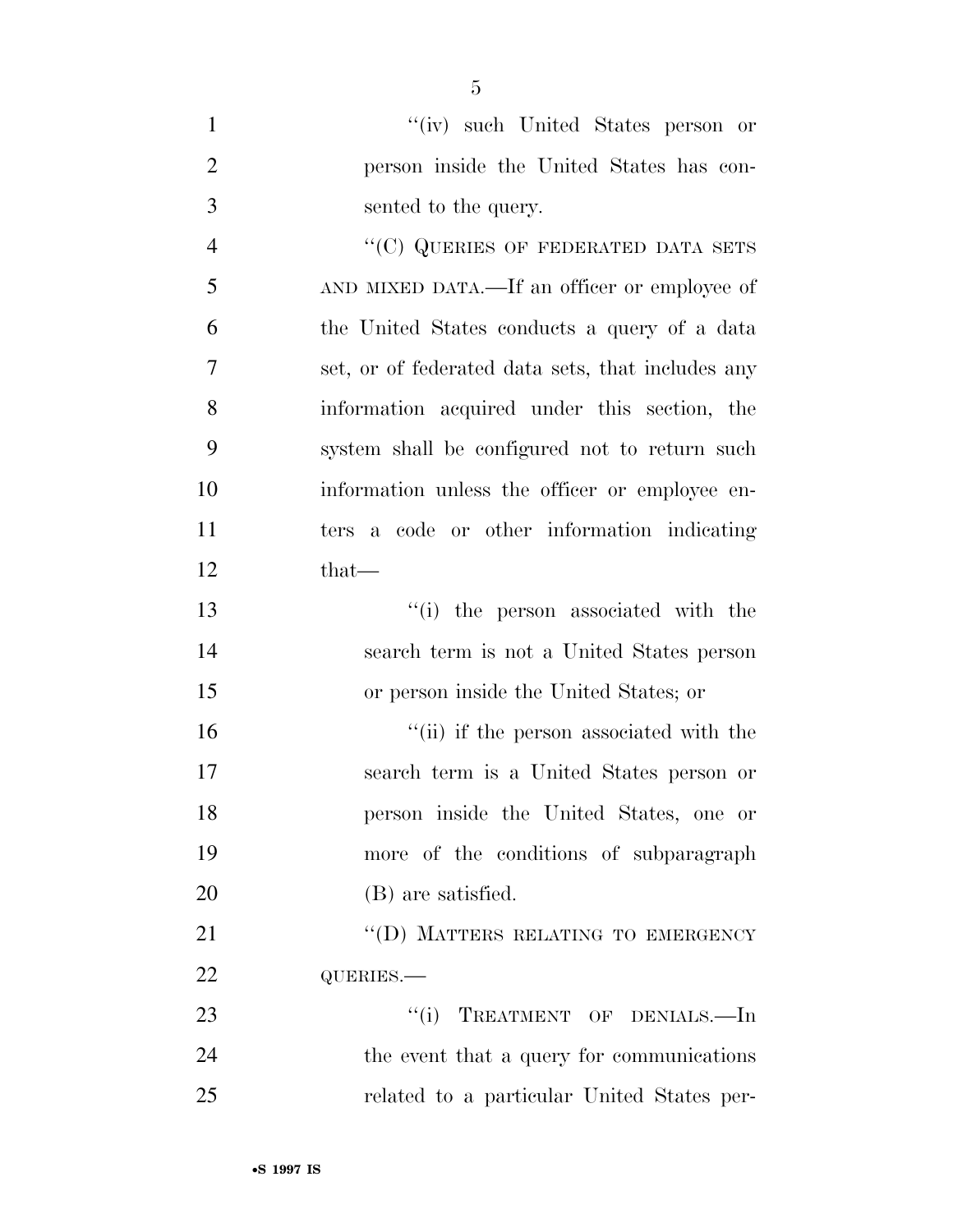| $\mathbf{1}$   | son or a person inside the United States is   |
|----------------|-----------------------------------------------|
| $\overline{2}$ | conducted pursuant to an emergency au-        |
| 3              | thorization authorizing electronic surveil-   |
| $\overline{4}$ | lance or a physical search described in sub-  |
| 5              | section $(B)(i)$ and the application for such |
| 6              | emergency authorization is denied, or in      |
| 7              | any other case in which the query has been    |
| 8              | conducted and no order is issued approving    |
| 9              | the query—                                    |
| 10             | $\lq(1)$ no information obtained or           |
| 11             | evidence derived from such query may          |
| 12             | be received in evidence or otherwise          |
| 13             | disclosed in any trial, hearing, or           |
| 14             | other proceeding in or before any             |
| 15             | court, grand jury, department, office,        |
| 16             | agency, regulatory body, legislative          |
| 17             | committee, or other authority of the          |
| 18             | United States, a State, or political          |
| 19             | subdivision thereof; and                      |
| 20             | "(II) no information concerning               |
| 21             | any United States person acquired             |
| 22             | from such query may subsequently be           |
| 23             | used or disclosed in any other manner         |
| 24             | by Federal officers or employees with-        |
| 25             | out the consent of such person, except        |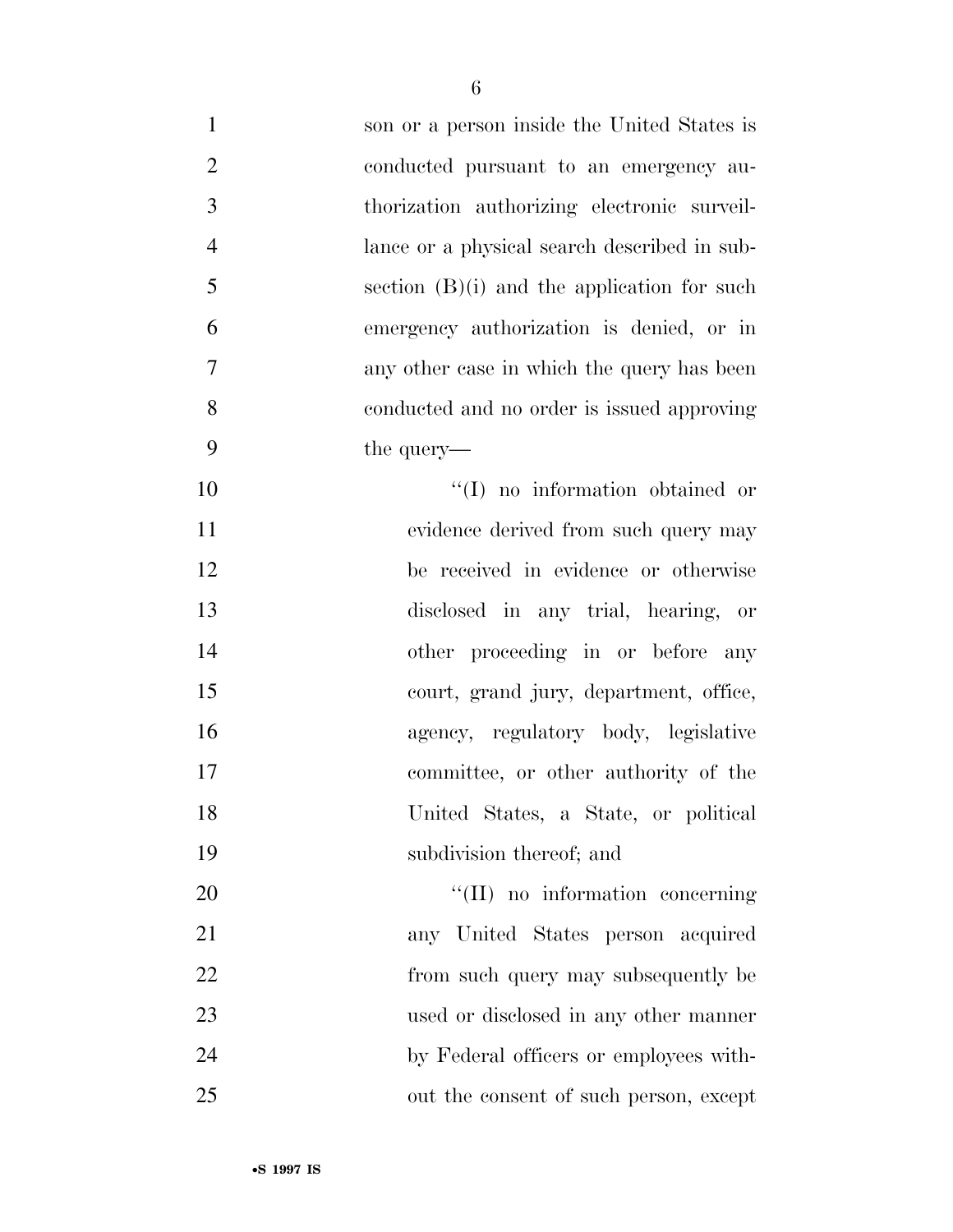with the approval of the Attorney General if the information indicates a threat of death or serious bodily harm to any person. 5 "(ii) ASSESSMENT OF COMPLIANCE.— The Attorney General shall assess compli- ance with the requirements under clause 8 (i).". **SEC. 3. PROHIBITION ON REVERSE TARGETING UNDER CERTAIN AUTHORITIES OF THE FOREIGN IN- TELLIGENCE SURVEILLANCE ACT OF 1978.**  Section 702 of the Foreign Intelligence Surveillance Act of 1978 (50 U.S.C. 1881a), as amended by section 2, is further amended— 15 (1) in subsection (b)(1)(B), as redesignated by section 2, by striking ''the purpose of such acquisi- tion is to target'' and inserting ''a significant pur- pose of such acquisition is to acquire the commu- nications of''; 20 (2) in subsection  $(d)(1)(A)$ — 21 (A) by striking "ensure that" and insert-22 ing the following: "ensure—

- 23  $\cdot$  (i) that"; and
- (B) by adding at the end the following: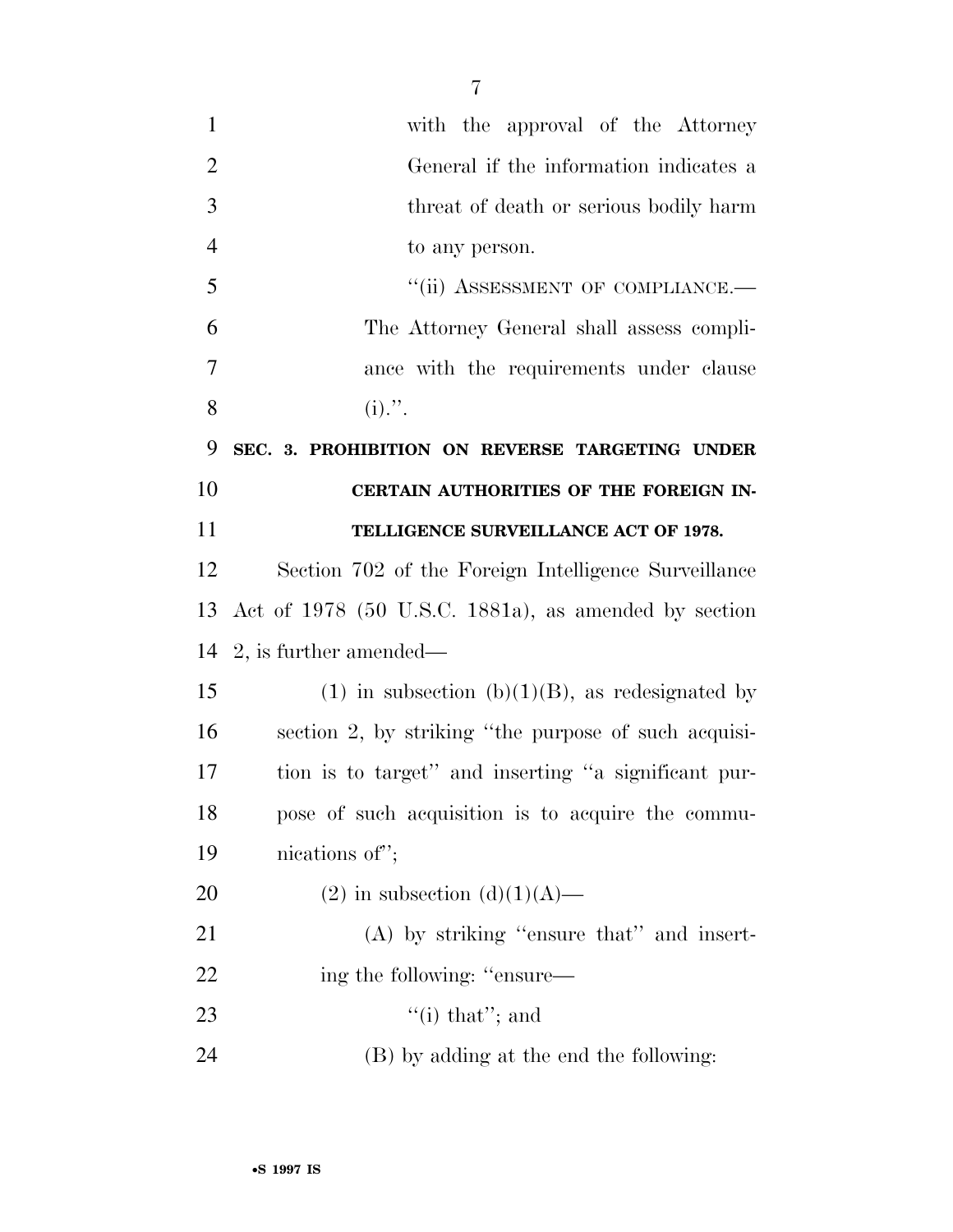| $\mathbf{1}$   | "(ii) that an application is filed under    |
|----------------|---------------------------------------------|
| $\overline{2}$ | title I, if otherwise required, when a sig- |
| $\mathfrak{Z}$ | nificant purpose of an acquisition author-  |
| $\overline{4}$ | ized under subsection (a) is to acquire the |
| 5              | communications of a particular, known       |
| 6              | person reasonably believed to be located in |
| 7              | the United States; and";                    |
| 8              | (3) in subsection $(g)(2)(A)(i)(I)$ —       |
| 9              | $(A)$ by striking "ensure that" and insert- |
| 10             | ing the following: "ensure—                 |
| 11             | "(aa) that"; and                            |
| 12             | (B) by adding at the end the following:     |
| 13             | "(bb) that an application is                |
| 14             | filed under title I, if otherwise re-       |
| 15             | quired, when a significant pur-             |
| 16             | pose of an acquisition authorized           |
| 17             | under subsection (a) is to acquire          |
| 18             | the communications of a par-                |
| 19             | ticular, known person reasonably            |
| 20             | believed to be located in the               |
| 21             | United States; and"; and                    |
| 22             | (4) in subsection (i)(2)(B)(i)—             |
| 23             | $(A)$ by striking "ensure that" and insert- |
| 24             | ing the following: "ensure—                 |
| 25             | $\lq\lq$ (I) that"; and                     |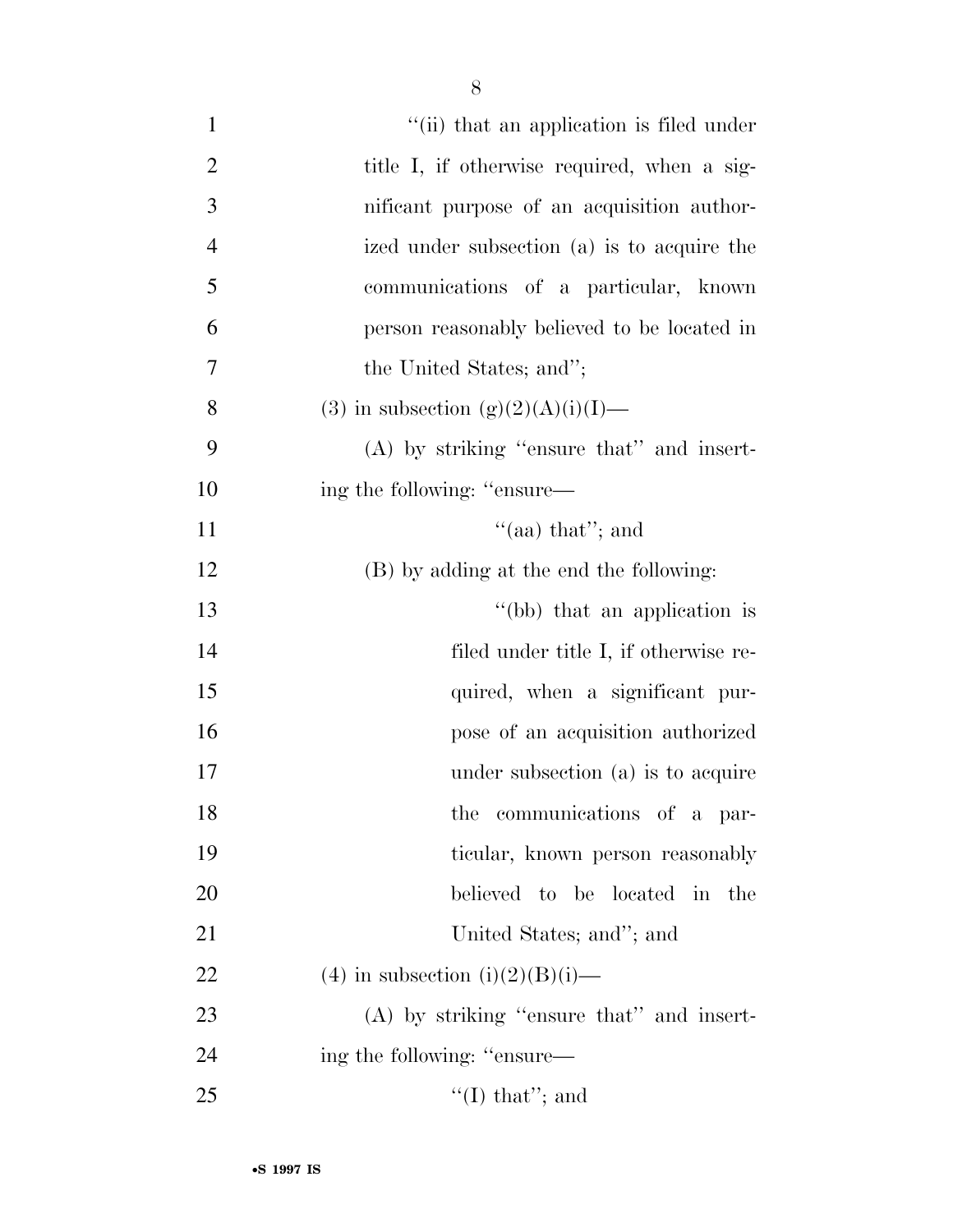(B) by adding at the end the following:  $\frac{1}{2}$   $\frac{1}{2}$  that an application is filed under title I, if otherwise required, when a significant purpose of an ac- quisition authorized under subsection (a) is to acquire the communications of a particular, known person reason- ably believed to be located in the United States; and''. **SEC. 4. PROHIBITION ON ACQUISITION, PURSUANT TO CER- TAIN FISA AUTHORITIES TO TARGET CER- TAIN PERSONS OUTSIDE THE UNITED STATES, OF COMMUNICATIONS THAT DO NOT INCLUDE PERSONS TARGETED UNDER SUCH AUTHORITIES.**  Section 702(b)(1) of the Foreign Intelligence Surveil- lance Act of 1978, as redesignated by section 2, is amend- ed— (1) in subparagraph (D), as redesignated by section 2, by striking ''; and'' and inserting a semi- colon; (2) by redesignating subparagraph (E) as sub- paragraph (G); and (3) by inserting after subparagraph (D) the fol-lowing: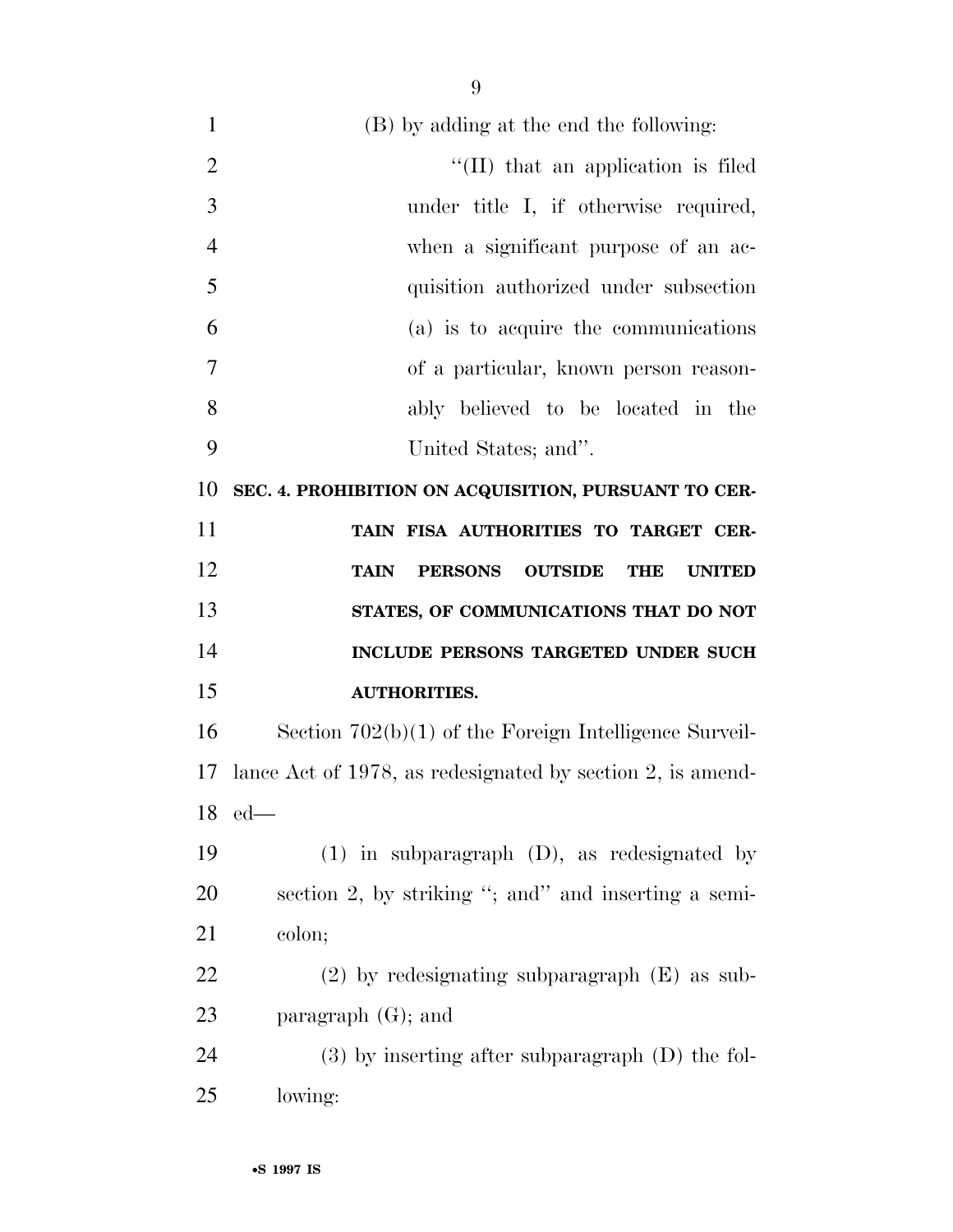$''(E)$  may not acquire a communication as to which no participant is a person who is tar- geted pursuant to the authorized acquisition;''. **SEC. 5. PROHIBITION ON ACQUISITION OF ENTIRELY DO- MESTIC COMMUNICATIONS UNDER AUTHORI- TIES TO TARGET CERTAIN PERSONS OUTSIDE THE UNITED STATES.**  Section 702(b)(1) of the Foreign Intelligence Surveil- lance Act of 1978, as redesignated by section 2 and amended by section 4, is further amended by inserting after subparagraph (E), as added by section 4, the fol- lowing: 13 ''(F) may not acquire communications known to be entirely domestic; and''. **SEC. 6. LIMITATION ON USE OF INFORMATION OBTAINED UNDER CERTAIN AUTHORITY OF FOREIGN IN- TELLIGENCE SURVEILLANCE ACT OF 1978 RE- LATING TO UNITED STATES PERSONS.**  Section 706(a) of the Foreign Intelligence Surveil- lance Act of 1978 (50 U.S.C. 1881e(a)) is amended— (1) by striking ''Information acquired'' and in- serting the following: 23 "(1) IN GENERAL.—Information acquired"; and (2) by adding at the end the following: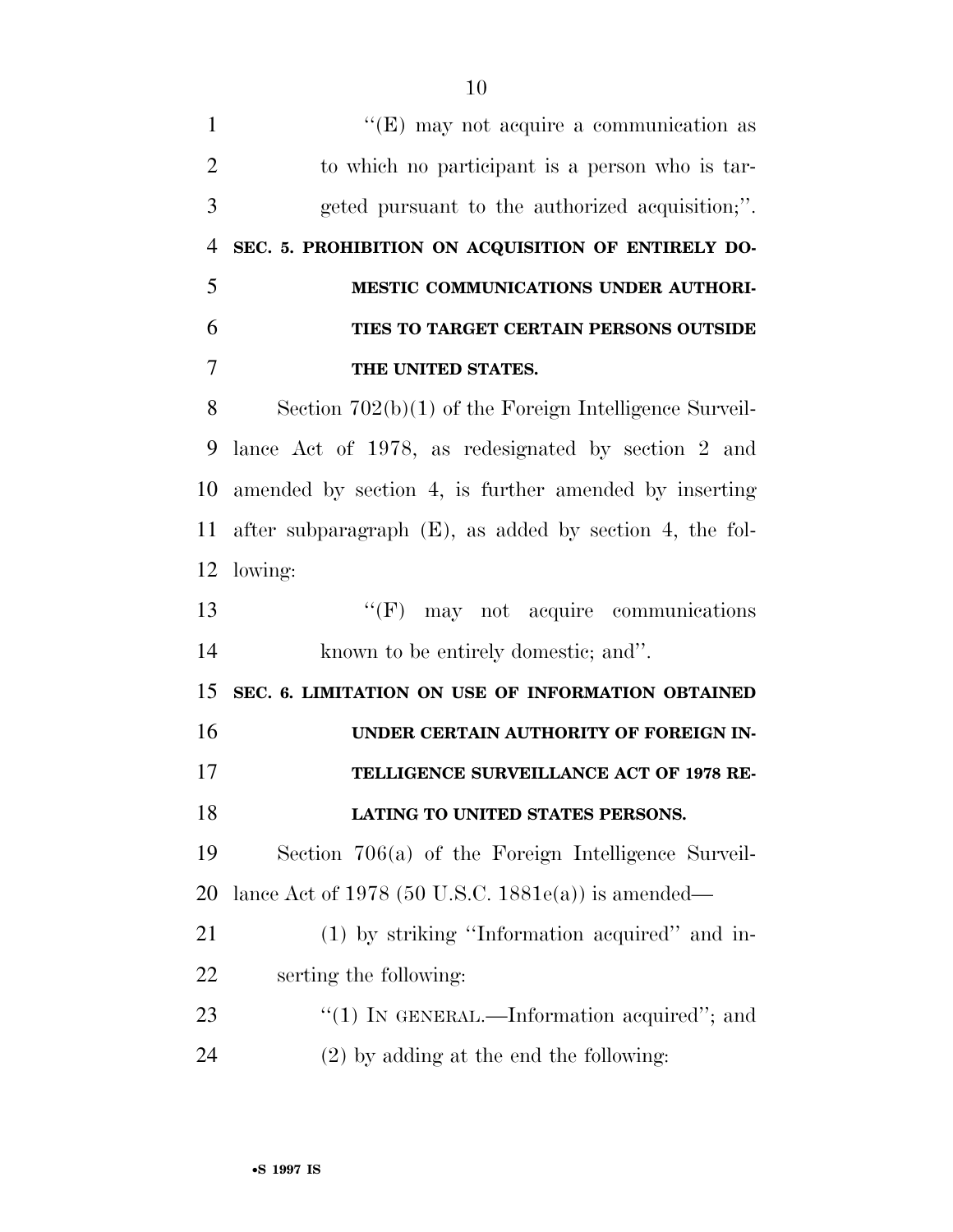| $\mathbf{1}$   | "(2) LIMITATION ON USE IN CRIMINAL, CIVIL,             |
|----------------|--------------------------------------------------------|
| $\overline{2}$ | <b>AND</b><br>ADMINISTRATIVE PROCEEDINGS AND INVES-    |
| 3              | TIGATIONS.—No communication to or from, or infor-      |
| $\overline{4}$ | mation about, a person acquired under section 702      |
| 5              | who is either a United States person or is located in  |
| 6              | the United States may be introduced as evidence        |
| 7              | against the person in any criminal, civil, or adminis- |
| 8              | trative proceeding or used as part of any criminal,    |
| 9              | civil, or administrative investigation, except—        |
| 10             | "(A) with the prior approval of the Attor-             |
| 11             | ney General; and                                       |
| 12             | $\lq\lq$ (B) in a proceeding or investigation in       |
| 13             | which the information is directly related to and       |
| 14             | necessary to address a specific threat of—             |
| 15             | "(i) terrorism (as defined in clauses)                 |
| 16             | (i) through (iii) of section $2332(g)(5)(B)$           |
| 17             | of title 18, United States Code);                      |
| 18             | "(ii) espionage (as used in chapter 37)                |
| 19             | of title 18, United States Code);                      |
| 20             | "(iii) proliferation or use of a weapon                |
| 21             | of mass destruction (as defined in section)            |
| 22             | $2332a(c)$ of title 18, United States Code);           |
| 23             | "(iv) a cybersecurity threat from a                    |
| 24             | foreign country;                                       |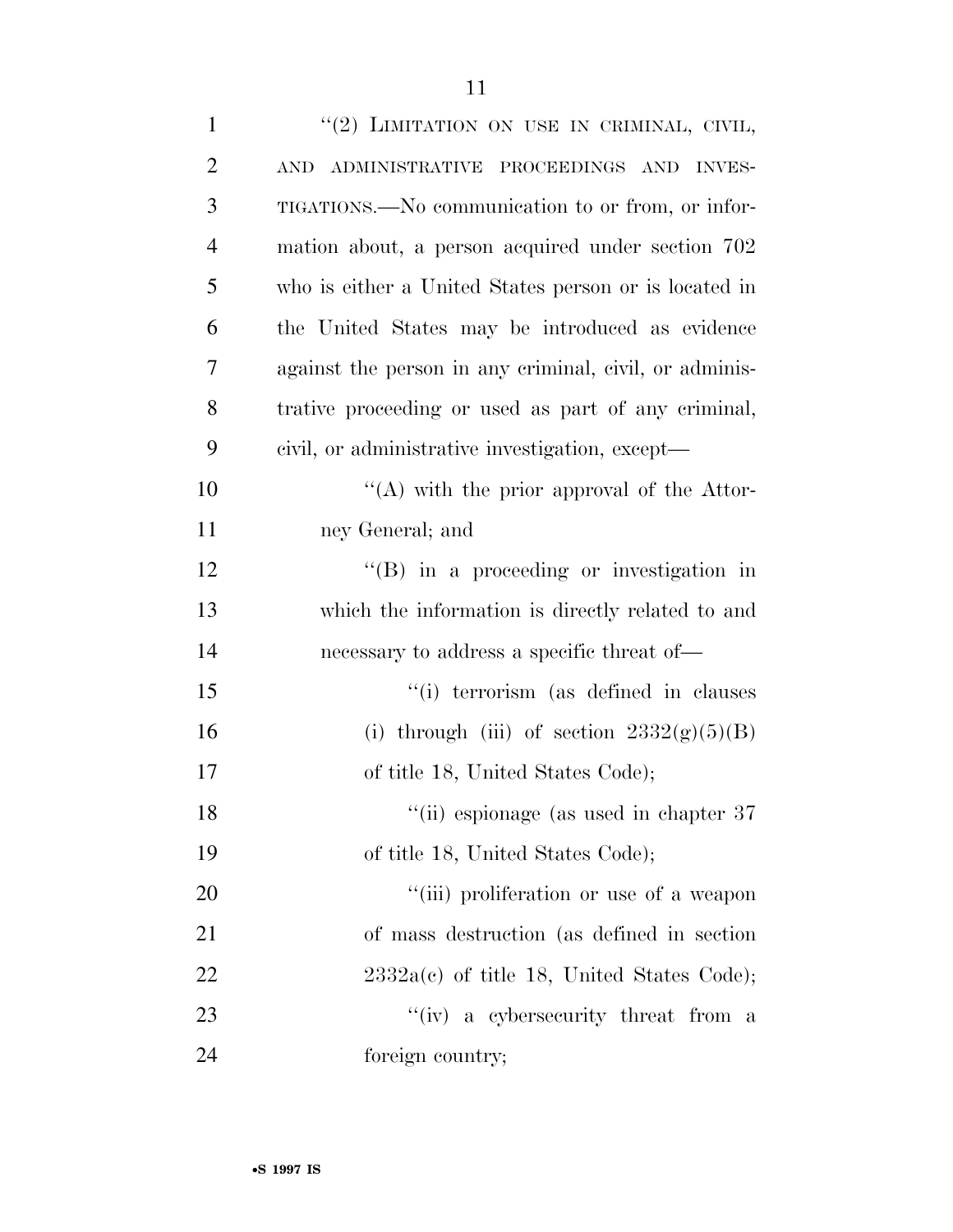| $\mathbf{1}$   | $``(v)$ incapacitation or destruction of                |
|----------------|---------------------------------------------------------|
| $\overline{2}$ | critical infrastructure (as defined in section)         |
| 3              | $1016(e)$ of the Uniting and Strengthening              |
| $\overline{4}$ | America by Providing Appropriate Tools                  |
| 5              | Required to Intercept and Obstruct Ter-                 |
| 6              | rorism (USA PATRIOT ACT) Act of 2001                    |
| $\overline{7}$ | $(42 \text{ U.S.C. } 5195c(e))$ ; or                    |
| 8              | "(vi) a threat to the armed forces of                   |
| 9              | the United States or an ally of the United              |
| 10             | States or to other personnel of the United              |
| 11             | States Government or a government of an                 |
| 12             | ally of the United States.".                            |
| 13             | SEC. 7. REFORMS OF THE PRIVACY AND CIVIL LIBERTIES      |
| 14             | <b>OVERSIGHT BOARD.</b>                                 |
| 15             | (a) INCLUSION OF FOREIGN INTELLIGENCE ACTIVI-           |
| 16             | TIES IN OVERSIGHT AUTHORITY OF THE PRIVACY AND          |
|                |                                                         |
| 17             | CIVIL LIBERTIES OVERSIGHT BOARD.—Section 1061 of        |
| 18             | the Intelligence Reform and Terrorism Prevention Act of |
| 19             | 2004 (42 U.S.C. 2000ee) is amended—                     |
| 20             | $(1)$ in subsection $(e)$ , by inserting "and to con-   |
| 21             | duct foreign intelligence activities" after "terrorism" |
| 22             | each place such term appears; and                       |
| 23             | $(2)$ in subsection (d), "and to conduct foreign        |
| 24             | intelligence activities" after "terrorism" each place   |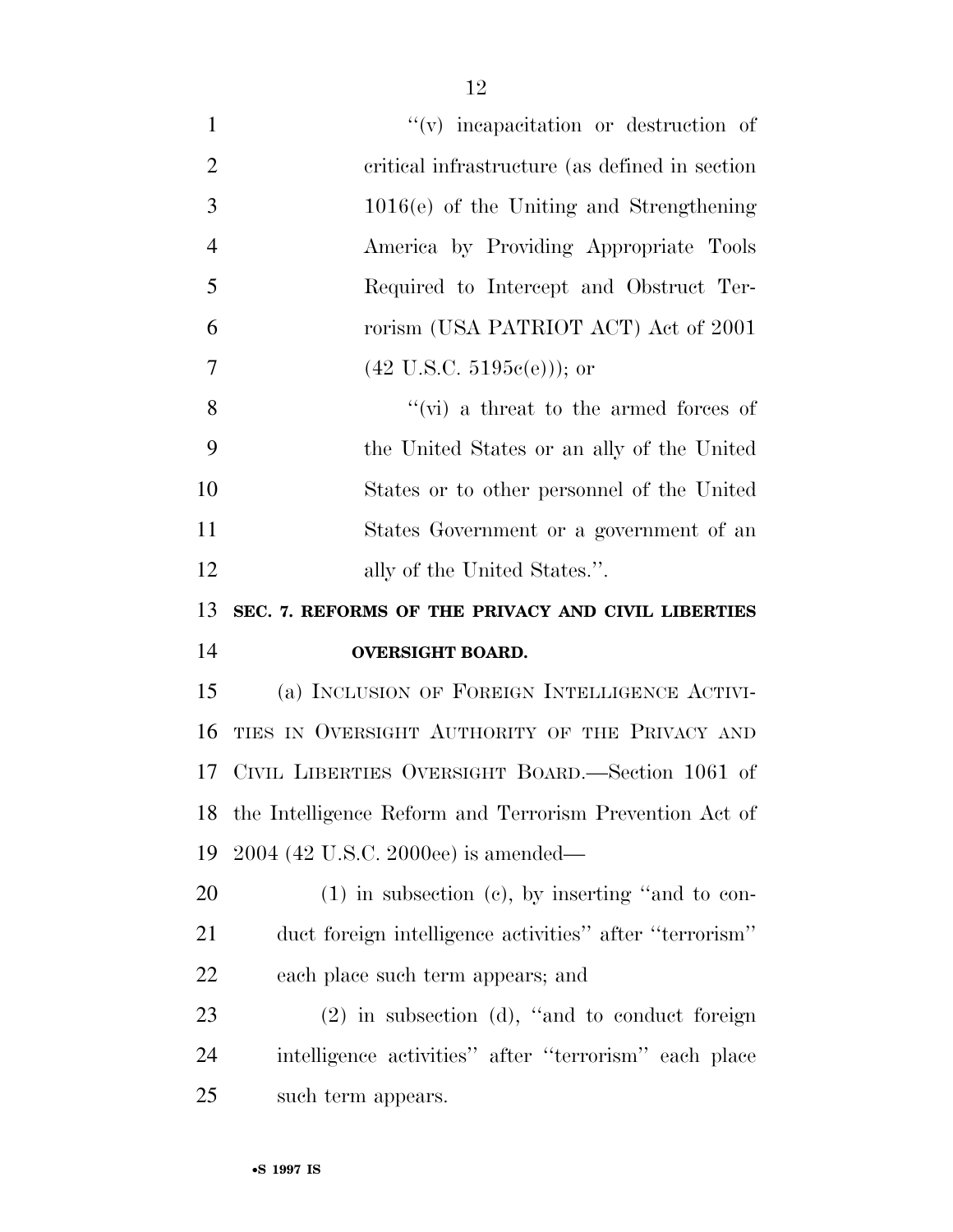| 1              | (b) SUBMISSION OF WHISTLEBLOWER COMPLAINTS          |
|----------------|-----------------------------------------------------|
| $\overline{2}$ | THE PRIVACY AND CIVIL LIBERTIES OVERSIGHT<br>TO     |
| 3              | BOARD.—                                             |
| $\overline{4}$ | $(1)$ IN GENERAL.—Section 1061 of the Intel-        |
| 5              | ligence Reform and Terrorism Prevention Act of      |
| 6              | $2004$ (42 U.S.C. 2000ee), as amended by subsection |
| $\overline{7}$ | $(a)$ , is further amended—                         |
| 8              | $(A)$ in subsection $(d)$ , by adding at the end    |
| 9              | the following:                                      |
| 10             | $\cdot$ (5) WHISTLEBLOWER COMPLAINTS.—              |
| 11             | "(A) SUBMISSION TO BOARD.—An em-                    |
| 12             | ployee of, or contractor or detailee to, an ele-    |
| 13             | ment of the intelligence community may submit       |
| 14             | to the Board a complaint or information that        |
| 15             | such employee, contractor, or detailee believes     |
| 16             | relates to a privacy or civil liberties concern.    |
| 17             | The confidentiality provisions under section        |
| 18             | $2409(b)(3)$ of title 10, United States Code,       |
| 19             | shall apply to a submission under this subpara-     |
| 20             | graph. Any disclosure under this subparagraph       |
| 21             | shall be protected against discrimination under     |
| 22             | the procedures, burdens of proof, and remedies      |
| 23             | set forth in section 2409 of such title.            |
| 24             | "(B) AUTHORITY OF BOARD.—The Board                  |
| 25             | may take such action as the Board considers         |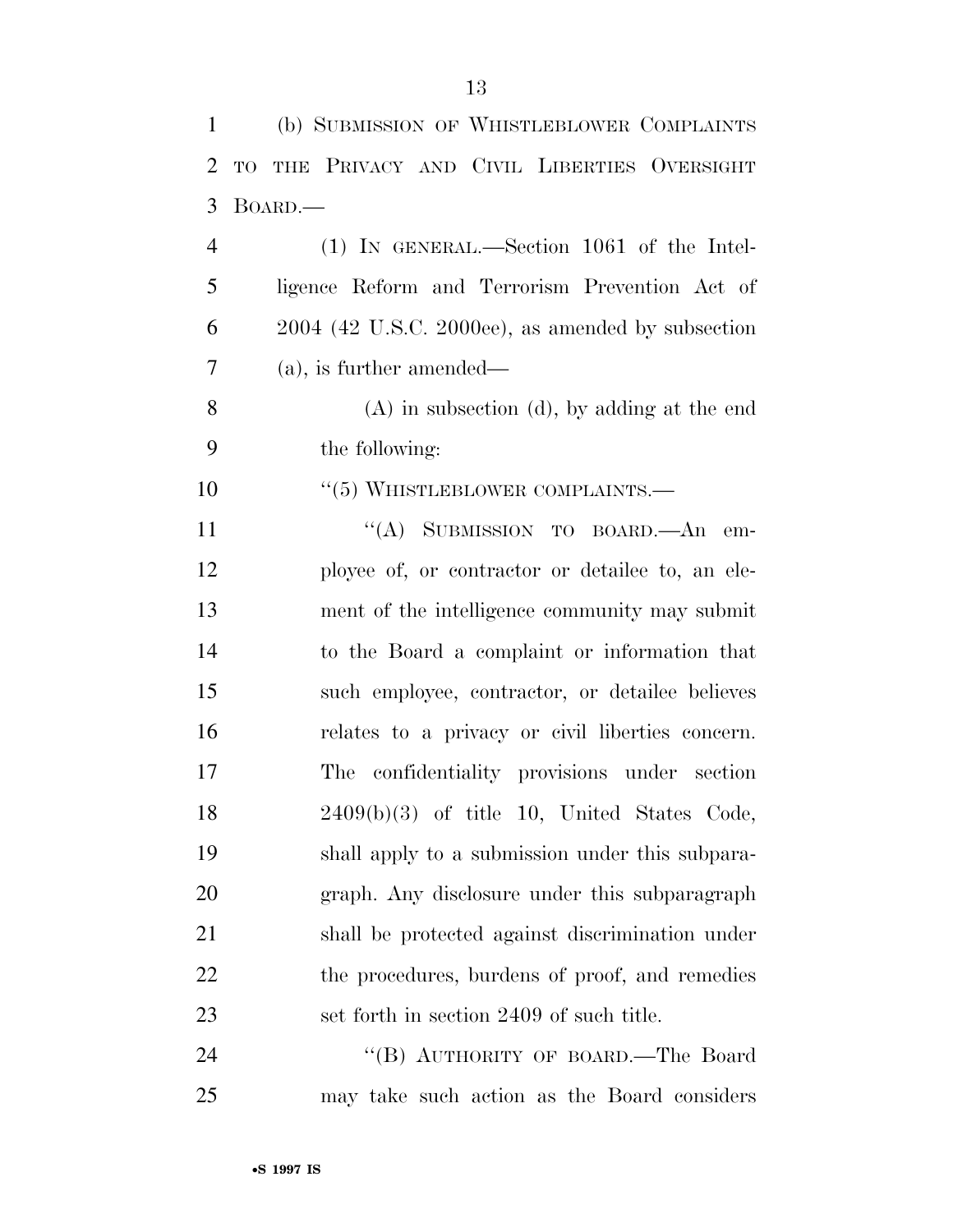appropriate with respect to investigating a com- plaint or information submitted under subpara- graph (A) or transmitting such complaint or in- formation to any other Executive agency or the congressional intelligence committees. 6 "(C) RELATIONSHIP TO EXISTING LAWS.— The authority under subparagraph (A) of an employee, contractor, or detailee to submit to the Board a complaint or information shall be in addition to any other authority under an- other provision of law to submit a complaint or information. Any action taken under any other provision of law by the recipient of a complaint or information shall not preclude the Board from taking action relating to the same com- plaint or information. 17 "(D) RELATIONSHIP TO ACTIONS TAKEN UNDER OTHER LAWS.—Nothing in this para- graph shall prevent—  $\frac{1}{1}$  any individual from submitting a complaint or information to any authorized 22 recipient of the complaint or information; or 24 ''(ii) the recipient of a complaint or

information from taking independent ac-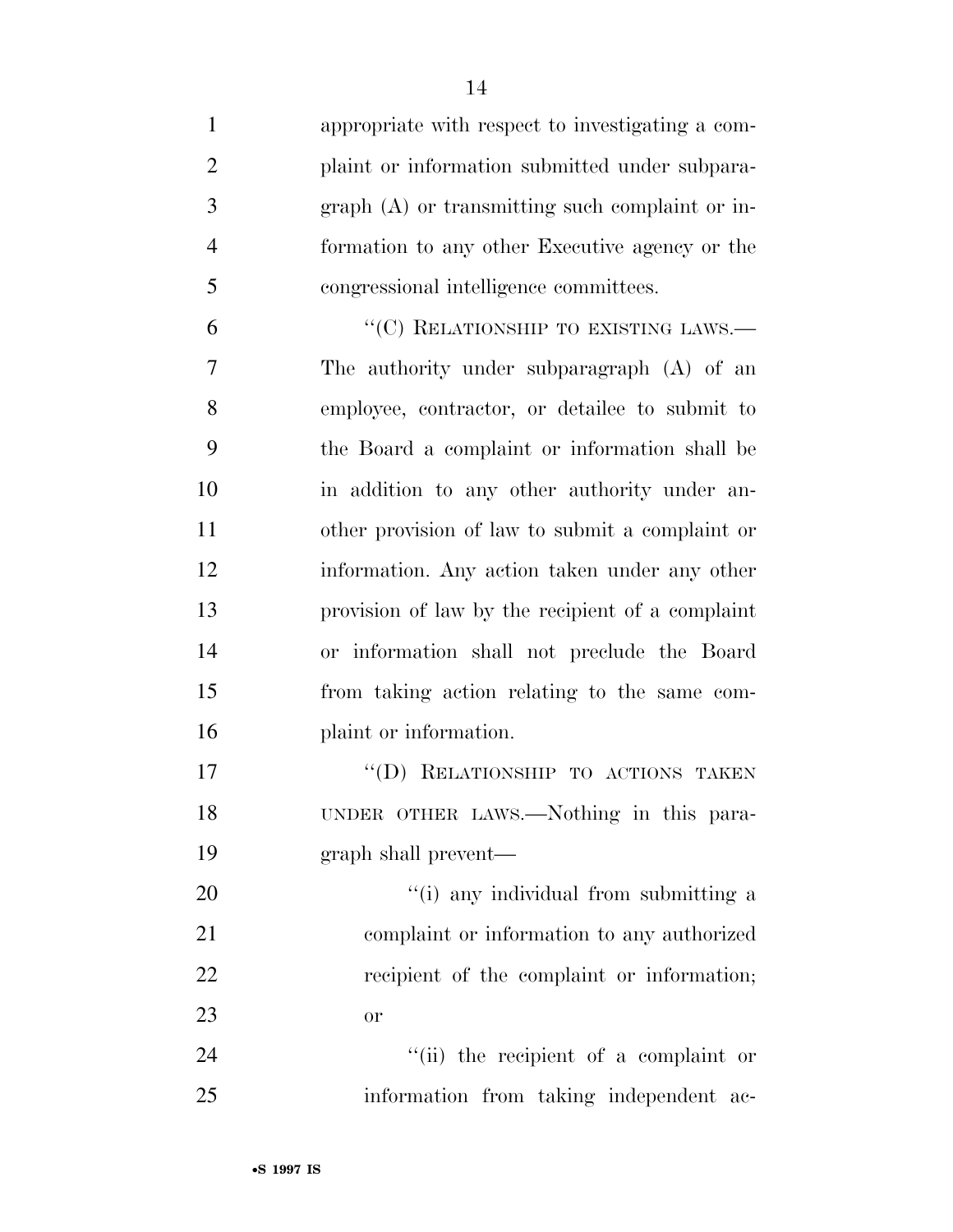|     |  |  | tion on the complaint or information."; |
|-----|--|--|-----------------------------------------|
| and |  |  |                                         |

 (B) by adding at the end the following: ''(n) DEFINITIONS.—In this section, the terms 'con- gressional intelligence committees' and 'intelligence com- munity' have the meanings given such terms in section 3 of the National Security Act of 1947 (50 U.S.C. 3003).''.

 (2) PROHIBITED PERSONNEL PRACTICES.—Sec-10 tion  $2302(b)(8)(B)$  of title 5, United States Code, is amended, in the matter preceding clause (i), by striking ''or to the Inspector of an agency or another employee designated by the head of the agency to re- ceive such disclosures'' and inserting ''the Inspector General of an agency, a supervisor in the employee's direct chain of command (up to and including the head of the employing agency), the Privacy and Civil Liberties Oversight Board, or an employee des- ignated by any of the aforementioned individuals for the purpose of receiving such disclosures''.

 (c) PRIVACY AND CIVIL LIBERTIES OVERSIGHT BOARD SUBPOENA POWER.—Section 1061(g) of the Intel- ligence Reform and Terrorism Prevention Act of 2004 (42 U.S.C. 2000ee(g)) is amended—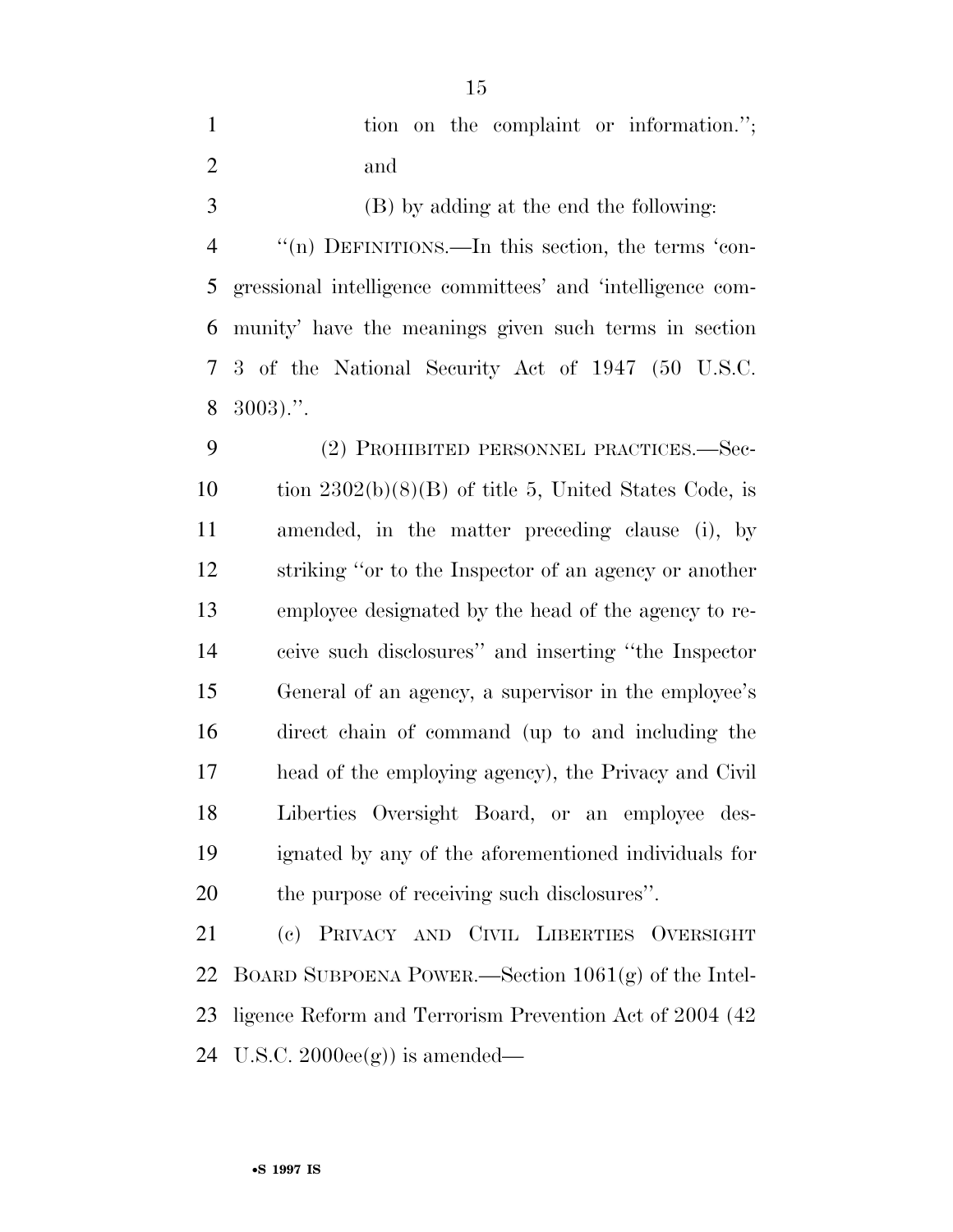| $\mathbf{1}$   | (1) in paragraph $(1)(D)$ , by striking "submit a       |
|----------------|---------------------------------------------------------|
| $\overline{2}$ | written request to the Attorney General of the          |
| 3              | United States that the Attorney General";               |
| $\overline{4}$ | $(2)$ by striking paragraph $(2)$ ; and                 |
| 5              | $(3)$ by redesignating paragraphs $(3)$ and $(4)$ as    |
| 6              | paragraphs $(2)$ and $(3)$ , respectively.              |
| 7              | (d) APPOINTMENT OF STAFF OF THE PRIVACY AND             |
| 8              | CIVIL LIBERTIES OVERSIGHT BOARD.—Section 1061(j)        |
| 9              | of the Intelligence Reform and Terrorism Prevention Act |
| 10             | of 2004 (42 U.S.C. 2000ee(j)) is amended—               |
| 11             | $(1)$ by redesignating paragraphs $(2)$ and $(3)$ as    |
| 12             | paragraphs $(3)$ and $(4)$ , respectively; and          |
| 13             | $(2)$ by inserting after paragraph $(1)$ the fol-       |
| 14             | lowing:                                                 |
| 15             | "(2) APPOINTMENT IN ABSENCE OF CHAIR-                   |
| 16             | MAN.—If the position of chairman of the Board is        |
| 17             | vacant, during the period of the vacancy the Board,     |
| 18             | at the direction of the majority of the members of      |
| 19             | the Board, may exercise the authority of the chair-     |
| 20             | man under paragraph (1).".                              |
| 21             | (e) TENURE AND COMPENSATION OF PRIVACY AND              |
| 22             | CIVIL LIBERTIES OVERSIGHT BOARD MEMBERS AND             |
| 23             | $STAFF$ .                                               |
| 24             | $(1)$ IN GENERAL.—Section 1061 of the Intel-            |
| 25             | ligence Reform and Terrorism Prevention Act of          |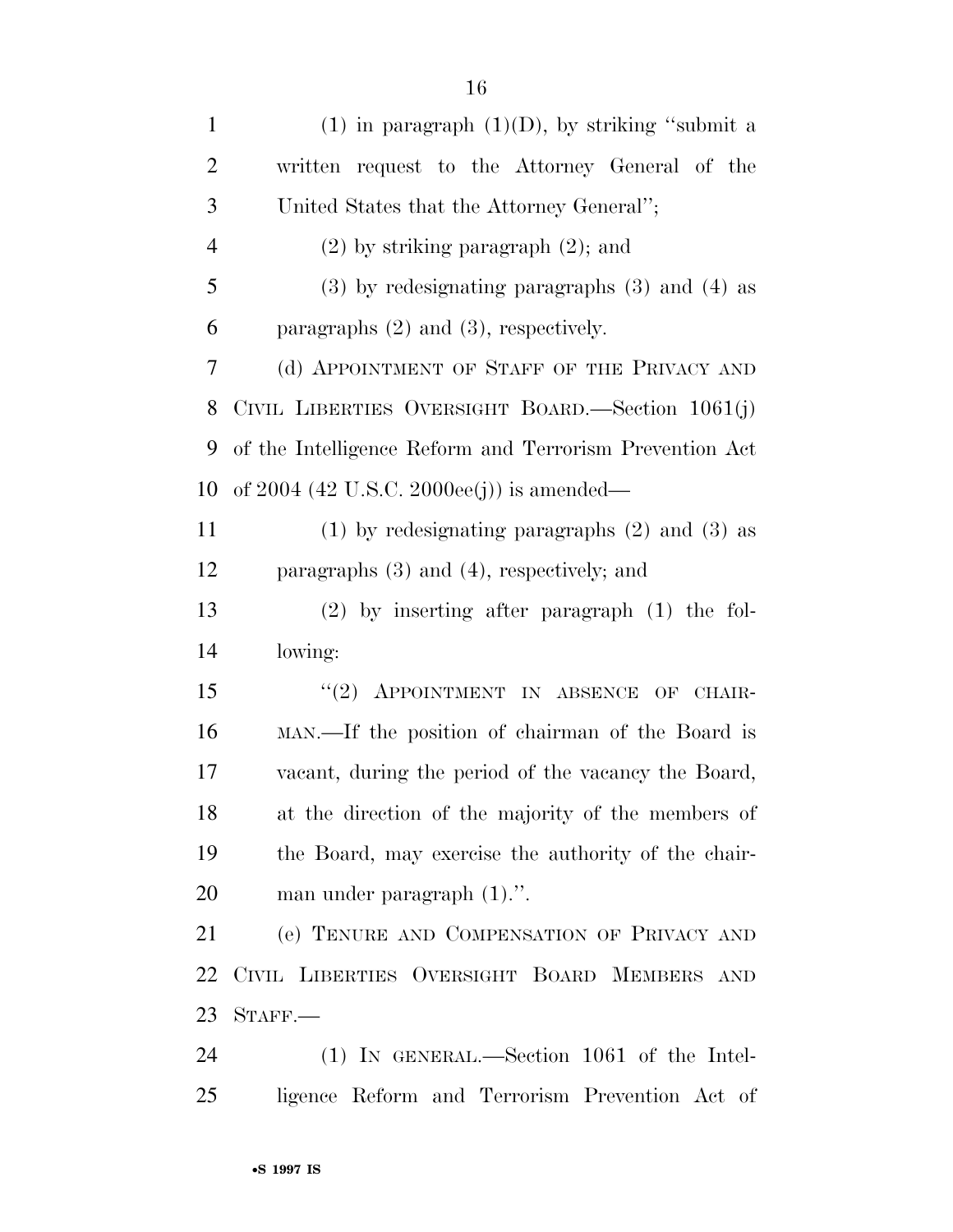| $\mathbf{1}$   | $2004$ (42 U.S.C. 2000ee), as amended by sub-      |
|----------------|----------------------------------------------------|
| $\overline{2}$ | sections (a) and (b), is further amended—          |
| 3              | $(A)$ in subsection $(h)$ —                        |
| $\overline{4}$ | (i) in paragraph $(1)$ , by inserting              |
| 5              | "full-time" after "4 additional"; and              |
| 6              | (ii) in paragraph $(4)(B)$ , by striking           |
| $\tau$         | ", except that" and all that follows               |
| 8              | through the end and inserting a period;            |
| 9              | $(B)$ in subsection $(i)(1)$ —                     |
| 10             | (i) in subparagraph $(A)$ , by striking            |
| 11             | "level III of the Executive Schedule under         |
| 12             | section 5314" and inserting "level II of the       |
| 13             | Executive Schedule under section 5313";            |
| 14             | and                                                |
| 15             | $(ii)$ in subparagraph $(B)$ , by striking         |
| 16             | "level IV of the Executive Schedule" and           |
| 17             | all that follows through the end and insert-       |
| 18             | ing "level III of the Executive Schedule           |
| 19             | under section 5314 of title 5, United              |
| 20             | States Code."; and                                 |
| 21             | $(C)$ in subsection $(j)(1)$ , by striking "level" |
| 22             | V of the Executive Schedule under section          |
| 23             | 5316" and inserting "level IV of the Executive     |
| 24             | Schedule under section 5315".                      |
| 25             | $(2)$ EFFECTIVE DATE; APPLICABILITY.—              |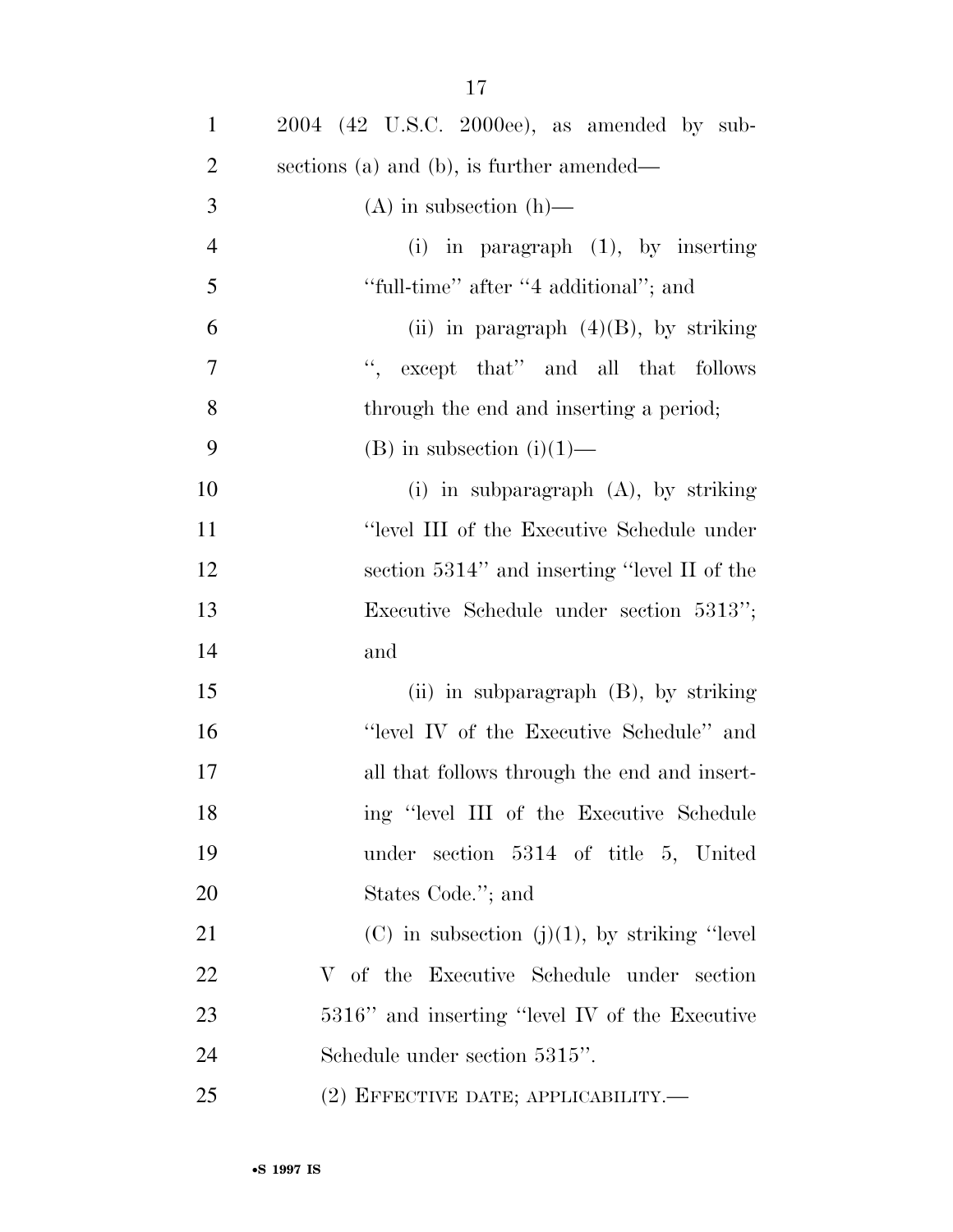| $\mathbf{1}$   | (A) IN GENERAL.—The amendments made                    |
|----------------|--------------------------------------------------------|
| $\overline{2}$ | by paragraph $(1)$ —                                   |
| 3              | (i) shall take effect on the date of the               |
| $\overline{4}$ | enactment of this Act; and                             |
| 5              | (ii) except as provided in paragraph                   |
| 6              | $(2)$ , shall apply to any appointment to a            |
| 7              | position as a member of the Privacy and                |
| 8              | Civil Liberties Oversight Board made on or             |
| 9              | after the date of the enactment of this Act.           |
| 10             | (B) EXCEPTIONS.—                                       |
| 11             | COMPENSATION CHANGES.—The<br>(i)                       |
| 12             | amendments made by subparagraphs                       |
| 13             | $(B)(i)$ and $(C)$ of paragraph $(1)$ shall take       |
| 14             | effect on the first day of the first pay pe-           |
| 15             | riod beginning after the date of the enact-            |
| 16             | ment of this Act.                                      |
| 17             | (ii) ELECTION TO SERVE FULL TIME                       |
| 18             | BY INCUMBENTS.-                                        |
| 19             | (I) IN GENERAL.—An individual                          |
| 20             | serving as a member of the Privacy                     |
| 21             | and Civil Liberties Oversight Board                    |
| 22             | on the date of the enactment of this                   |
| 23             | Act, including a member continuing to                  |
| 24             | member under<br>section<br>serve<br>as<br>$\mathbf{a}$ |
| 25             | $1061(h)(4)(B)$ of the Intelligence Re-                |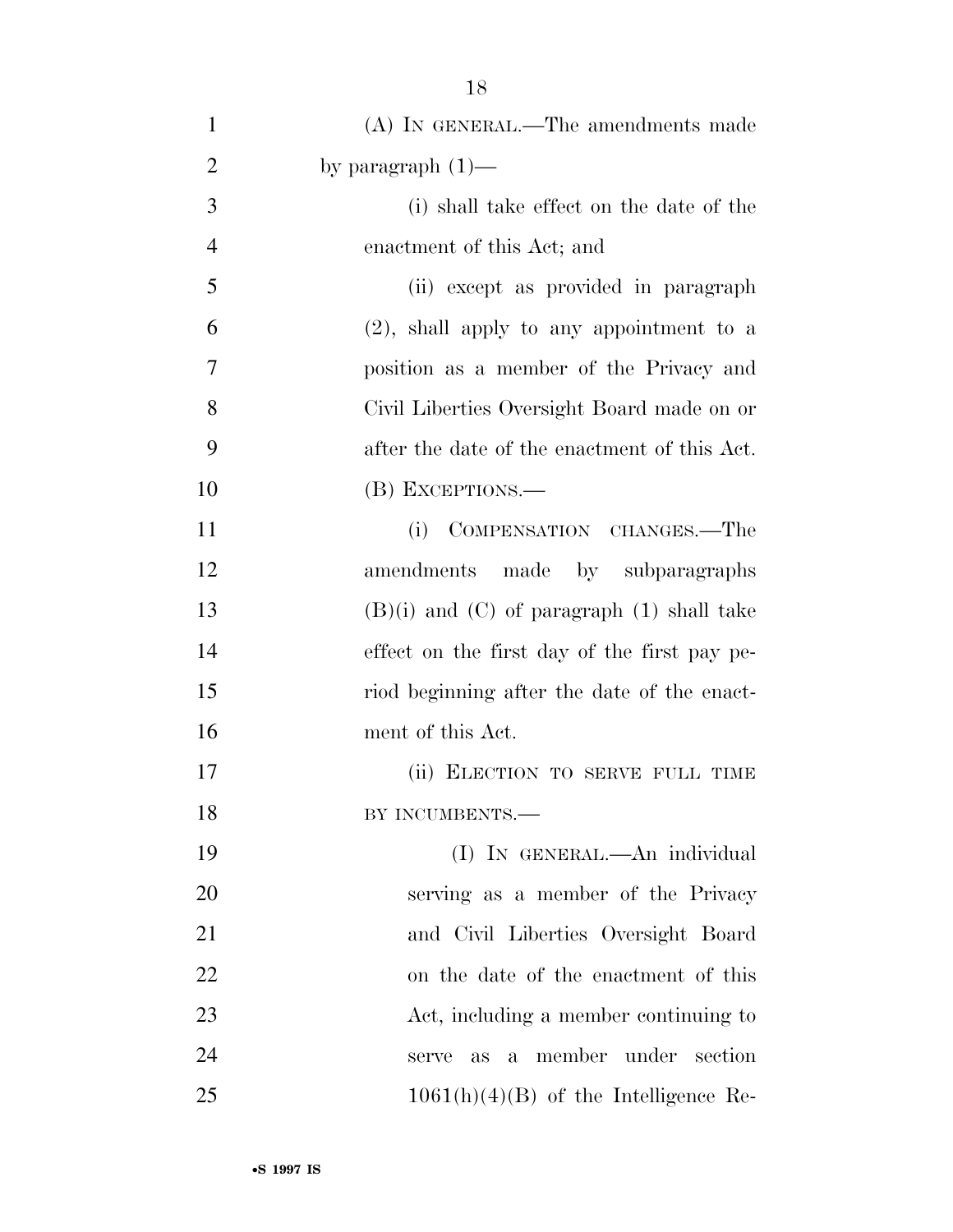| $\mathbf{1}$   | form and Terrorism Prevention Act of   |
|----------------|----------------------------------------|
| $\mathbf{2}$   | 2004 (42 U.S.C. 2000ee(h)(4)(B)),      |
| $\mathfrak{Z}$ | (referred to in this clause as a "cur- |
| $\overline{4}$ | rent member") may make an election     |
| 5              | $to-$                                  |
| 6              | (aa) serve as a member of              |
| $\overline{7}$ | the Privacy and Civil Liberties        |
| 8              | Oversight Board on a full-time         |
| 9              | basis and in accordance with sec-      |
| 10             | tion 1061 of the Intelligence Re-      |
| 11             | form and Terrorism Prevention          |
| 12             | Act of 2004 (42 U.S.C. 2000ee),        |
| 13             | as amended by this section; or         |
| 14             | (bb) serve as a member of              |
| 15             | the Privacy and Civil Liberties        |
| 16             | Oversight Board on a part-time         |
| 17             | basis in accordance with such          |
| 18             | section 1061, as in effect on the      |
| 19             | day before the date of the enact-      |
| 20             | ment of this Act, including the        |
| 21             | limitation on service after the ex-    |
| 22             | piration of the term of the mem-       |
| 23             | ber under subsection $(h)(4)(B)$ of    |
| 24             | such section, as in effect on the      |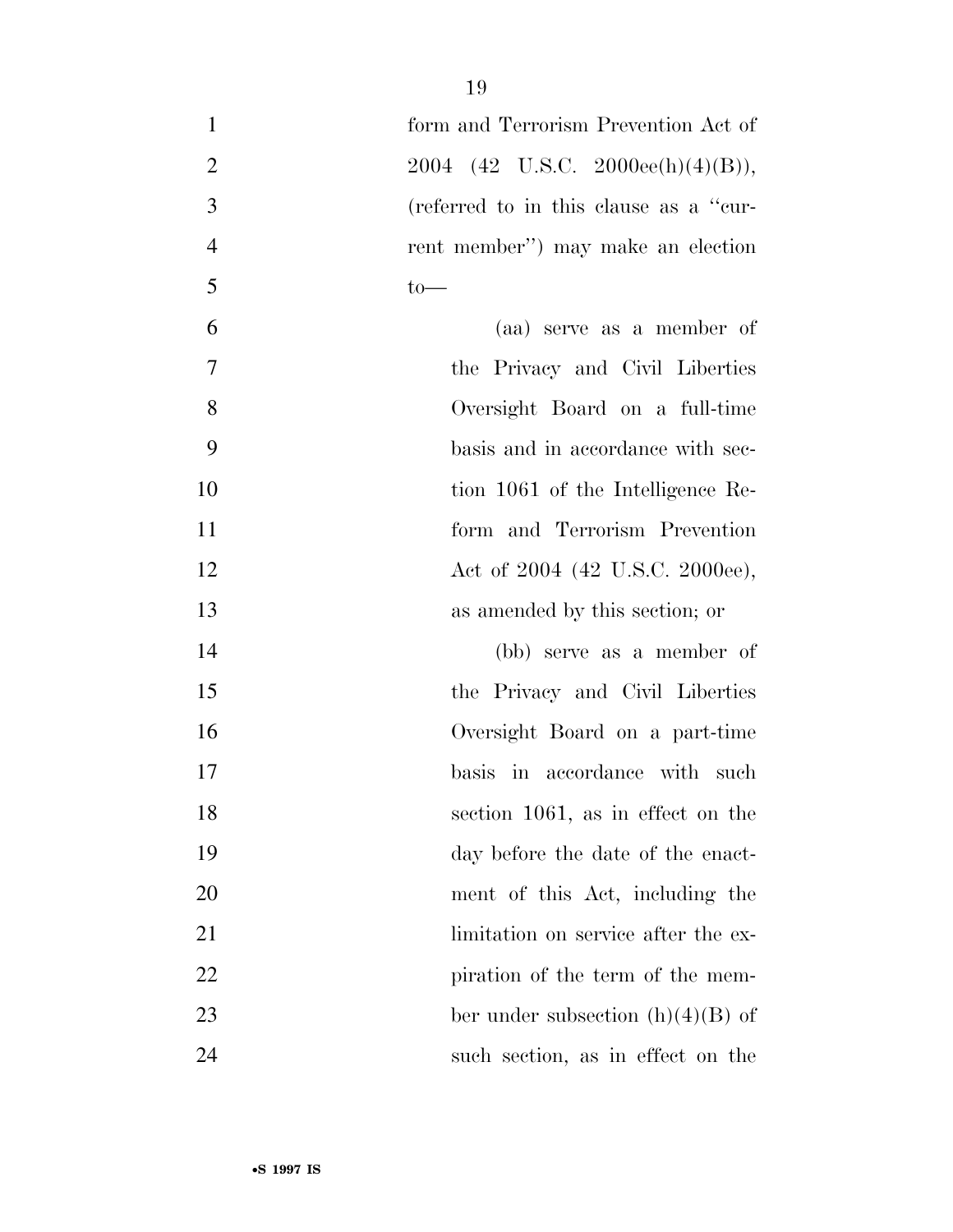| day before the date of the enact- |
|-----------------------------------|
| ment of this Act.                 |

| 3              | (II) ELECTION TO SERVE FULL              |
|----------------|------------------------------------------|
| $\overline{4}$ | TIME.—A current member making an         |
| 5              | election under subclause $(I)(aa)$ shall |
| 6              | begin serving as a member of the Pri-    |
| $\overline{7}$ | vacy and Civil Liberties Oversight       |
| 8              | Board on a full-time basis on the first  |
| 9              | day of the first pay period beginning    |
| 10             | not less than 60 days after the date     |
| 11             | on which the current member makes        |
| 12             | such election.                           |

 (f) PROVISION OF INFORMATION ABOUT GOVERN- MENT ACTIVITIES UNDER THE FOREIGN INTELLIGENCE SURVEILLANCE ACT OF 1978 TO THE PRIVACY AND CIVIL LIBERTIES OVERSIGHT BOARD.—The Attorney General shall fully inform the Privacy and Civil Liberties Oversight Board about any activities carried out by the Government under the Foreign Intelligence Surveillance Act of 1978 (50 U.S.C. 1801 et seq.), including by providing to the Board—

 (1) copies of each detailed report submitted to a committee of Congress under such Act; and

 (2) copies of each decision, order, and opinion of the Foreign Intelligence Surveillance Court or the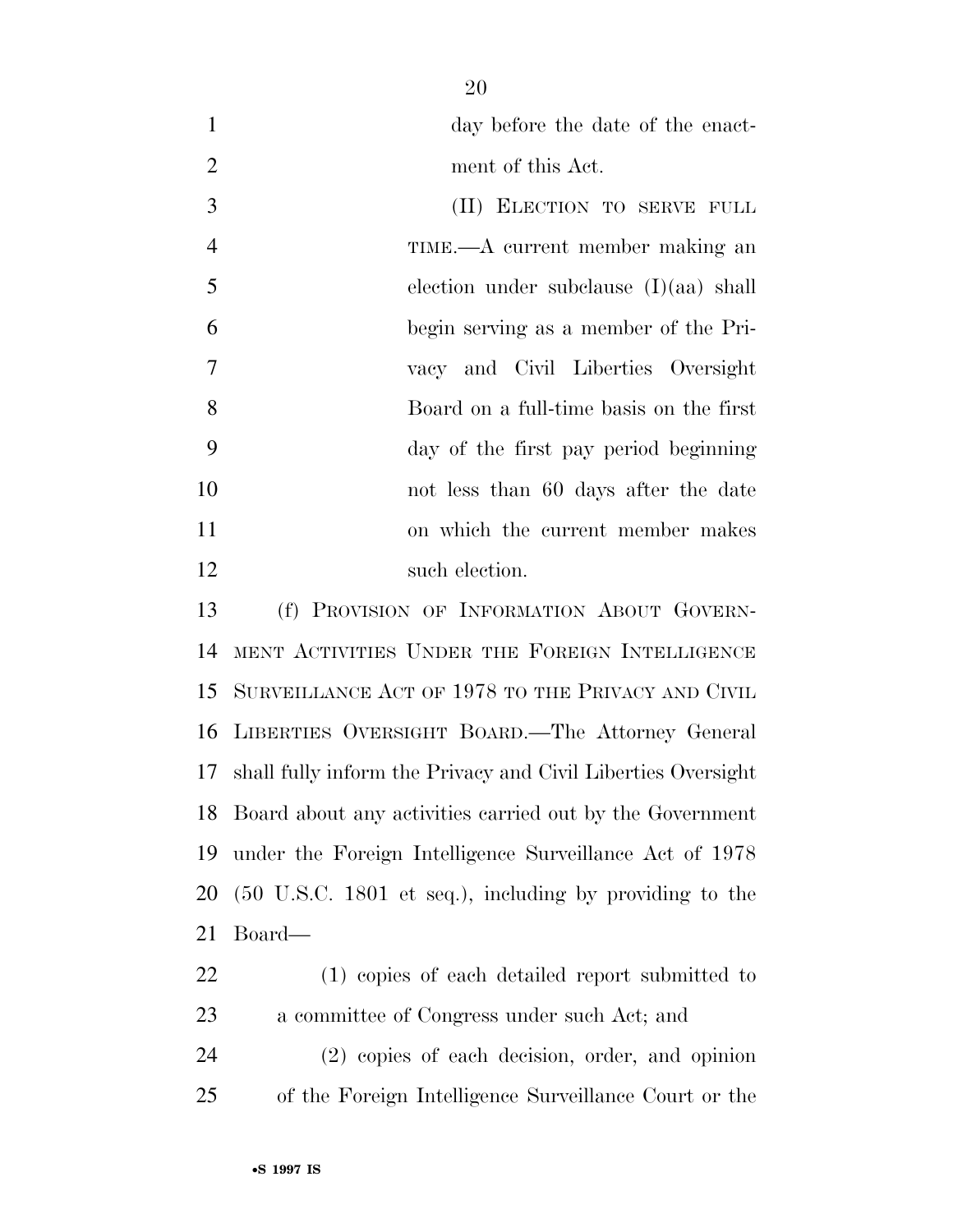| $\mathbf{1}$   | Foreign Intelligence Surveillance Court of Review re-               |
|----------------|---------------------------------------------------------------------|
| $\overline{2}$ | quired to be included in the report under section                   |
| 3              | $601(a)$ of such Act (50 U.S.C. 1871(a)).                           |
| $\overline{4}$ | SEC. 8. IMPROVED ROLE IN OVERSIGHT OF ELECTRONIC                    |
| 5              | <b>SURVEILLANCE</b><br><b>AMICI</b><br><b>CURIAE</b><br>BY<br>$AP-$ |
| 6              | POINTED BY COURTS UNDER FOREIGN IN-                                 |
| 7              | TELLIGENCE SURVEILLANCE ACT OF 1978.                                |
| 8              | (a) ROLE OF AMICI CURIAE GENERALLY.—                                |
| 9              | (1) IN GENERAL.—Section $103(i)(1)$ of the For-                     |
| 10             | eign Intelligence Surveillance Act of 1978 (50                      |
| 11             | U.S.C. $1803(i)(1)$ is amended by adding at the end                 |
| 12             | the following: "Any amicus curiae designated pursu-                 |
| 13             | ant to this paragraph may raise any issue with the                  |
| 14             | Court at any time.".                                                |
| 15             | (2) REFERRAL OF CASES FOR REVIEW.-Sec-                              |
| 16             | tion $103(i)$ of such Act is amended—                               |
| 17             | by redesignating paragraphs<br>(A)<br>(5)                           |
| 18             | through $(10)$ as paragraphs $(6)$ through $(11)$ ,                 |
| 19             | respectively; and                                                   |
| 20             | (B) by inserting after paragraph (4) the                            |
| 21             | following:                                                          |
| 22             | $``(5)$ REFERRAL FOR REVIEW.—                                       |
| 23             | $\lq\lq (A)$<br>REFERRAL TO FOREIGN INTEL-                          |
| 24             | LIGENCE SURVEILLANCE COURT EN BANC.-If                              |
| 25             | the court established under subsection (a) ap-                      |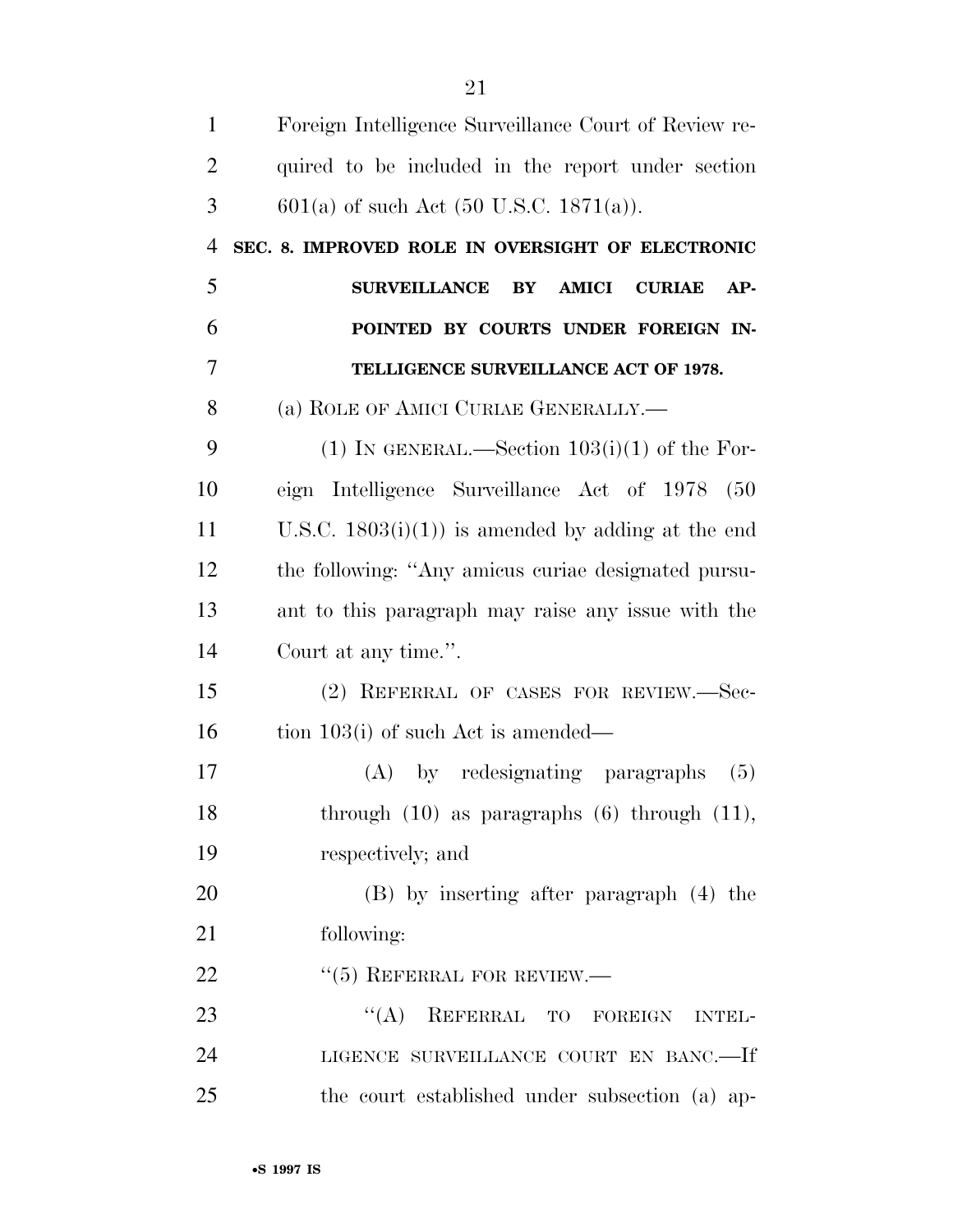| $\mathbf{1}$   | an amicus curiae under paragraph<br>points           |
|----------------|------------------------------------------------------|
| $\overline{2}$ | $(2)(A)$ to assist the Court in the consideration    |
| 3              | of any matter presented to the Court under this      |
| $\overline{4}$ | Act and the Court makes a decision with re-          |
| 5              | spect to such matter, the Court, in response to      |
| 6              | an application by the amicus curiae or any           |
| $\overline{7}$ | other individual designated under paragraph          |
| 8              | $(1)$ , may refer the decision to the Court en bane  |
| 9              | for review as the Court considers appropriate.       |
| 10             | REFERRAL TO FOREIGN<br>$\lq\lq (B)$<br><b>INTEL-</b> |
| 11             | LIGENCE SURVEILLANCE COURT OF REVIEW.-               |
| 12             | If the court established under subsection (a)        |
| 13             | appoints an amicus curiae under paragraph            |
| 14             | $(2)(A)$ to assist the Court in the consideration    |
| 15             | of any matter presented to the Court under this      |
| 16             | Act and the Court makes a decision with re-          |
| 17             | spect to such matter, the Court, in response to      |
| 18             | an application by the amicus curiae or any           |
| 19             | other individual designated under paragraph (1)      |
| 20             | may refer the decision to the court established      |
| 21             | under subsection (b) for review as the Court         |
| 22             | considers appropriate.                               |
| 23             | "(C) REFERRAL TO SUPREME COURT.—If                   |
| 24             | the Court of Review appoints an amicus curiae        |
| 25             | under paragraph $(2)$ to assist the Court of Re-     |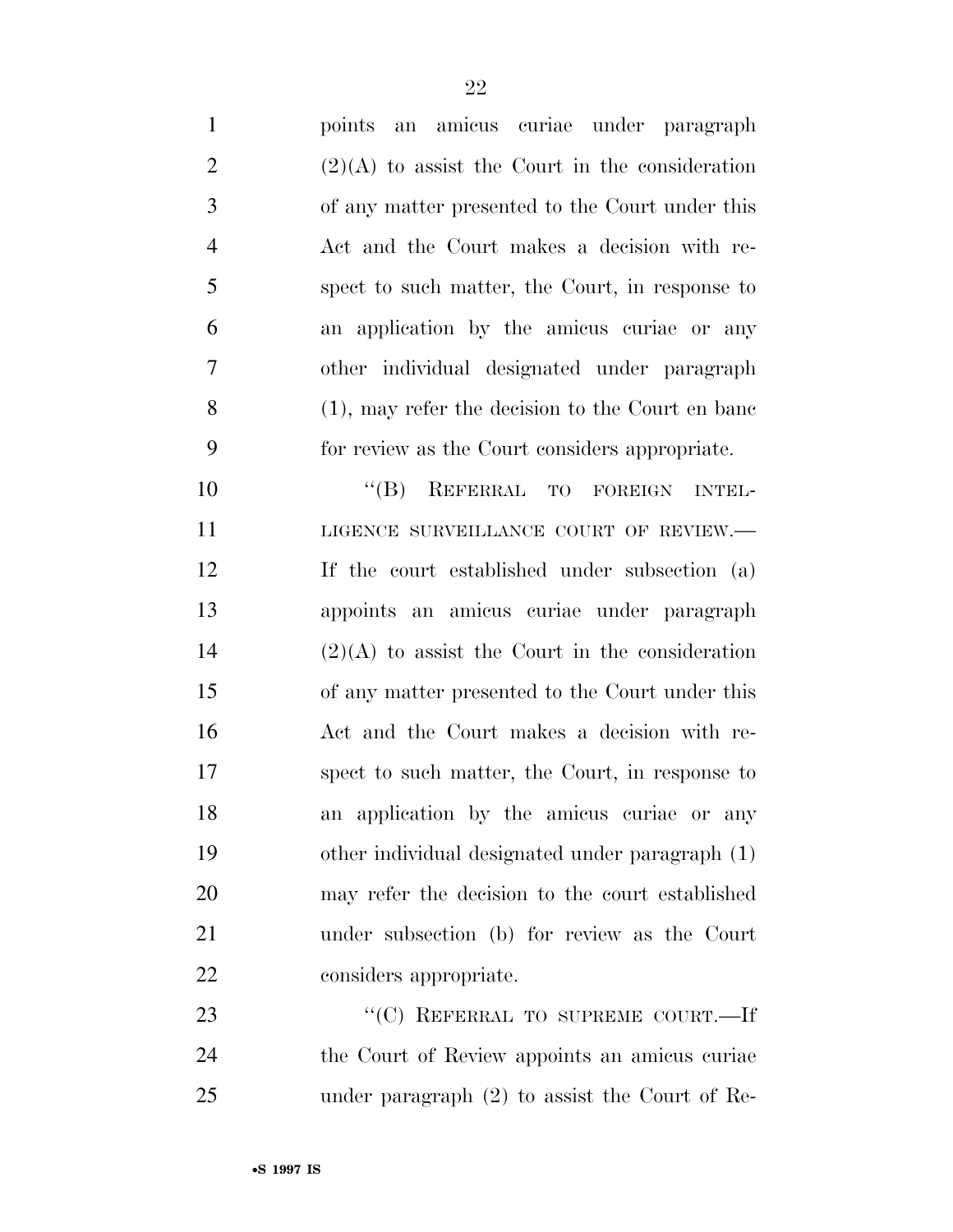view in the review of any matter presented to 2 the Court of Review under this Act or a ques- tion of law that may affect resolution of a mat- ter in controversy and the Court of Review makes a decision with respect to such matter or question of law, the Court of Review, in re- sponse to an application by the amicus curiae or any other individual designated under para- graph (1) may refer the decision to the Su- preme Court for review as the Court of Review considers appropriate. 12 "(D) ANNUAL REPORT.—Not later than 60 days after the end of each calendar year, the Court and the Court of Review shall each pub- lish, on their respective Internet websites, a re- port listing—  $\lq$  (i) the number of applications for re- ferral received by the Court or the Court of Review, as applicable, during the most 20 recently concluded calendar year; and 21 ''(ii) the number of such applications for referral that were granted by the Court or the Court of Review, as applicable, dur-ing such calendar year.''.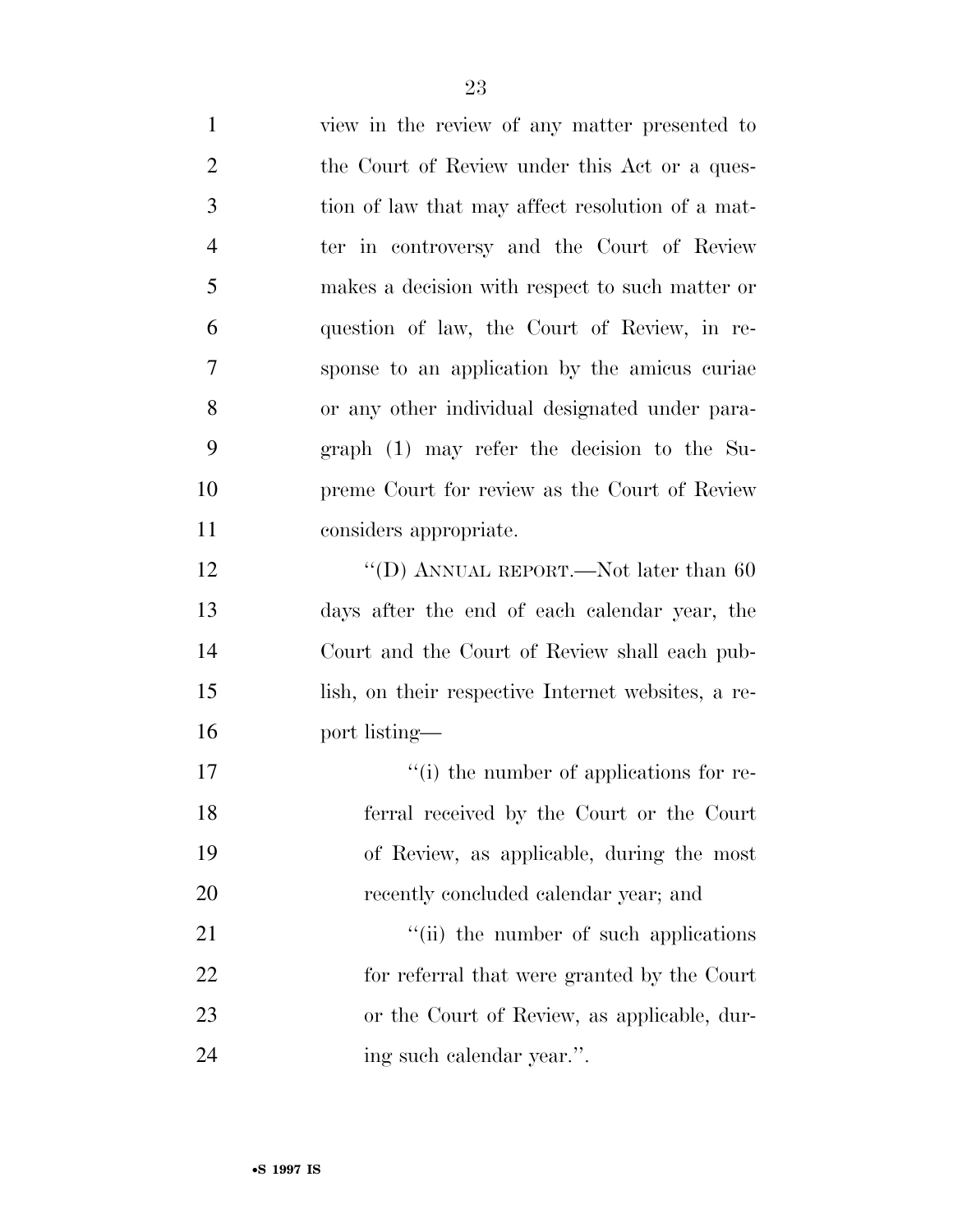| $\mathbf{1}$   | (3) ASSISTANCE.—Section $103(i)(6)$ of such          |
|----------------|------------------------------------------------------|
| $\overline{2}$ | Act, as redesignated, is further amended to read as  |
| 3              | follows:                                             |
| $\overline{4}$ | "(6) ASSISTANCE.—Any individual designated           |
| 5              | pursuant to paragraph (1) may raise a legal or tech- |
| 6              | nical issue or any other issue with the Court or the |
| 7              | Court of Review at any time. If an amicus curiae is  |
| 8              | appointed under paragraph $(2)(A)$ —                 |
| 9              | "(A) the court shall notify all other amicus         |
| 10             | curiae designated under paragraph (1) of such        |
| 11             | appointment;                                         |
| 12             | $\lq\lq$ (B) the appointed amicus curiae may re-     |
| 13             | quest, either directly or through the court, the     |
| 14             | assistance of the other amici curiae designated      |
| 15             | under paragraph $(1)$ ; and                          |
| 16             | "(C) all amici curiae designated under               |
| 17             | paragraph (1) may provide input to the court         |
| 18             | whether or not such input was formally re-           |
| 19             | quested by the court or the appointed amicus         |
| 20             | curiae.".                                            |
| 21             | (4)<br>${\rm ACCESS}$<br>TO INFORMATION.—Section     |
| 22             | $103(i)(7)$ of such Act, as redesignated, is further |
| 23             | amended—                                             |
| 24             | $(A)$ in subparagraph $(A)$ —                        |
| 25             | $(i)$ in clause $(i)$ —                              |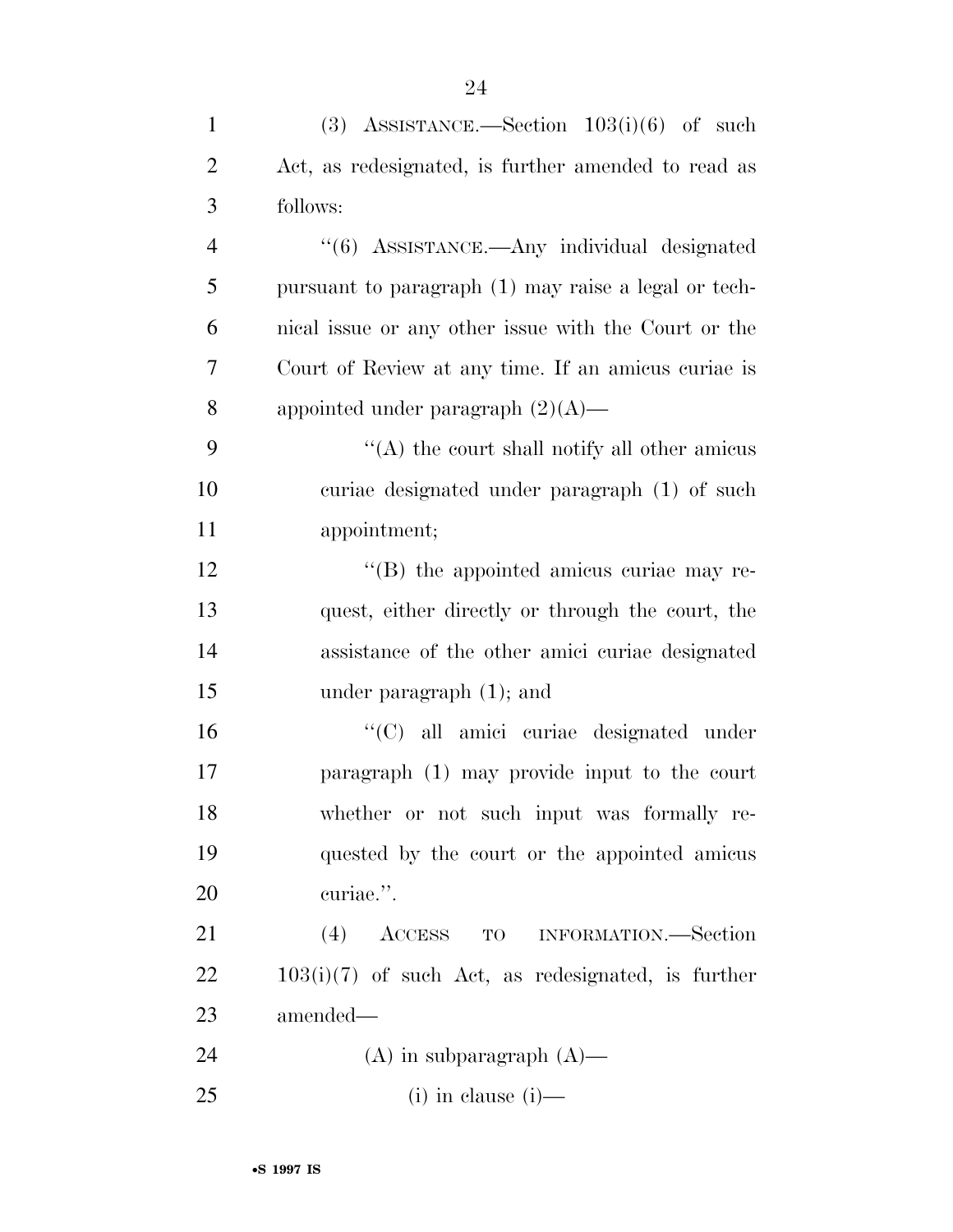| $\mathbf{1}$   | (I) by striking "that the court"            |
|----------------|---------------------------------------------|
| $\overline{2}$ | and inserting the following: "that—         |
| 3              | "(I) the court"; and                        |
| $\overline{4}$ | (II) by striking "and" at the end           |
| 5              | and inserting the following: "or            |
| 6              | $\lq\lq$ (II) are cited by the Govern-      |
| $\tau$         | ment in an application or case with         |
| 8              | respect to which an amicus curiae is        |
| 9              | assisting a court under this sub-           |
| 10             | section;";                                  |
| 11             | (ii) by redesignating clause (ii) as        |
| 12             | clause (iii); and                           |
| 13             | (iii) by inserting after clause (i) the     |
| 14             | following:                                  |
| 15             | ``(ii)<br>shall have access to<br>an        |
| 16             | unredacted copy of each decision made by    |
| 17             | a court established under subsection (a) or |
| 18             | (b) in which the court decides a question   |
| 19             | of law, notwithstanding whether the deci-   |
| 20             | sion is classified; and";                   |
| 21             | (B) in subparagraph (B), by striking        |
| 22             | "may" and inserting "shall"; and            |
| 23             | $(C)$ in subparagraph $(C)$ —               |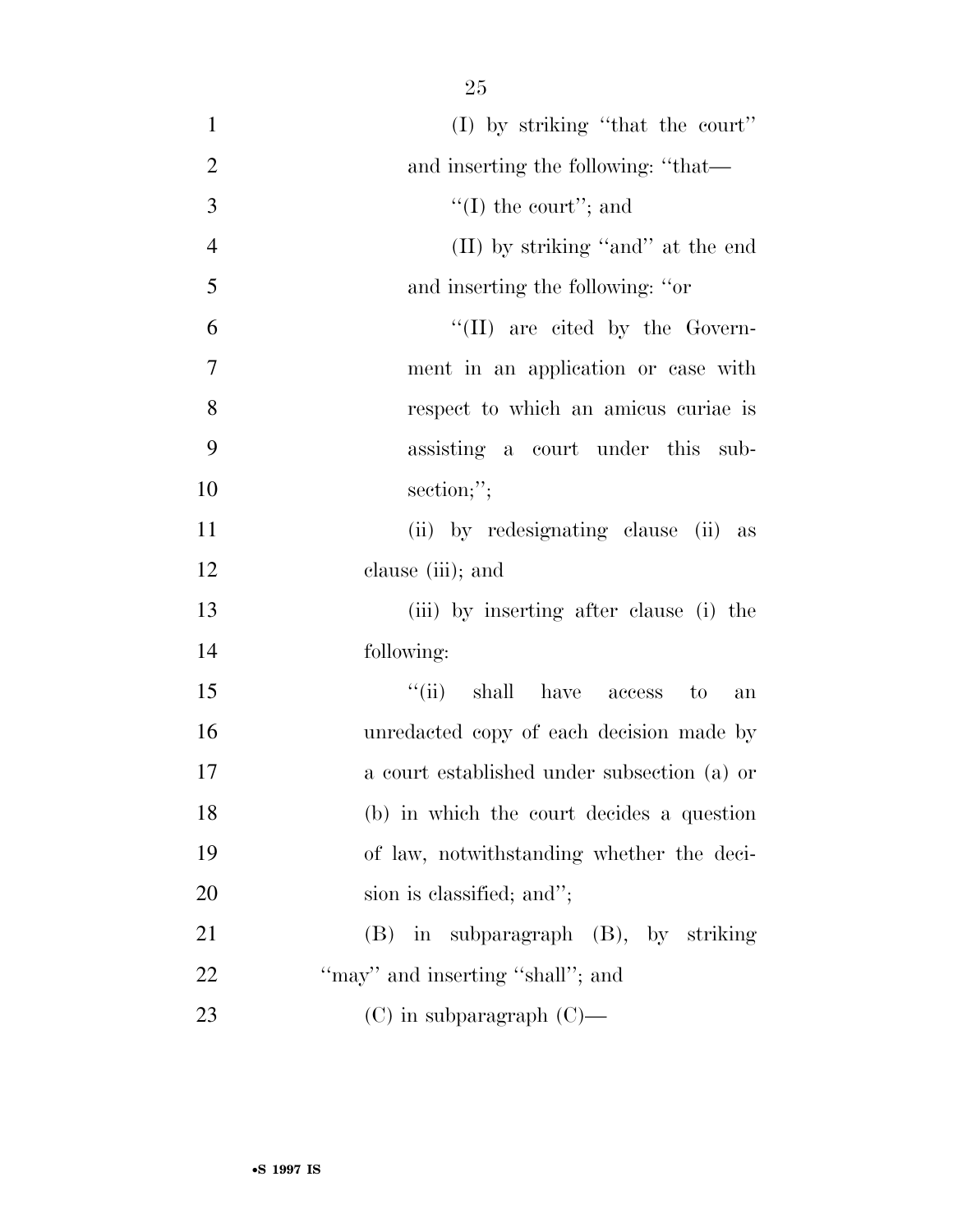| $\mathbf{1}$   | (i) in the subparagraph heading, by                   |
|----------------|-------------------------------------------------------|
| $\overline{2}$ | striking "CLASSIFIED INFORMATION" and                 |
| 3              | inserting "ACCESS TO INFORMATION"; and                |
| $\overline{4}$ | (ii) by striking "court may have ac-                  |
| 5              | cess" and inserting the following: "court—            |
| 6              | "(i) shall have access to unredacted                  |
| 7              | copies of each opinion, order, transcript,            |
| 8              | pleading, or other document of the Court              |
| 9              | and the Court of Review; and                          |
| 10             | $\lq\lq$ (ii) may have access".                       |
| 11             | (5) PUBLIC NOTICE AND RECEIPT OF BRIEFS               |
| 12             | FROM THIRD PARTIES.—Section $103(i)$ of such Act,     |
| 13             | as amended by this subsection, is further amended     |
| 14             | by adding at the end the following:                   |
| 15             | $\lq (12)$ PUBLIC NOTICE AND RECEIPT OF BRIEFS        |
| 16             | FROM THIRD PARTIES.—Whenever a court estab-           |
| 17             | lished under subsection (a) or (b) considers a novel  |
| 18             | a question of law that can be considered without dis- |
| 19             | closing classified information, sources, or methods,  |
| 20             | the court shall, to the greatest extent practicable,  |
| 21             | consider such question in an open manner—             |
| 22             | "(A) by publishing on its Internet website            |
| 23             | each question of law that the court is consid-        |
| 24             | ering; and                                            |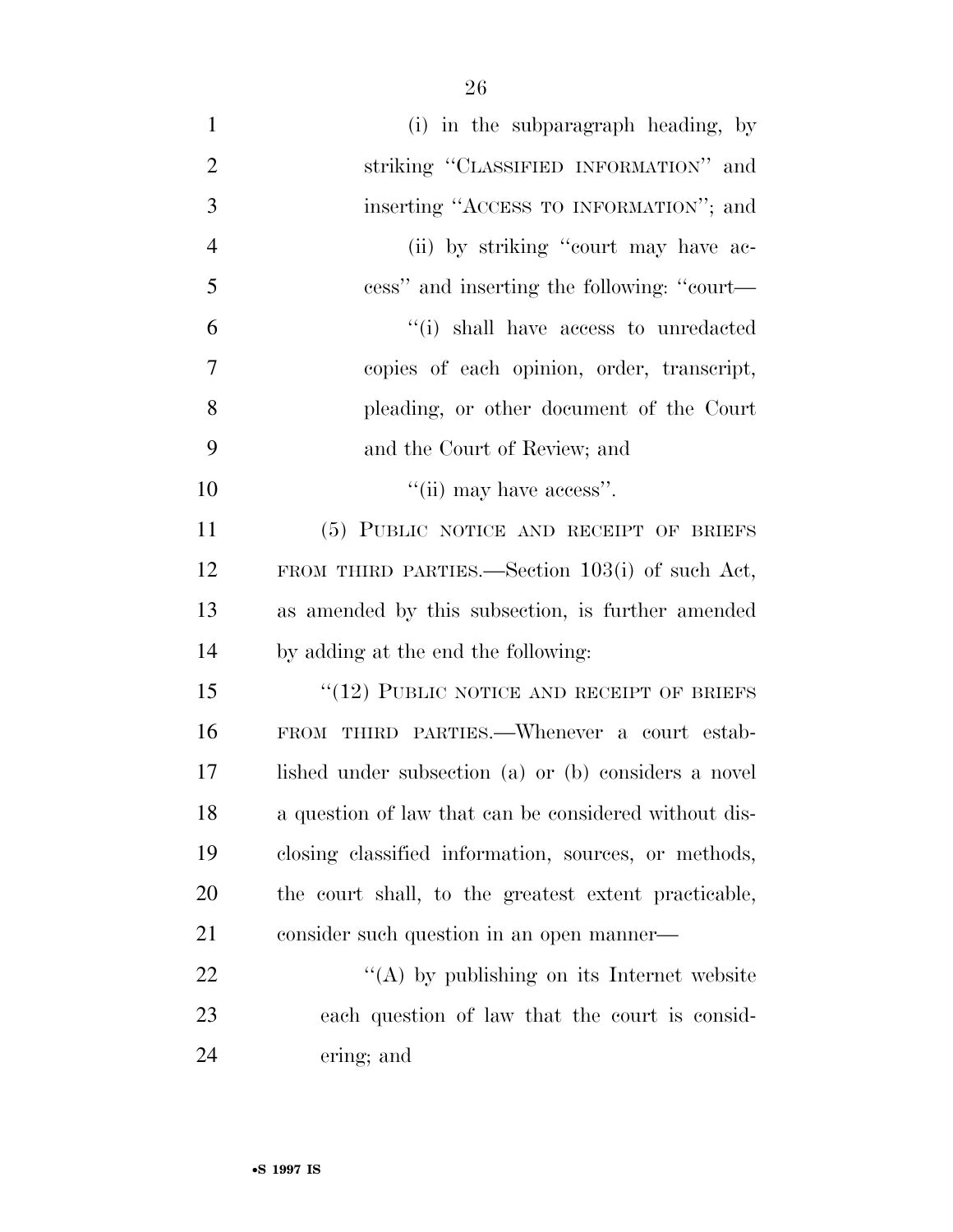|                | ZI                                                  |
|----------------|-----------------------------------------------------|
| $\mathbf{1}$   | "(B) by accepting briefs from third parties         |
| $\overline{2}$ | relating to the question under consideration by     |
| 3              | the court.".                                        |
| $\overline{4}$ | (b) PARTICIPATION OF AMICI CURIAE IN OVERSIGHT      |
| 5              | OF AUTHORIZATIONS FOR TARGETING OF CERTAIN PER-     |
| 6              | SONS OUTSIDE THE UNITED STATES OTHER THAN           |
| 7              | <b>UNITED STATES PERSONS.—</b>                      |
| 8              | (1) IN GENERAL.—Section $702(i)(2)$ of such         |
| 9              | Act $(50 \text{ U.S.C. } 1881a(i)(2))$ is amended—  |
| 10             | $(A)$ in subparagraph $(B)$ , by redesignating      |
| 11             | clauses (i) and (ii) as subclauses (I) and $(II)$ , |
| 12             | respectively, and adjusting the indentation of      |
| 13             | the margin of such subclauses, as so redesig-       |
| 14             | nated, two ems to the right;                        |
| 15             | $(B)$ by redesignating subparagraphs $(A)$          |
| 16             | through $(C)$ as clauses (i) through (iii), respec- |
| 17             | tively, and adjusting the indentation of the        |
| 18             | margin of such clauses, as so redesignated, two     |
| 19             | ems to the right;                                   |
| 20             | (C) by inserting before clause (i), as redes-       |
| 21             | ignated by subparagraph (B), the following:         |
| 22             | "(A) IN GENERAL.—"; and                             |
| 23             | (D) by adding at the end the following:             |
| 24             | "(B) PARTICIPATION BY AMICI CURIAE.-                |
| 25             | In reviewing a certification under subparagraph     |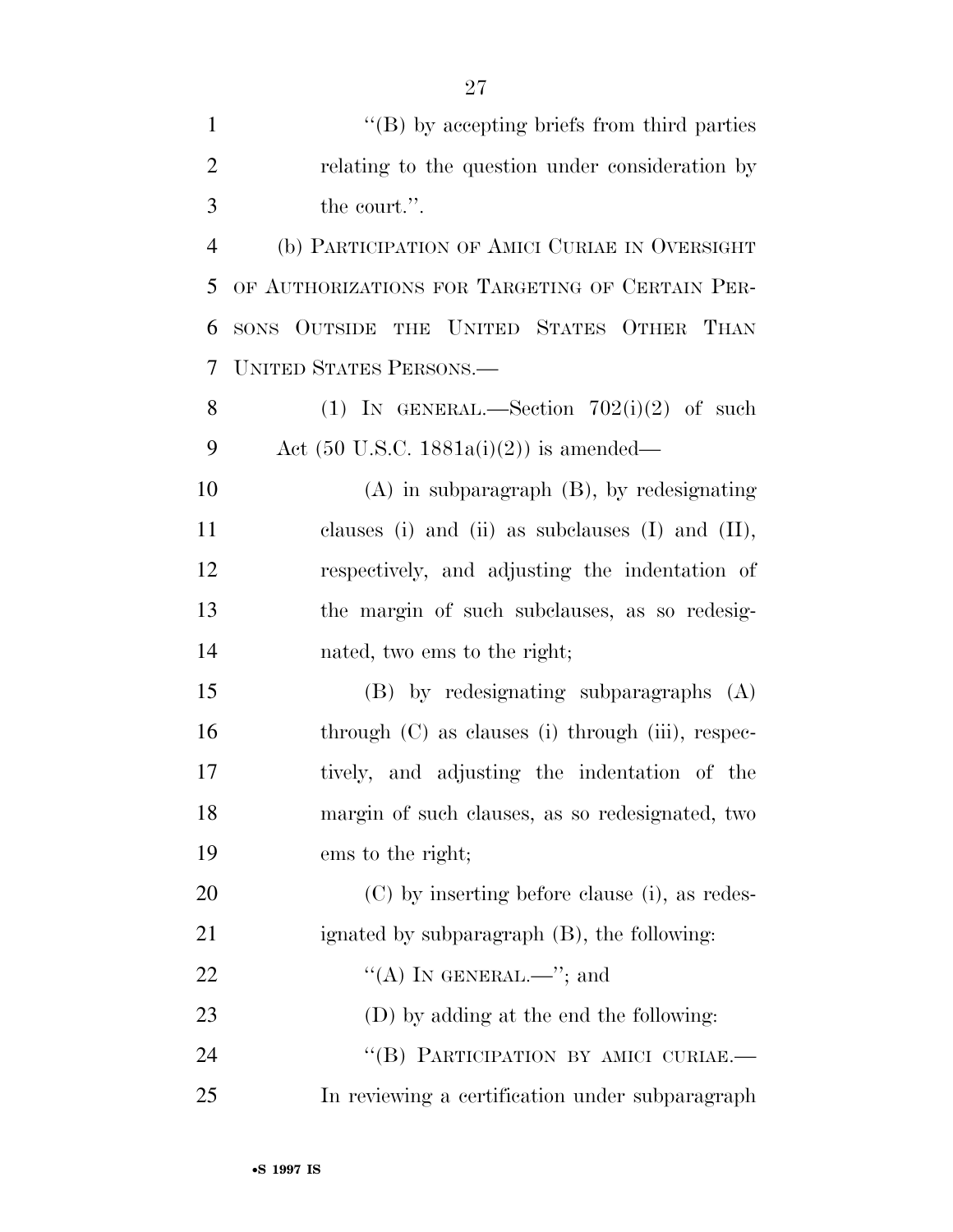| $\mathbf{1}$   | $(A)(i)$ , the Court shall randomly select an ami-     |
|----------------|--------------------------------------------------------|
| $\overline{2}$ | cus curiae designated under section 103(i) to          |
| 3              | assist with such review.".                             |
| $\overline{4}$ | (2) SCHEDULE.—Section $702(i)(5)(A)$ of such           |
| 5              | Act is amended by striking "at least 30 days prior     |
| 6              | to the expiration of such authorization" and insert-   |
| 7              | ing "such number of days before the expiration of      |
| 8              | such authorization as the Court considers necessary    |
| 9              | to comply with the requirements of paragraph           |
| 10             | $(2)(B)$ or 30 days, whichever is greater".            |
| 11             | (c) PUBLIC NOTICE OF QUESTIONS OF LAW CER-             |
| 12             | TIFIED FOR REVIEW.—Section $103(j)$ of such Act $(50)$ |
| 13             | U.S.C. $1803(j)$ is amended—                           |
| 14             | (1) by striking "Following" and inserting the          |
| 15             | following:                                             |
| 16             | "(1) IN GENERAL.—Following"; and                       |
| 17             | $(2)$ by adding at the end the following:              |
| 18             | $``(2)$ PUBLIC NOTICE.—                                |
| 19             | "(A) IN GENERAL.—Except as provided in                 |
| 20             | subparagraph (B), whenever a court established         |
| 21             | under subsection (a) certifies a question of law       |
| 22             | for review under paragraph (1) of this sub-            |
| 23             | section, the court shall publish on its Internet       |
| 24             | website—                                               |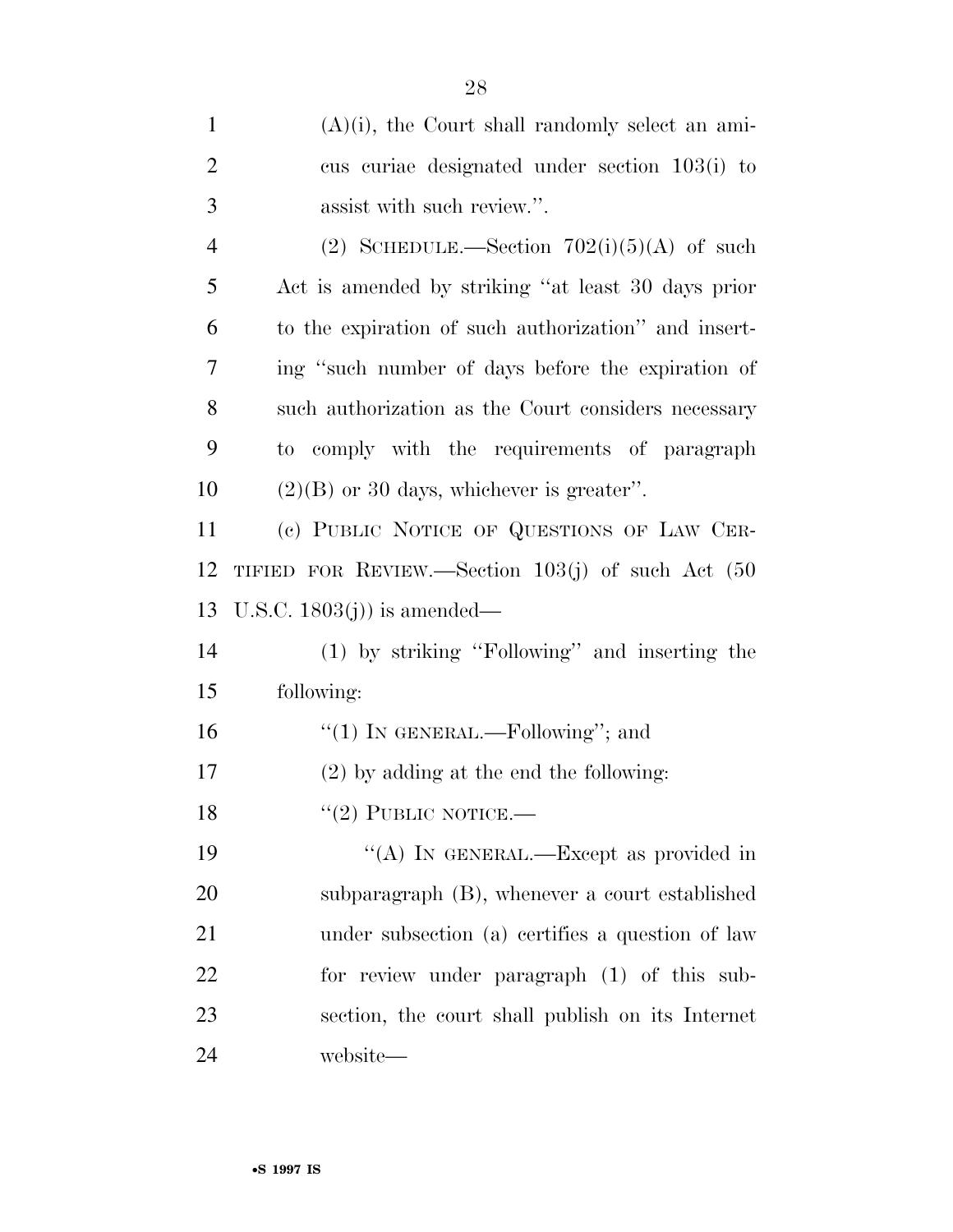| $\mathbf{1}$   | $f'(i)$ a notice of the question of law to                 |
|----------------|------------------------------------------------------------|
| $\overline{2}$ | be reviewed; and                                           |
| 3              | "(ii) briefs submitted by the parties,                     |
| $\overline{4}$ | which may be redacted at the discretion of                 |
| 5              | the court to protect sources, methods, and                 |
| 6              | other classified information.                              |
| 7              | "(B) PROTECTION OF CLASSIFIED INFOR-                       |
| 8              | MATION, SOURCES, AND METHODS.—Subpara-                     |
| 9              | graph (A) shall apply to the greatest extent               |
| 10             | practicable, consistent with otherwise applicable          |
| 11             | law on the protection of classified information,           |
| 12             | sources, and methods.".                                    |
| 13             | SEC. 9. REFORMS TO THE FOREIGN INTELLIGENCE SUR-           |
|                |                                                            |
| 14             | VEILLANCE COURT.                                           |
| 15             | (a) FISA COURT JUDGES.—                                    |
| 16             | (1) NUMBER AND DESIGNATION OF JUDGES.-                     |
| 17             | Section $103(a)(1)$ of the Foreign Intelligence Sur-       |
| 18             | veillance Act of 1978 (50 U.S.C. 1803(a)(1)) is            |
| 19             | amended to read as follows:                                |
| 20             | $\lq(1)(A)$ There is a court which shall have jurisdiction |
| 21             | to hear applications for and to grant orders approving     |
| 22             | electronic surveillance anywhere within the United States  |
| 23             | under the procedures set forth in this Act.                |
| 24             | "(B)(i) The court established under subparagraph           |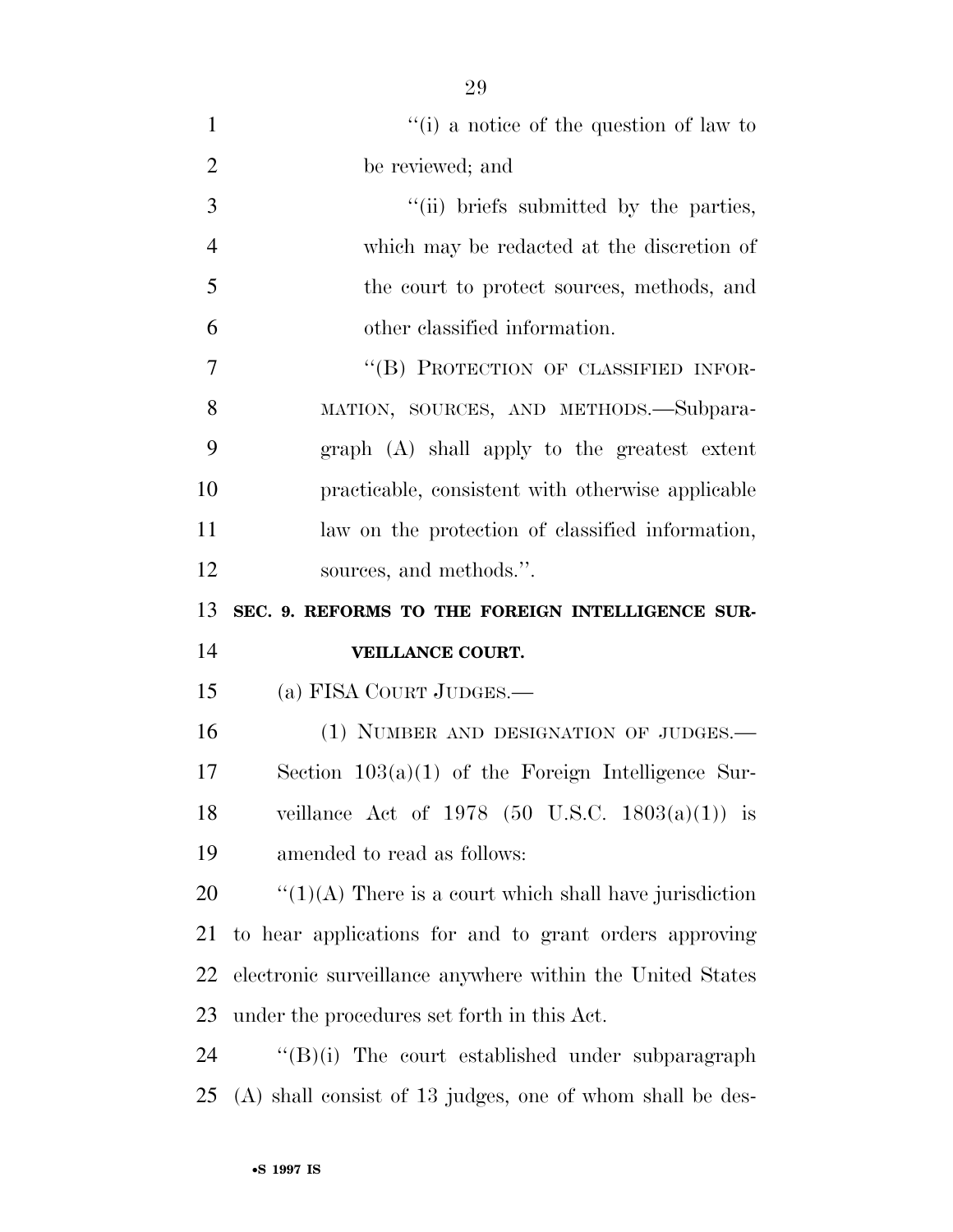ignated from each judicial circuit (including the United States Court of Appeals for the District of Columbia and the United States Court of Appeals for the Federal Cir-cuit).

- ''(ii) The Chief Justice of the United States shall— ''(I) designate each judge of the court estab- lished under subparagraph (A) from the nominations made under subparagraph (C); and
- ''(II) make the name of each judge of such court available to the public.

 $\langle (C)(i)$  When a vacancy occurs in the position of a judge of the court established under subparagraph (A) from a judicial circuit, the chief judge of the circuit shall propose a district judge for a judicial district within the judicial circuit to be designated for that position.

 ''(ii) If the Chief Justice does not designate a district judge proposed under clause (i), the chief judge shall pro- pose 2 other district judges for a judicial district within the judicial circuit to be designated for that position and the Chief Justice shall designate 1 such district judge to that position.

 ''(D) No judge of the court established under sub- paragraph (A) (except when sitting en banc under para-graph (2)) shall hear the same application for electronic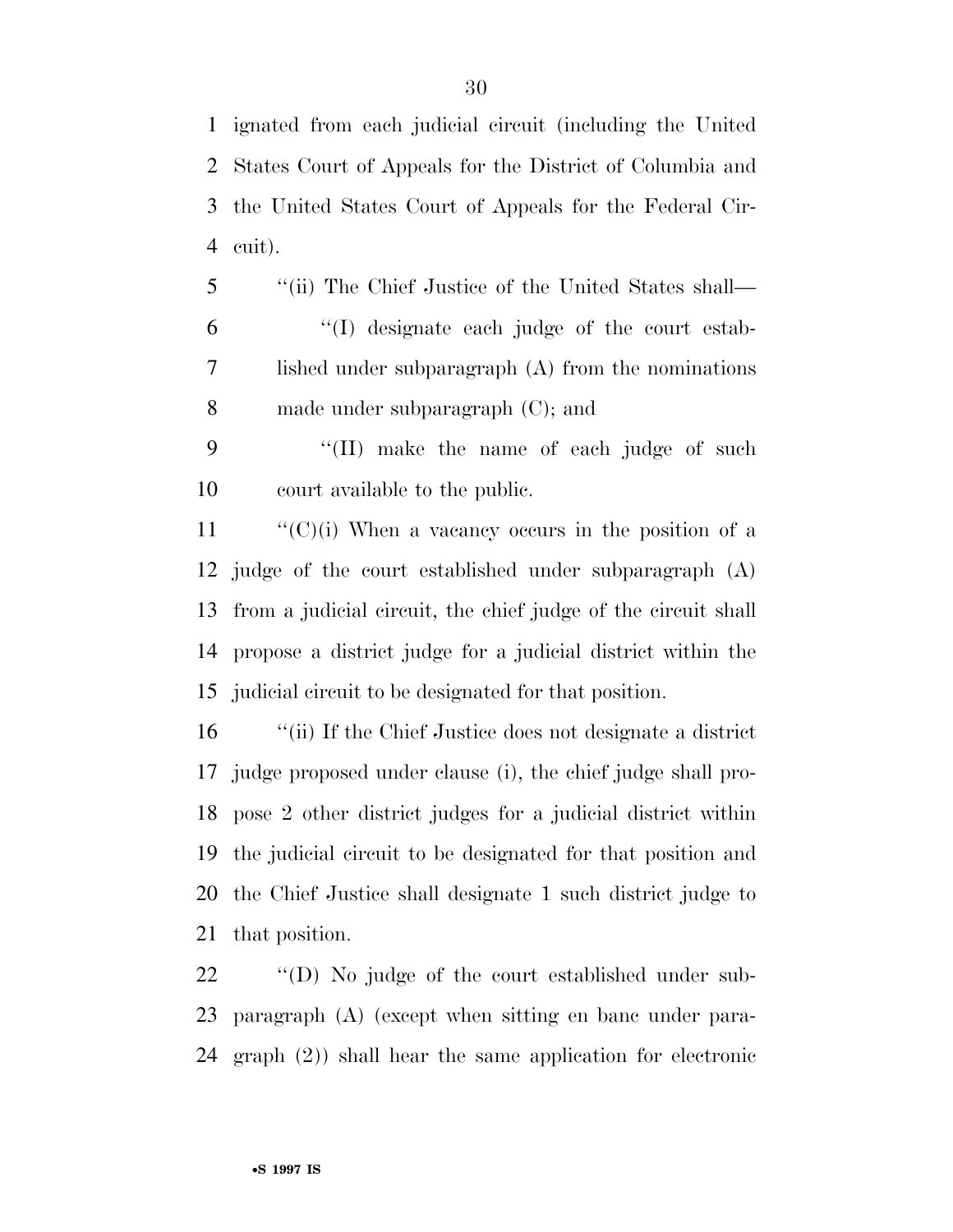surveillance under this Act which has been denied pre-viously by another judge of such court.

 ''(E) If any judge of the court established under sub- paragraph (A) denies an application for an order author- izing electronic surveillance under this Act, such judge shall provide immediately for the record a written state- ment of each reason for the judge's decision and, on mo- tion of the United States, the record shall be transmitted, under seal, to the court of review established in subsection (b).".

 (2) TENURE.—Section 103(d) of such Act is amended by striking ''redesignation,'' and all that follows through the end and inserting ''redesigna-tion.''.

(3) IMPLEMENTATION.—

 (A) INCUMBENTS.—A district judge des- ignated to serve on the court established under subsection (a) of such section before the date of enactment of this Act may continue to serve in that position until the end of the term of the district judge under subsection (d) of such sec-22 tion, as in effect on the day before the date of 23 the enactment of this Act.

24 (B) INITIAL APPOINTMENT AND TERM.— Notwithstanding any provision of such section,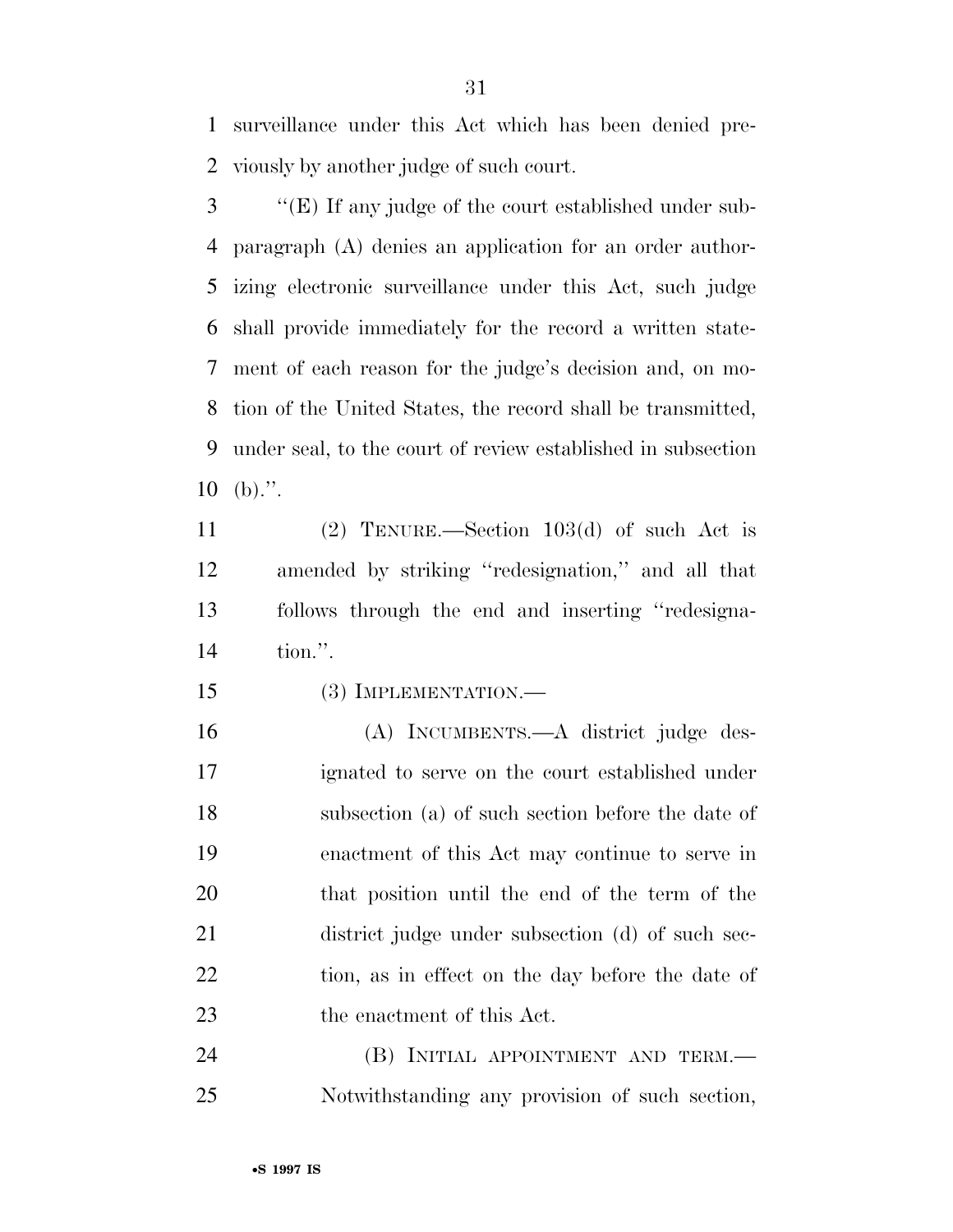as amended by paragraphs (1) and (2), and not later than 180 days after the date of enactment of this Act, the Chief Justice of the United States shall— (i) designate a district court judge who is serving in a judicial district within the District of Columbia circuit and pro- posed by the chief judge of such circuit to be a judge of the court established under section 103(a) of the Foreign Intelligence Surveillance Act of 1978 (50 U.S.C. 12 1803(a)) for an initial term of 7 years; and (ii) designate a district court judge who is serving in a judicial district within the Federal circuit and proposed by the chief judge of such circuit to be a judge of 17 such court for an initial term of 4 years. (b) COURT OF REVIEW.—Section 103(b) of such Act is amended— (1) by striking ''The Chief Justice'' and insert- ing "(1) Subject to paragraph (2), the Chief Jus- tice''; and (2) by adding at the end the following: ''(2) The Chief Justice may designate a district court

judge or circuit court judge to a position on the court es-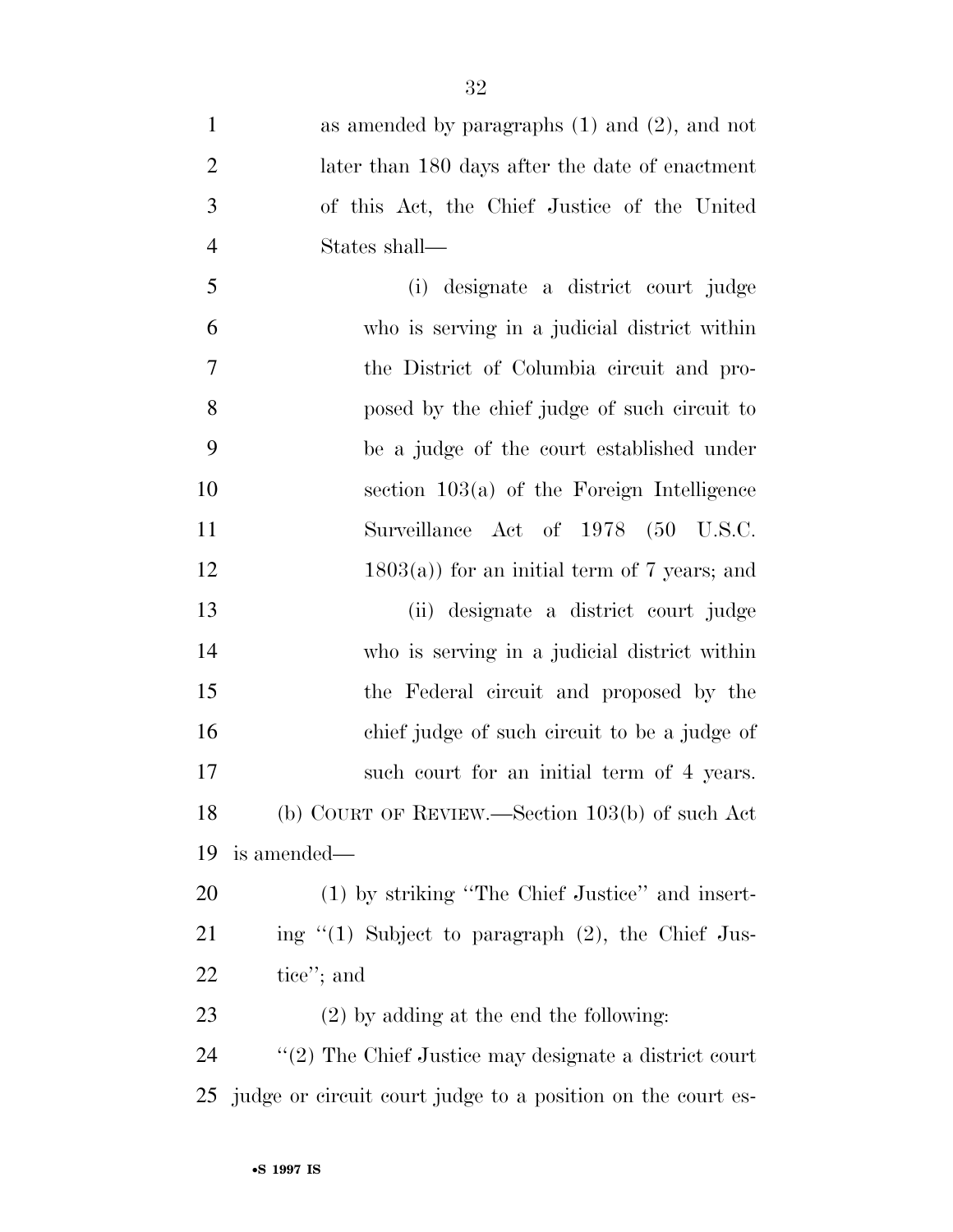tablished under paragraph (1) only if at least 5 associate justices approve the designation of such individual.''.

## **SEC. 10. STUDY AND REPORT ON DIVERSITY AND REP- RESENTATION ON THE FISA COURT AND THE FISA COURT OF REVIEW.**

 (a) STUDY.—The Committee on Intercircuit Assign- ments of the Judicial Conference of the United States shall conduct a study on how to ensure judges are ap- pointed to the court established under subsection (a) of section 103 of the Foreign Intelligence Surveillance Act of 1978 (50 U.S.C. 1803) and the court established under subsection (b) of such section in a manner that ensures such courts are diverse and representative.

 (b) REPORT.—Not later than 1 year after the date of the enactment of this Act, the Committee on Intercir- cuit Assignments shall submit to Congress a report on the study carried out under subsection (a).

**SEC. 11. GROUNDS FOR DETERMINING INJURY IN FACT IN** 

 **CIVIL ACTION RELATING TO SURVEILLANCE UNDER CERTAIN PROVISIONS OF FOREIGN INTELLIGENCE SURVEILLANCE ACT OF 1978.** 

 Section 702 of the Foreign Intelligence Surveillance Act of 1978 (50 U.S.C. 1881a), as amended by sections 2, 3, 4, 5, and 8(b), is further amended by adding at the end the following: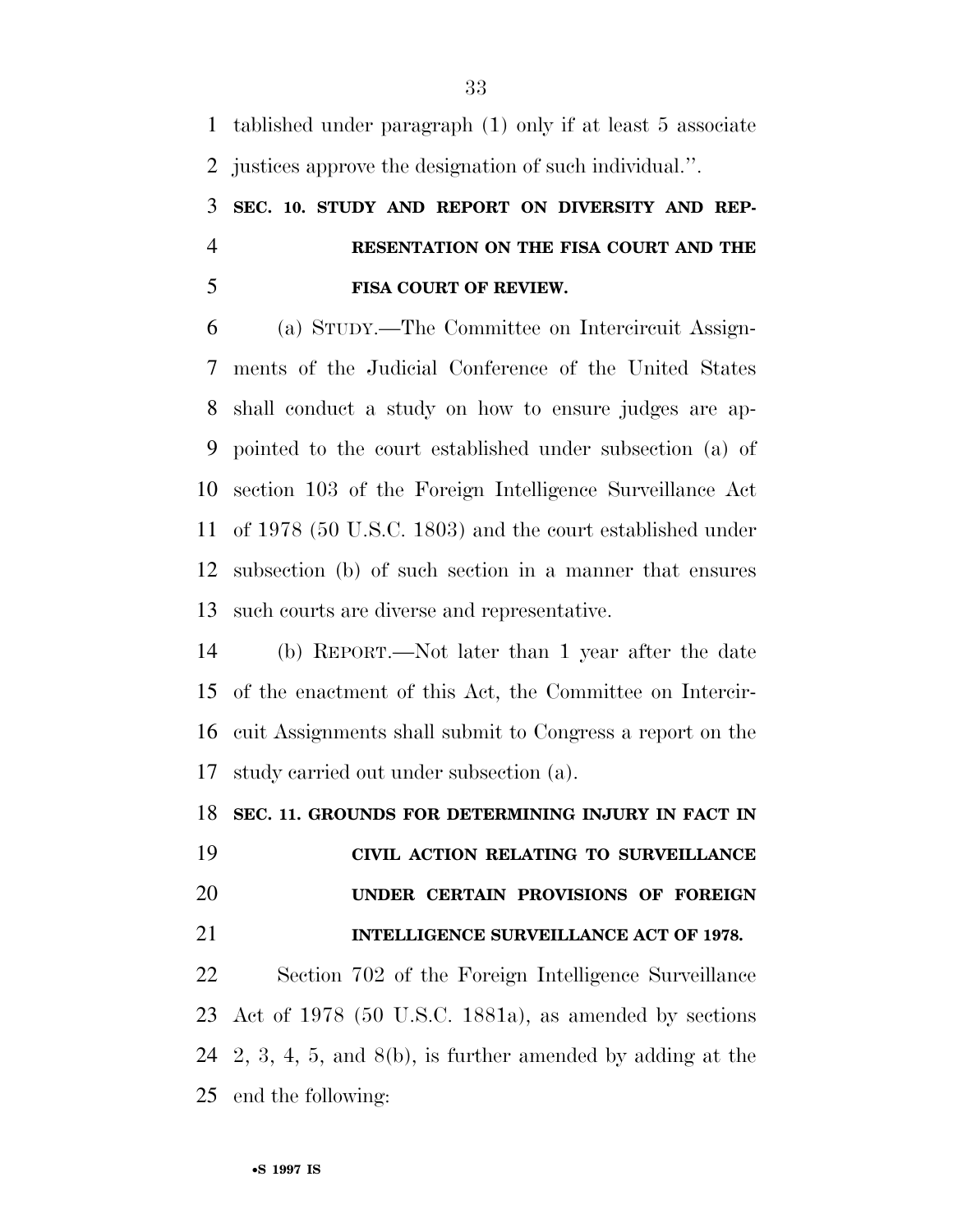''(m) CHALLENGES TO GOVERNMENT SURVEIL-LANCE.—

| 3              | "(1) INJURY IN FACT.—In any claim in a civil          |
|----------------|-------------------------------------------------------|
| $\overline{4}$ | action brought in a court of the United States relat- |
| 5              | ing to surveillance conducted under this section, the |
| 6              | person asserting the claim has suffered an injury in  |
| 7              | fact if the person—                                   |
| 8              | "(A) has a reasonable basis to believe that           |
| 9              | the person's communications will be acquired          |
| 10             | under this section; and                               |
| 11             | "(B) has taken objectively reasonable steps           |
| 12             | to avoid surveillance under this section.             |
| 13             | "(2) REASONABLE BASIS.—A person shall be              |
| 14             | presumed to have demonstrated a reasonable basis      |
| 15             | to believe that the communications of the person will |
| 16             | be acquired under this section if the profession of   |
| 17             | the person requires the person regularly to commu-    |
| 18             | nicate foreign intelligence information with persons  |
| 19             | $who$ —                                               |
| 20             | $\lq\lq$ (A) are not United States persons; and       |
| 21             | "(B) are located outside the United States.           |
| <u>22</u>      | "(3) OBJECTIVE STEPS.—A person shall be pre-          |
| 23             | sumed to have taken objectively reasonable steps to   |
| 24             | avoid surveillance under this section if the person   |
| 25             | demonstrates that the steps were taken in reason-     |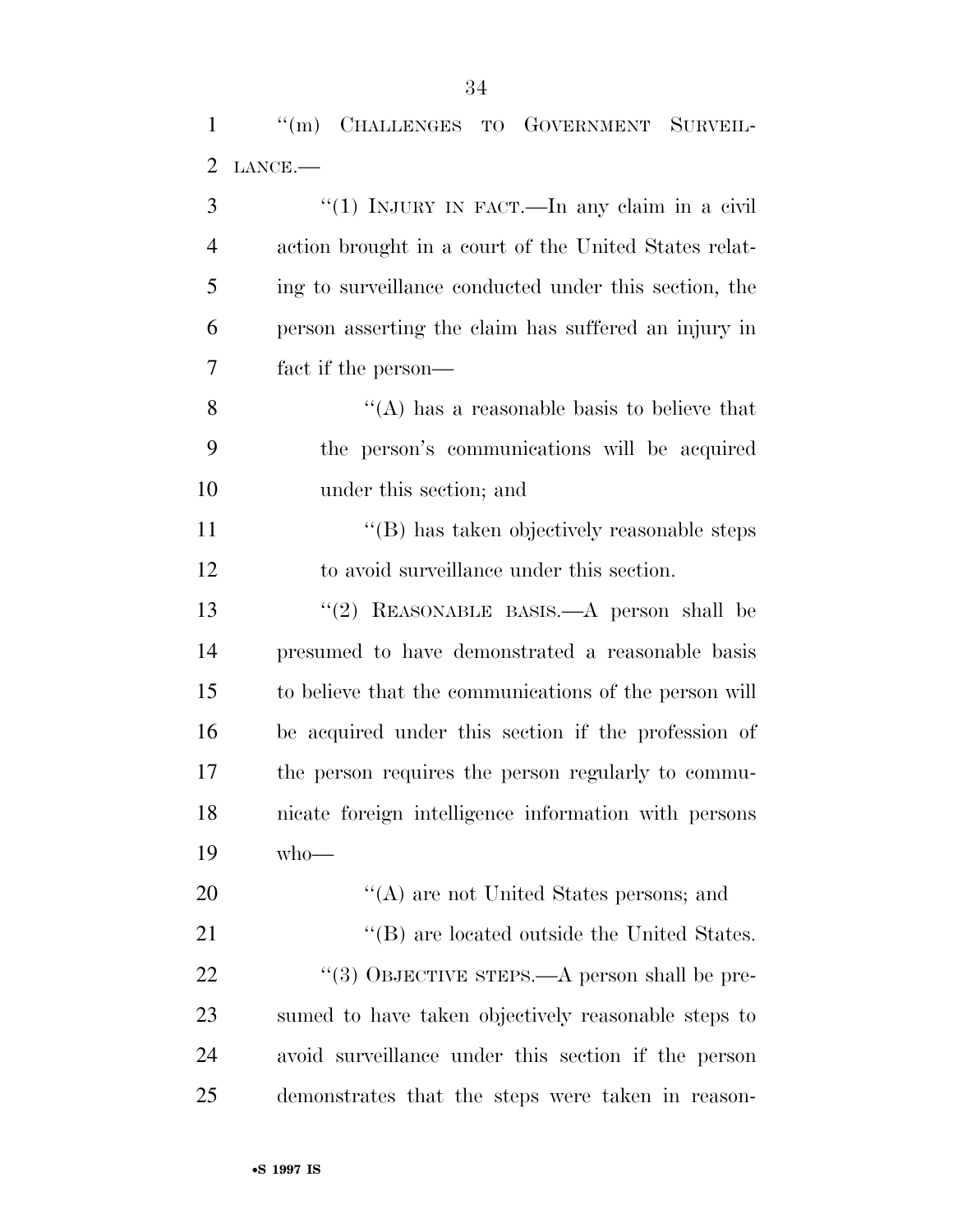| $\mathbf{1}$   | able response to rules of professional conduct or            |
|----------------|--------------------------------------------------------------|
| $\overline{2}$ | analogous professional rules.".                              |
| 3              | SEC. 12. CLARIFICATION OF APPLICABILITY OF REQUIRE-          |
| $\overline{4}$ | MENT TO DECLASSIFY SIGNIFICANT DECI-                         |
| 5              | SIONS OF FOREIGN INTELLIGENCE SURVEIL-                       |
| 6              | LANCE COURT AND FOREIGN INTELLIGENCE                         |
| 7              | SURVEILLANCE COURT OF REVIEW.                                |
| 8              | Section 602 of the Foreign Intelligence Surveillance         |
| 9              | Act of 1978 (50 U.S.C. 1872) shall apply with respect        |
| 10             | to decisions, orders, and opinions described in subsection   |
| 11             | (a) of such section that were issued on, before, or after    |
| 12             | the date of the enactment of the Uniting and Strength-       |
| 13             | ening America by Fulfilling Rights and Ensuring Effective    |
| 14             | Discipline Over Monitoring Act of 2015 (Public Law 114–      |
| 15             | 23).                                                         |
| 16             | SEC. 13. CLARIFICATION REGARDING TREATMENT OF IN-            |
| 17             | FORMATION ACQUIRED UNDER FOREIGN IN-                         |
| 18             | TELLIGENCE SURVEILLANCE ACT OF 1978.                         |
| 19             | (a) DERIVED DEFINED.—                                        |
| $20\,$         | (1) IN GENERAL.—Section 101 of the Foreign                   |
| 21             | Intelligence Surveillance Act of 1978 (50 U.S.C.             |
| 22             | 1801) is amended by adding at the end the fol-               |
| 23             | lowing:                                                      |
| 24             | $\lq( q \rq)$ For the purposes of notification provisions of |

this Act, information or evidence is 'derived' from an elec-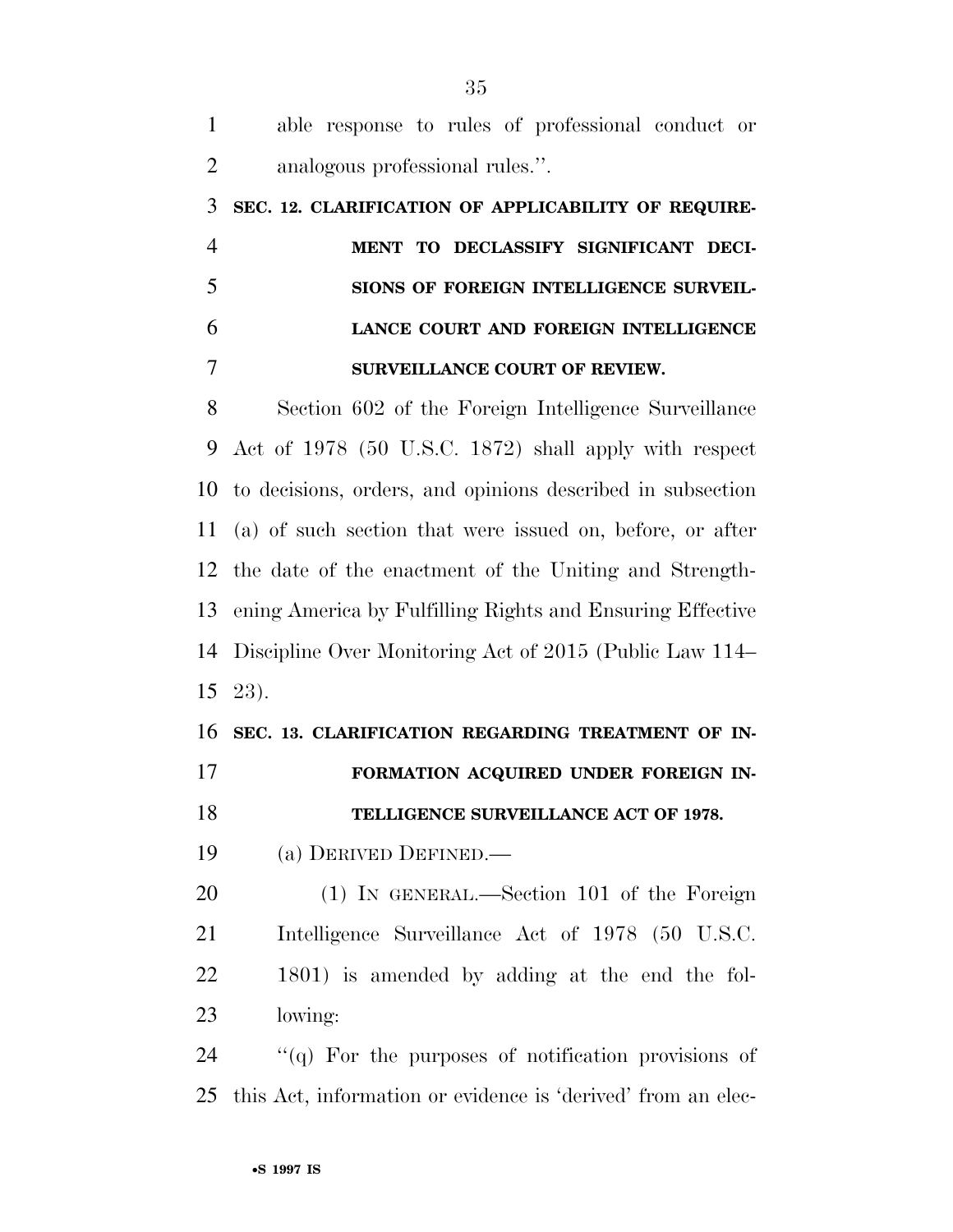tronic surveillance, physical search, use of a pen register or trap and trace device, production of tangible things, or acquisition under this Act when the Government would not have originally possessed the information or evidence but for that electronic surveillance, physical search, use of a pen register or trap and trace device, production of tangible things, or acquisition, and regardless of any claim that the information or evidence is attenuated from the surveillance or search, would inevitably have been discov- ered, or was subsequently reobtained through other means.''.

- 12 (2) POLICIES AND GUIDANCE.—
- 13 (A) IN GENERAL.—Not later than 90 days after the date of the enactment of this Act, the Attorney General and the Director of National Intelligence shall publish the following:
- (i) Policies concerning the application of subsection (q) of section 101 of such Act, as added by paragraph (1).

20 (ii) Guidance for all members of the 21 intelligence community (as defined in sec- tion 3 of the National Security Act of 1947 (50 U.S.C. 3003)) and all Federal agencies with law enforcement responsibil-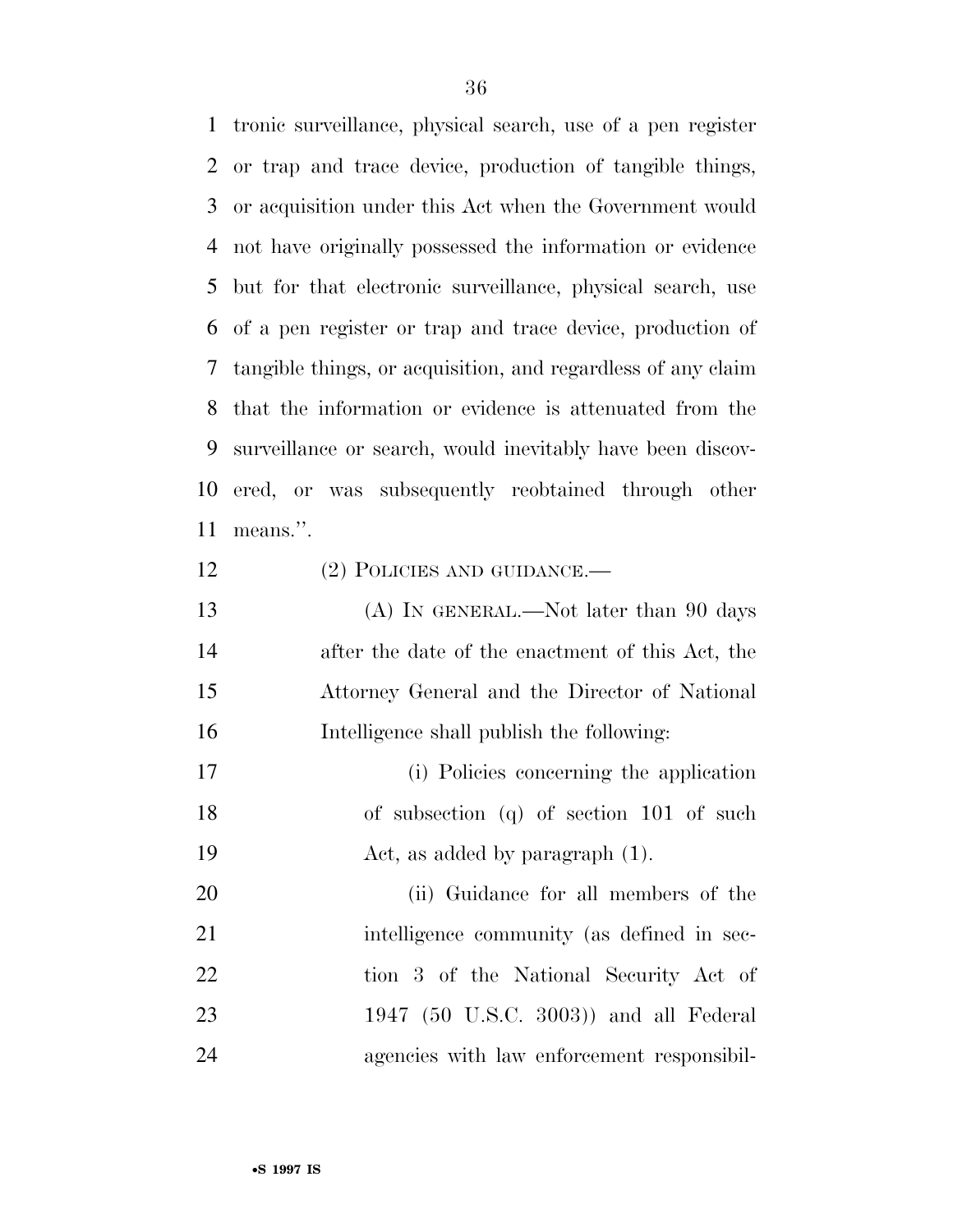| $\mathbf{1}$   | ities concerning the application of such                      |
|----------------|---------------------------------------------------------------|
| $\overline{2}$ | subsection.                                                   |
| 3              | (B) MODIFICATIONS.—Whenever the At-                           |
| $\overline{4}$ | torney General and the Director modify a policy               |
| 5              | or guidance published under subparagraph $(A)$ ,              |
| 6              | the Attorney General and the Director shall                   |
| 7              | publish such modifications.                                   |
| 8              | (b) USE OF INFORMATION ACQUIRED UNDER TITLE                   |
| 9              | VII.—Section 706 of such Act (50 U.S.C. 1881e) is             |
| 10             | amended—                                                      |
| 11             | $(1)$ in subsection $(a)$ , by striking ", except for         |
| 12             | the purposes of subsection (j) of such section"; and          |
| 13             | $(2)$ by amending subsection (b) to read as fol-              |
| 14             | lows:                                                         |
| 15             | "(b) INFORMATION ACQUIRED UNDER SECTIONS                      |
| 16             | 703–705.—Information acquired from an acquisition con-        |
| 17             | ducted under section 703, 704, or 705 shall be deemed         |
|                | 18 to be information acquired from an electronic surveillance |
| 19             | pursuant to title I for the purposes of section 106.".        |
| 20             | SEC. 14. LIMITATION ON TECHNICAL ASSISTANCE FROM              |
| 21             | <b>ELECTRONIC</b><br><b>COMMUNICATION</b><br><b>SERVICE</b>   |
| 22             | PROVIDERS UNDER THE FOREIGN INTEL-                            |
| 23             | LIGENCE SURVEILLANCE ACT OF 1978.                             |
| 24             | Section $702(h)(1)$ of the Foreign Intelligence Surveil-      |
| 25             | lance Act of 1978 (50 U.S.C. 1881a(h)(1)) is amended—         |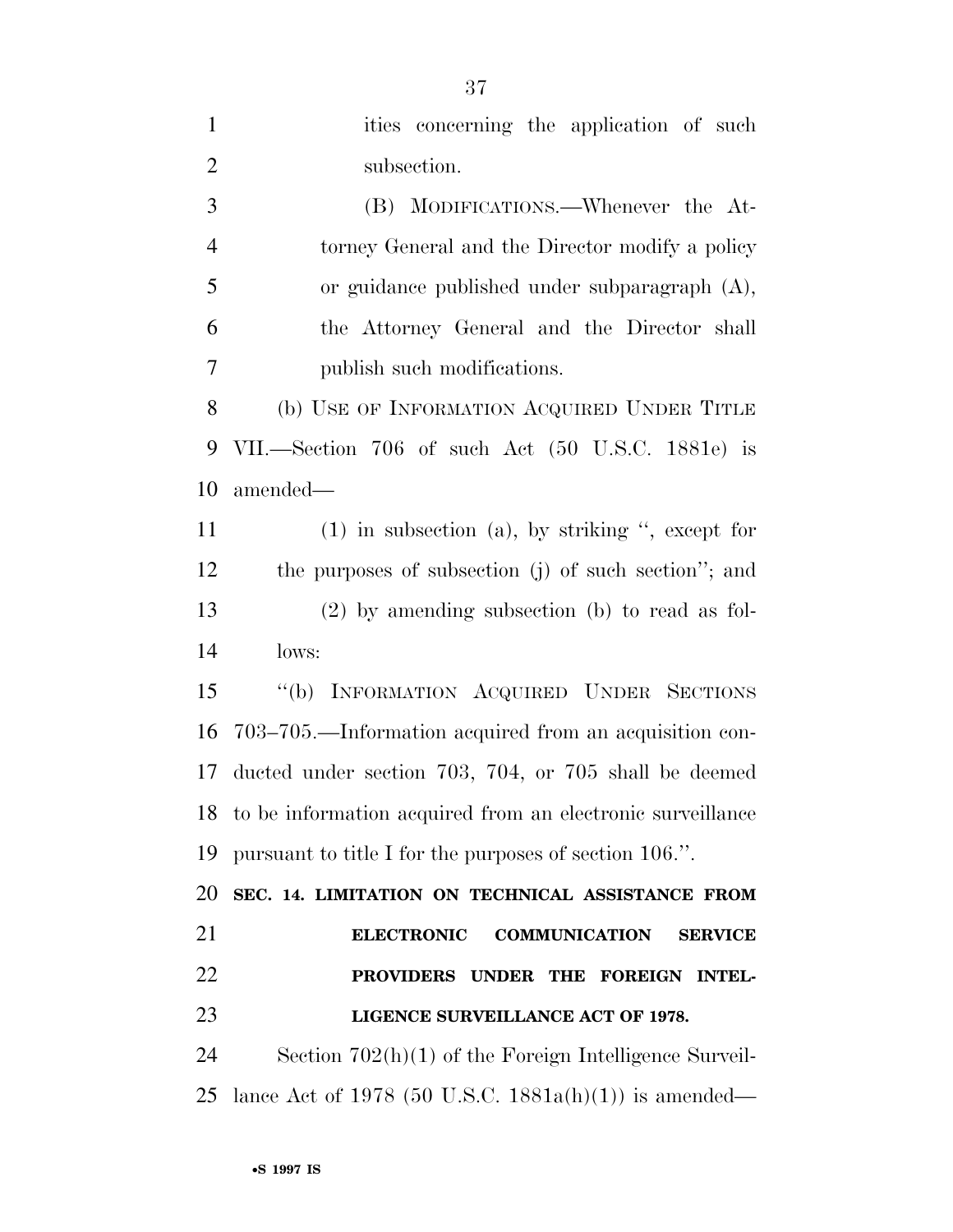| $\mathbf{1}$   | $(1)$ by redesignating subparagraphs $(A)$ and        |
|----------------|-------------------------------------------------------|
| $\overline{2}$ | (B) as clauses (i) and (ii), respectively, and moving |
| 3              | such clauses 2 ems to the right;                      |
| $\overline{4}$ | $(2)$ by striking "With respect to" and inserting     |
| 5              | the following:                                        |
| 6              | "(A) IN GENERAL.—Subject to subpara-                  |
| 7              | $graph(B)$ , in carrying out"; and                    |
| 8              | $(3)$ by adding at the end the following:             |
| 9              | "(B) LIMITATIONS.—The Attorney Gen-                   |
| 10             | eral or the Director of National Intelligence         |
| 11             | may not request assistance from an electronic         |
| 12             | communication service provider under subpara-         |
| 13             | graph (A) without demonstrating, to the satis-        |
| 14             | faction of the Court, that the assistance             |
| 15             | sought—                                               |
| 16             | "(i) is necessary;                                    |
| 17             | "(ii) is narrowly tailored to the sur-                |
| 18             | veillance at issue; and                               |
| 19             | "(iii) would not pose an undue burden                 |
| 20             | on the electronic communication service               |
| 21             | provider or its customers who are not an              |
| 22             | intended target of the surveillance.                  |
| 23             | "(C) COMPLIANCE.—An electronic commu-                 |
| 24             | nication service provider is not obligated to         |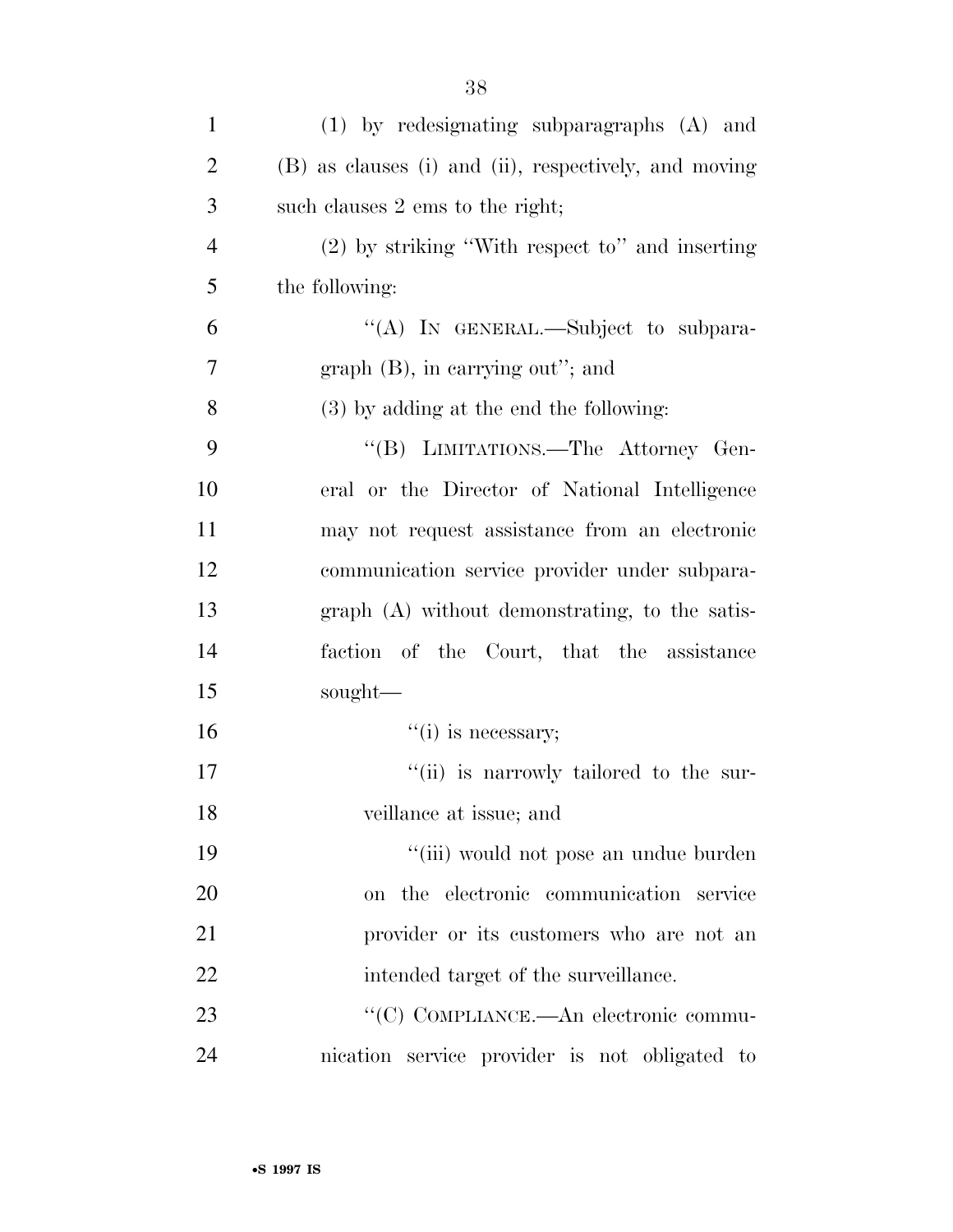| $\mathbf{1}$   | comply with a directive to provide assistance             |
|----------------|-----------------------------------------------------------|
| $\overline{2}$ | under this paragraph unless—                              |
| 3              | $``(i)$ such assistance is a manner or                    |
| $\overline{4}$ | method that has been explicitly approved                  |
| 5              | by the Court; and                                         |
| 6              | "(ii) the Court issues an order, which                    |
| 7              | has been delivered to the provider, explic-               |
| 8              | itly describing the assistance to be fur-                 |
| 9              | nished by the provider that has been ap-                  |
| 10             | proved by the Court.".                                    |
| 11             | SEC. 15. MODIFICATION OF AUTHORITIES FOR PUBLIC RE-       |
| 12             | PORTING BY PERSONS SUBJECT TO NON-                        |
| 13             | DISCLOSURE REQUIREMENT ACCOMPANYING                       |
| 14             | ORDER UNDER FOREIGN INTELLIGENCE SUR-                     |
| 15             | <b>VEILLANCE ACT OF 1978.</b>                             |
| 16             | (a) MODIFICATION OF AGGREGATION BANDING.                  |
| 17             | Subsection (a) of section 604 of the Foreign Intelligence |
| 18             |                                                           |
|                | Surveillance Act of 1978 (50 U.S.C. 1874) is amended—     |
| 19             | $(1)$ by striking paragraphs $(1)$ through $(3)$ and      |
|                | inserting the following:                                  |
| 20<br>21       | $\lq(1)$ A semiannual report that aggregates the          |
| 22             | number of orders, directives, or national security let-   |
| 23             | ters with which the person was required to comply         |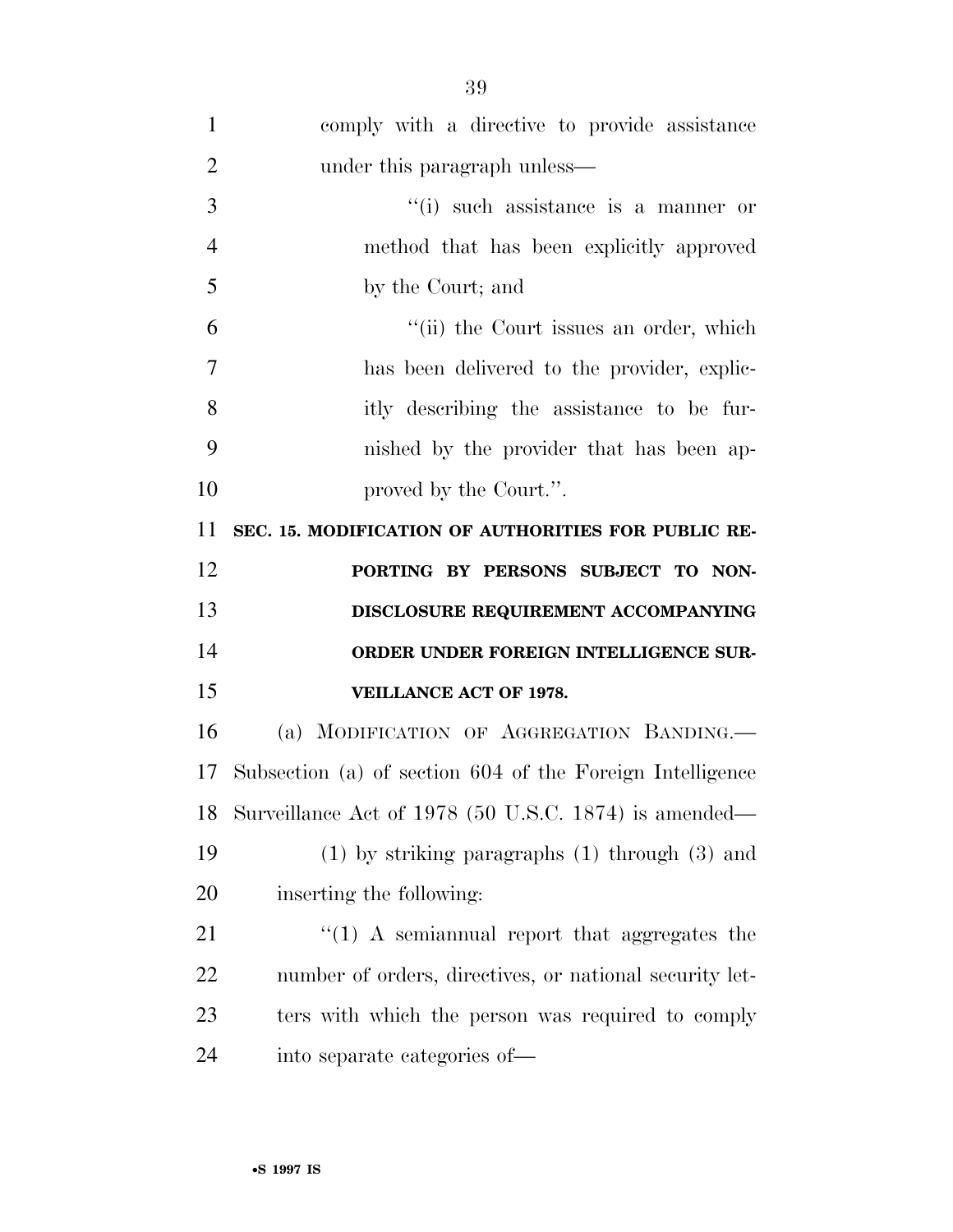| $\mathbf{1}$   | $\lq\lq$ the number of national security let-      |
|----------------|----------------------------------------------------|
| $\overline{2}$ | ters received, reported—                           |
| 3              | $\lq\lq$ (i) for the first 1000 national secu-     |
| $\overline{4}$ | rity letters received, in bands of 200 start-      |
| 5              | ing with $1-200$ ; and                             |
| 6              | "(ii) for more than $1000$ national se-            |
| 7              | curity letters received, the precise number        |
| 8              | of national security letters received;             |
| 9              | $\lq\lq$ the number of customer selectors tar-     |
| 10             | geted by national security letters, reported—      |
| 11             | $``(i)$ for the first 1000 customer selec-         |
| 12             | tors targeted, in bands of 200 starting            |
| 13             | with $1-200$ ; and                                 |
| 14             | "(ii) for more than $1000$ customer se-            |
| 15             | lectors targeted, the precise number of cus-       |
| 16             | tomer selectors targeted;                          |
| 17             | $\cdot$ (C) the number of orders or directives re- |
| 18             | eeived, combined, under this Act for contents—     |
| 19             | $``(i)$ reported—                                  |
| 20             | $\lq\lq$ (I) for the first 1000 orders and         |
| 21             | directives received, in bands of 200               |
| 22             | starting with $1-200$ ; and                        |
| 23             | "(II) for more than $1000$ orders                  |
| 24             | and directives received, the precise               |
| 25             | number of orders received; and                     |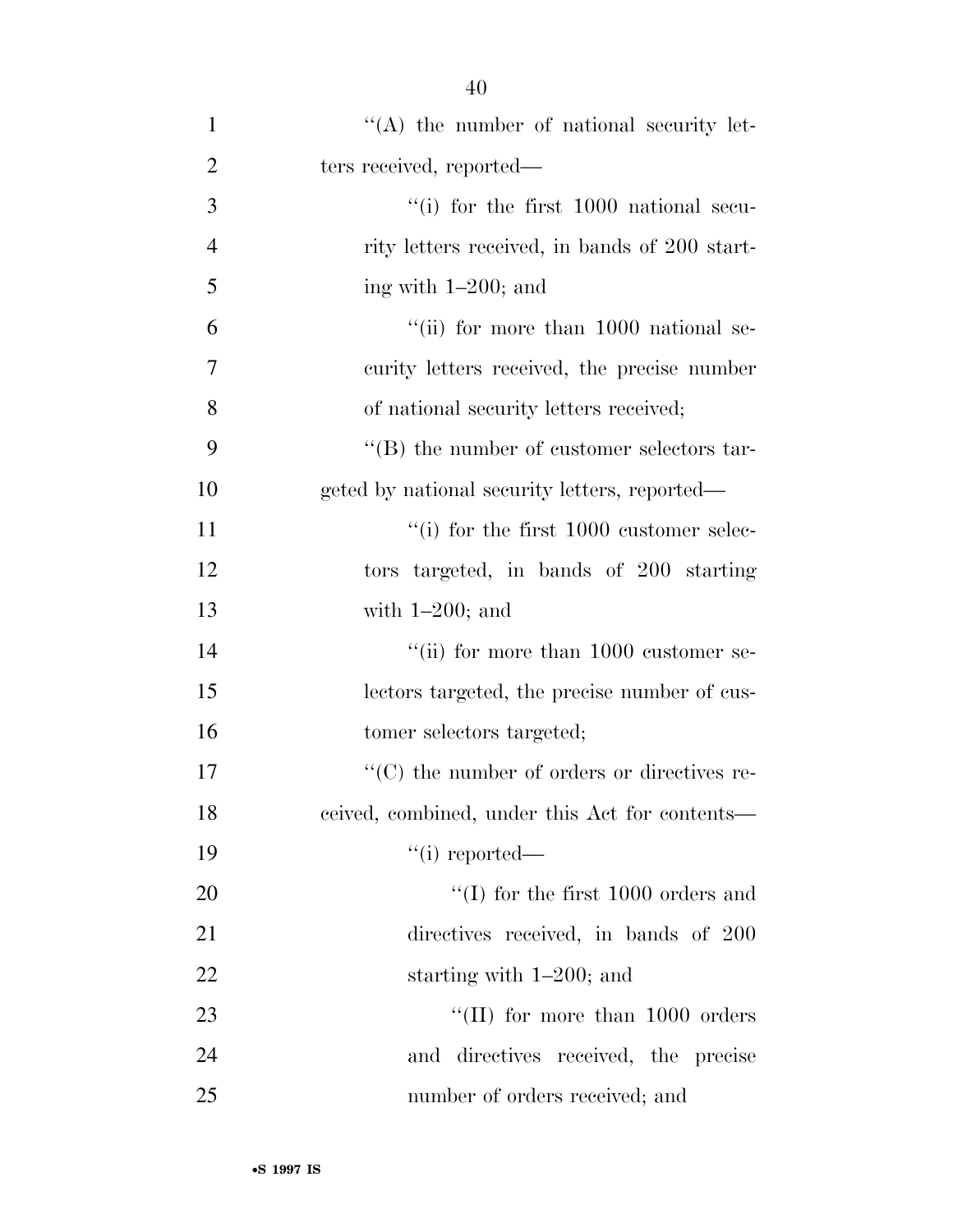| $\mathbf{1}$   | "(ii) disaggregated by whether the                 |
|----------------|----------------------------------------------------|
| $\overline{2}$ | order or directive was issued under section        |
| 3              | $105, 402, 501, 702, 703,$ or $704;$               |
| $\overline{4}$ | $\lq\lq$ (D) the number of customer selectors tar- |
| 5              | geted under orders or directives received, com-    |
| 6              | bined, under this Act for contents—                |
| $\overline{7}$ | $``(i)$ reported—                                  |
| 8              | $\lq (I)$ for the first 1000 customer              |
| 9              | selectors targeted, in bands of 200                |
| 10             | starting with $1-200$ ; and                        |
| 11             | "(II) for more than $1000$ cus-                    |
| 12             | tomer selectors targeted, the precise              |
| 13             | number of customer selectors tar-                  |
| 14             | geted; and                                         |
| 15             | "(ii) disaggregated by whether the                 |
| 16             | order or directive was issued under section        |
| 17             | 105, 402, 501, 702, 703, or 704;                   |
| 18             | $\lq\lq(E)$ the number of orders or directives re- |
| 19             | eeived under this Act for noncontents—             |
| 20             | $``(i)$ reported—                                  |
| 21             | "(I) for the first $1000$ orders or                |
| 22             | directives received, in bands of 200               |
| 23             | starting with $1-200$ ; and                        |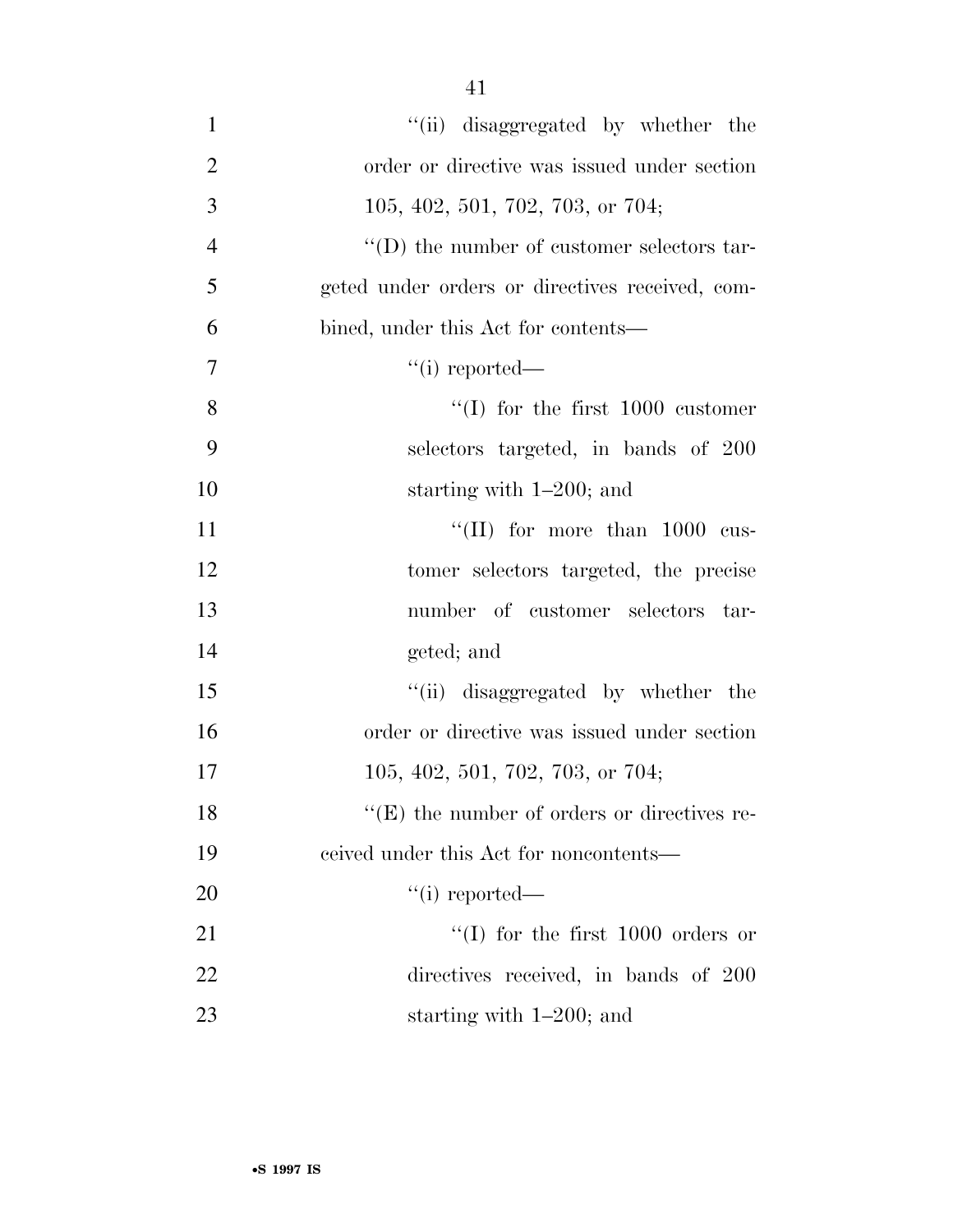| $\mathbf{1}$   | "(II) for more than $1000$ orders                 |
|----------------|---------------------------------------------------|
| $\overline{2}$ | directives received, the precise<br><b>or</b>     |
| 3              | number of orders received; and                    |
| $\overline{4}$ | "(ii) disaggregated by whether the                |
| 5              | order or directive was issued under section       |
| 6              | 105, 402, 501, 702, 703, or 704; and              |
| 7              | $\lq\lq(F)$ the number of customer selectors tar- |
| 8              | geted under orders or directives under this Act   |
| 9              | for noncontents—                                  |
| 10             | $``(i)$ reported—                                 |
| 11             | $\lq(1)$ for the first 1000 customer              |
| 12             | selectors targeted, in bands of 200               |
| 13             | starting with $1-200$ ; and                       |
| 14             | "(II) for more than $1000$ cus-                   |
| 15             | tomer selectors targeted, the precise             |
| 16             | number of customer selectors tar-                 |
| 17             | geted; and                                        |
| 18             | "(ii) disaggregated by whether the                |
| 19             | order or directive was issued under section       |
| 20             | 105, 402, 501, 702, 703, or 704."; and            |
| 21             | (2) by redesignating paragraph (4) as para-       |
| 22             | $graph(2)$ .                                      |
| 23             | (b) ADDITIONAL DISCLOSURES.—Such section is       |
| 24             | amended—                                          |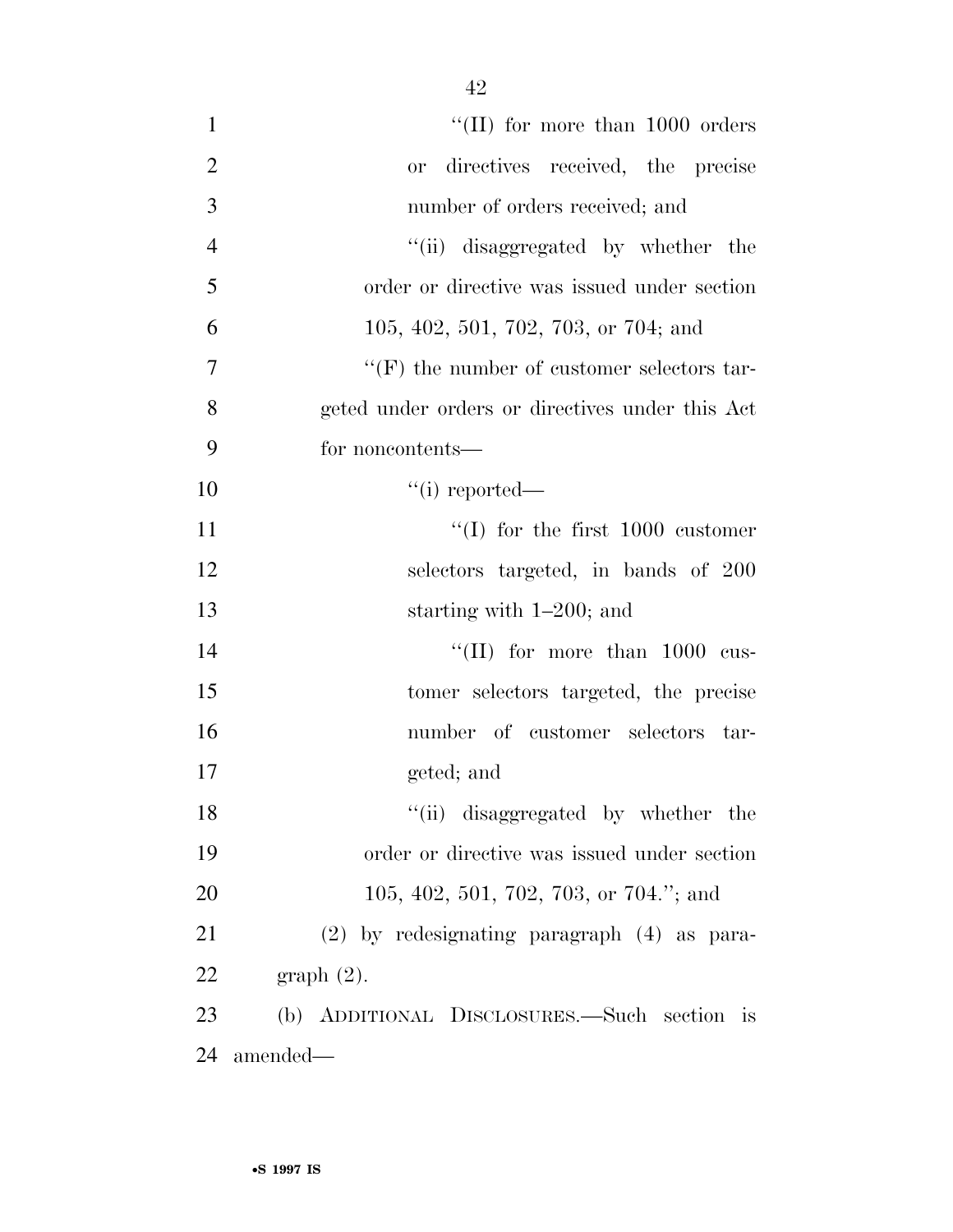(1) by redesignating subsections (b) through (d) as subsections (c) through (e), respectively; and (2) by inserting after subsection (a) the fol-lowing:

 ''(b) ADDITIONAL DISCLOSURES.—A person who publicly reports information under subsection (a) may also publicly report the following information, relating to the previous 180 days, using a semiannual report that indi- cates whether the person was or was not required to com- ply with an order, directive, or national security letter issued under each of sections 105, 402, 501, 702, 703, 12 and 704 and the provisions listed in section  $603(e)(3)$ .". **SEC. 16. ANNUAL PUBLICATION OF STATISTICS ON NUM-**

 **BER OF PERSONS TARGETED OUTSIDE THE UNITED STATES UNDER CERTAIN FOREIGN INTELLIGENCE SURVEILLANCE ACT OF 1978 AUTHORITY.** 

 Not less frequently than once each year, the Director of National Intelligence shall publish the following:

 (1) A description of the subject matter of each of the certifications provided under subsection (g) of section 702 of the Foreign Intelligence Surveillance Act of 1978 (50 U.S.C. 1881a) in the last calendar year.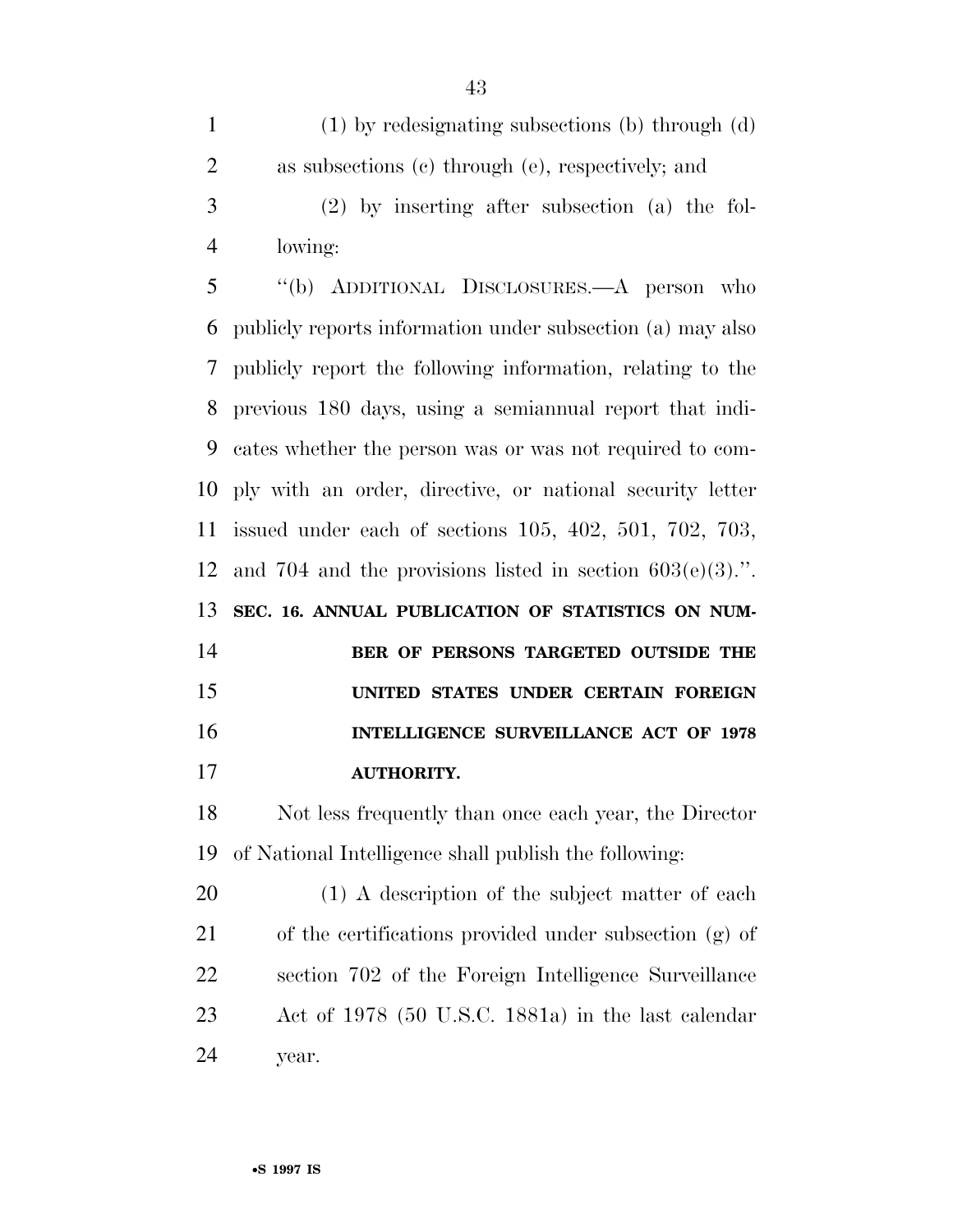(2) Statistics revealing the number of persons targeted in the last calendar year under subsection (a) of such section, disaggregated by certification under which the person was targeted. **SEC. 17. REPEAL OF NONAPPLICABILITY TO FEDERAL BU- REAU OF INVESTIGATION OF CERTAIN RE- PORTING REQUIREMENTS UNDER FOREIGN INTELLIGENCE SURVEILLANCE ACT OF 1978.**  Section 603(d)(2) of the Foreign Intelligence Surveil- lance Act of 1978 (50 U.S.C. 1873(d)(2)) is amended by striking ''(A) FEDERAL BUREAU'' and all that follows through ''Paragraph (3)(B) of'' and inserting ''Paragraph  $13 \quad (3)(B)$ ". **SEC. 18. PUBLICATION OF ESTIMATES REGARDING COMMU- NICATIONS COLLECTED UNDER CERTAIN PROVISION OF FOREIGN INTELLIGENCE SUR- VEILLANCE ACT OF 1978.**  (a) IN GENERAL.—Except as provided in subsection (b), not later than 90 days after the date of the enactment of this Act, the Director of National Intelligence shall pub- lish an estimate of— 22 (1) the number of United States persons whose communications are collected under section 702 of the Foreign Intelligence Surveillance Act of 1978 (50 U.S.C. 1881a); or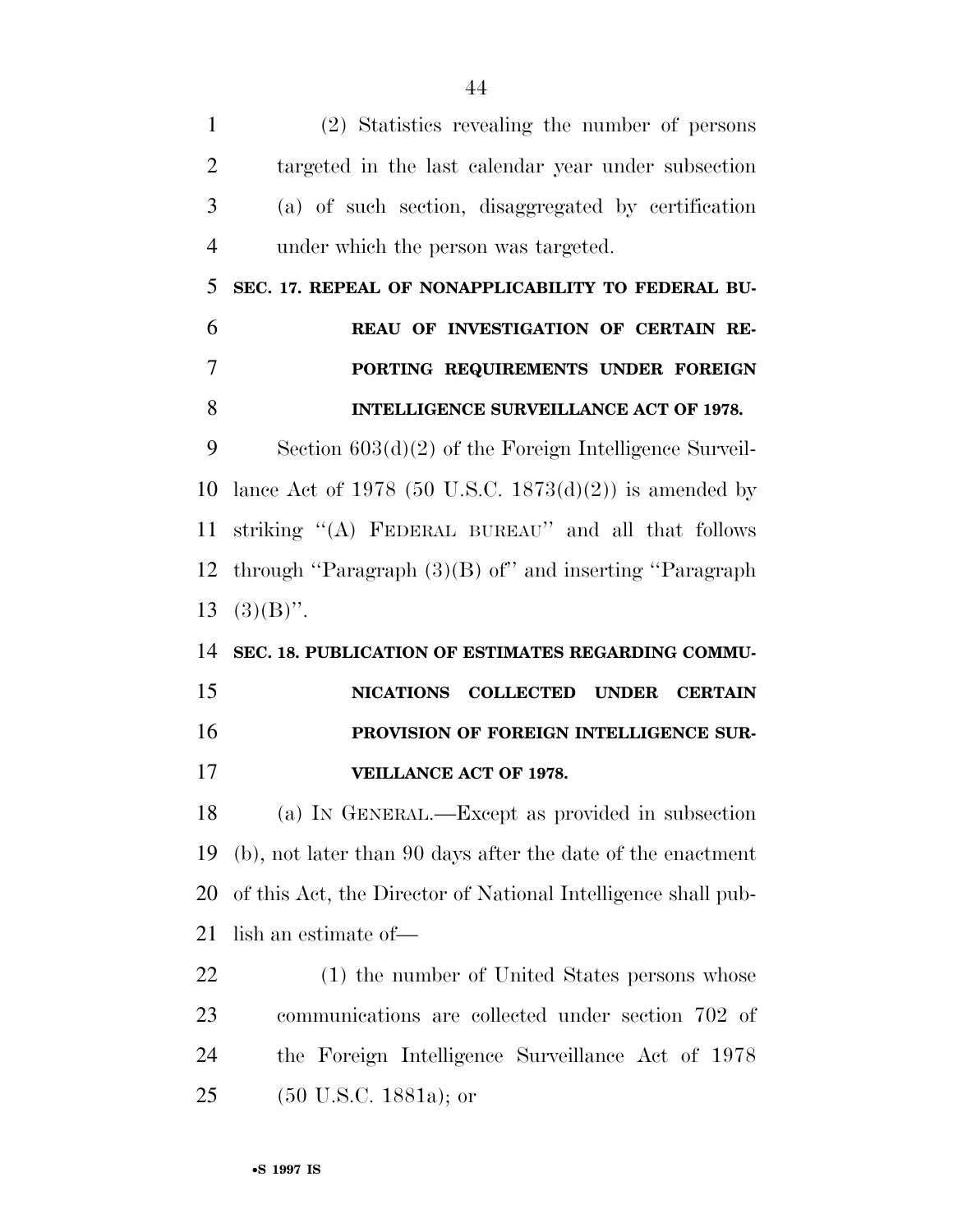| $\mathbf{1}$   | (2) the number of communications collected               |
|----------------|----------------------------------------------------------|
| $\overline{2}$ | under such section to which a party is a person in-      |
| 3              | side the United States.                                  |
| $\overline{4}$ | (b) IN CASE OF TECHNICAL IMPOSSIBILITY.—If the           |
| 5              | Director determines that publishing an estimate pursuant |
| 6              | to subsection (a) is not technically possible—           |
| 7              | $(1)$ subsection $(a)$ shall not apply; and              |
| 8              | (2) the Director shall publish an assessment in          |
| 9              | unclassified form explaining such determination, but     |
| 10             | may submit a classified annex to the appropriate         |
| 11             | committees of Congress as necessary.                     |
| 12             | (c) APPROPRIATE COMMITTEES OF CONGRESS DE-               |
| 13             | FINED.—In this section, the term "appropriate commit-    |
| 14             | tees of Congress" means—                                 |
| 15             | (1) the congressional intelligence committees            |
| 16             | (as defined in section 3 of the National Security Act    |
| 17             | of 1947 (50 U.S.C. 3003));                               |
| 18             | (2) the Committee on the Judiciary of the Sen-           |
| 19             | ate; and                                                 |
| 20             | (3) the Committee on the Judiciary of the                |
| 21             | House of Representatives.                                |